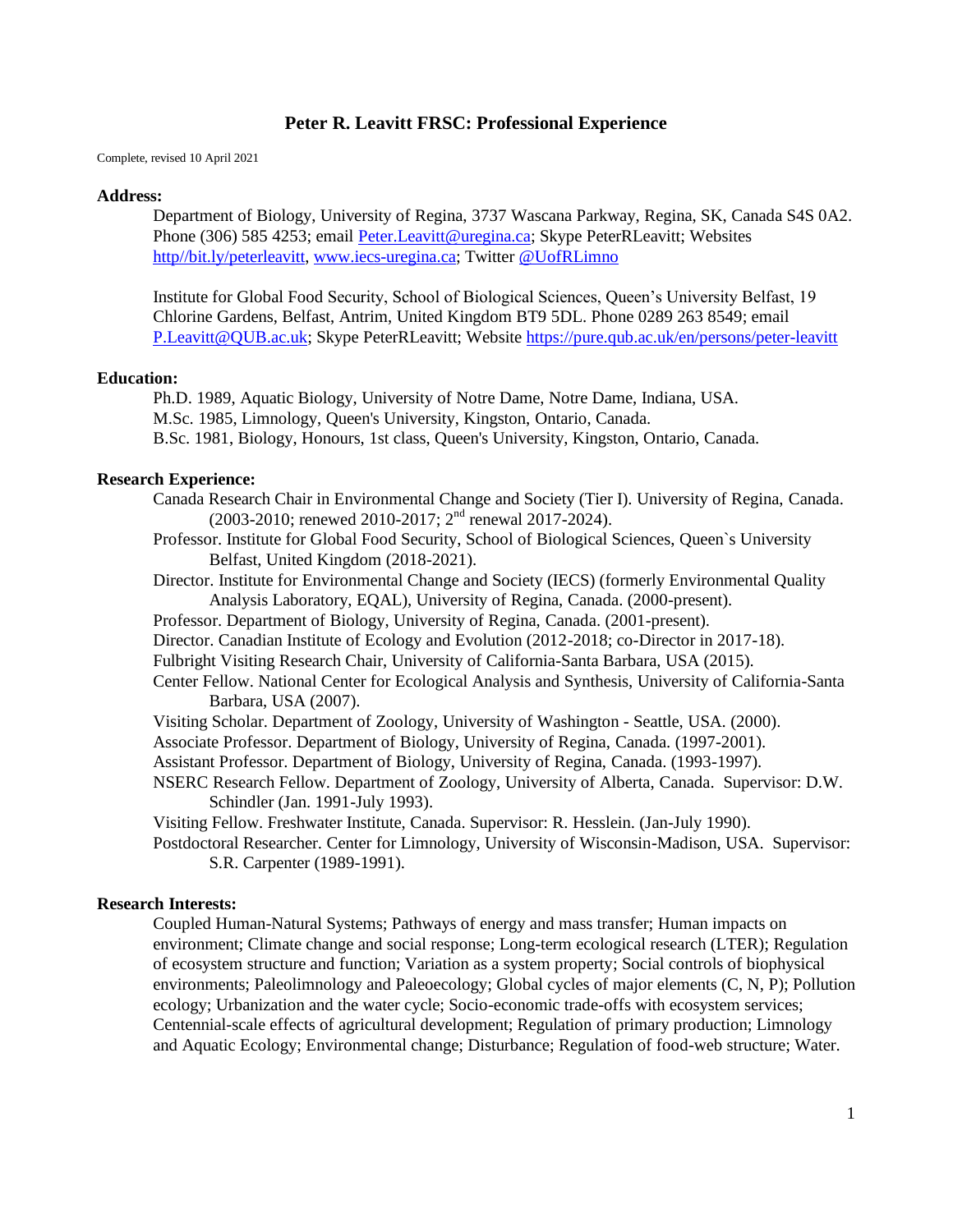#### **Teaching Experience:**

| Lecturer:    | Biology 101 - General Biology (Regina) (1994-98, 2002)                           |
|--------------|----------------------------------------------------------------------------------|
|              | Biology 276 – Environmental Biology (Regina) (2002-06, 2008-10, 2012, 2016-18)   |
|              | Biology 335 - Limnology (Regina) (1994-98, 2001-06, 2008-14, 2016-18)            |
|              | Biology 364 - Nonvascular Plants/Biology of Algae (Regina) (1995-98)             |
|              | Biology 490BP - Undergraduate Research Project (Regina) (2012)                   |
|              | Biology 835 - Climate Change and Impacts (Regina) (2003)                         |
|              | Biology 837 - Food-web Ecology (Regina) (1996)                                   |
|              | Biology 837 - Practical Analysis of Plant Pigments (Regina) (1995)               |
|              | Botany 491 - Practical Analysis of Plant Pigments (Alberta) (1989)               |
| Co-lecturer: | Biology 803 – Scientific Research Skills (Regina) (2008, 2010, 2012-14, 2016-19) |
|              | Guest Lecturer: Biology 455 – Developmental Endocrinology (Regina)               |
|              | Biology 375 - Systems Ecology (Regina)                                           |
|              | Biology 476 - Quaternary Ecology and Palynology (Regina)                         |
|              | Biology 275 - Ecology (Regina)                                                   |
|              | Geography 326 – Environment and Resource Management (Regina)                     |
|              | Zoology 464 - Limnology (Alberta)                                                |
|              | Zoology 322 - Community Ecology (Alberta)                                        |
|              | Botany 333 - Aquatic and Wetland Plant Ecology (Alberta)                         |
|              | Archaeology/Palaeoecology 3089 - Critical Thinking (Queen's University Belfast)  |

**Publications:** (*PRL trainees, see p. 49)* (Career total 193 papers)

- *Haig*, H.A., N.M. *Hayes*, G.L. Simpson, Y. Yi, B. Wissel, K.R. Hodder, and P.R. Leavitt. 2021. Effects of seasonal and interannual variability in water isotopes ( $\delta^2$ H,  $\delta^{18}$ O) on estimates of water balance in a chain of seven prairie lakes. J. Hydrol. X 10: 100069. doi.org/10.1016/j.hydroa.2020.100069
- *Nanayakkara*, L*.*, E. Starks, R. Cooper, P.R Leavitt and B. Wissel. 2021. Resource-use, body condition and parasite load metrics indicate contrasting health of stocked and native game fishes in Canadian prairie lakes. Fisheries Manage Ecol. 28: 18-27. doi.org/10.1111/fme.12447
- Gauthier, J., I. Gregory-Eaves, L. *Bunting*, P.R. Leavitt, T. Tran, L. Godbout, B.P. Finney, D.E. Schindler, G. Chen, G. Holtgrieve, M. Shapley, and D.T. Selbie. 2021. Ecological dynamics of a peri-urban lake: A multi-proxy paleolimnological study of Cultus Lake (British Columbia) over the past  $\sim$  200 years. J. Paleolimnol. 65:33–51 doi.org/10.1007/s10933-020-00147-9
- Pilla, R.M., C.E. Williamson, and 56 *others*. 2020. Deeper waters are changing less consistently than surface waters or thermal stability in a global analysis of trends in lake thermal structure. Sci. Rep. 10: 20524. doi.org/10.1038/s41598-020-76873-x
- Anderson, N.J., D.R. Engstrom, A.J. Heathcote, and P.R. Leavitt. 2020. Changes in coupled carbonnitrogen dynamics in a tundra ecosystem predate recent regional warming. Comm. Earth Environ. 1: 38. doi.org/10.1038/s43247-020-00036-z
- Hall, B.D., T. *Cobb*, M.D. *Graham*, R. H. Hesslein, K.A. Kidd, R. J. *Vogt* and P.R. Leavitt. 2020. Mercury elevator in lakes: A novel vector of methylmercury transfer to fish via migratory invertebrates. Environ. Sci. Technol. Lett. 7: 579–584. doi.org/10.1021/acs.estlett.0c00446
- Wurtsbaugh, W.A., P.R. Leavitt, and K. Moser. 2020. Effects of a century of mining and industrial production on metal contamination of a model saline ecosystem, Great Salt Lake, Utah. Environ. Pollut. 266: 115072. doi.org/10.1016/j.envpol.2020.115072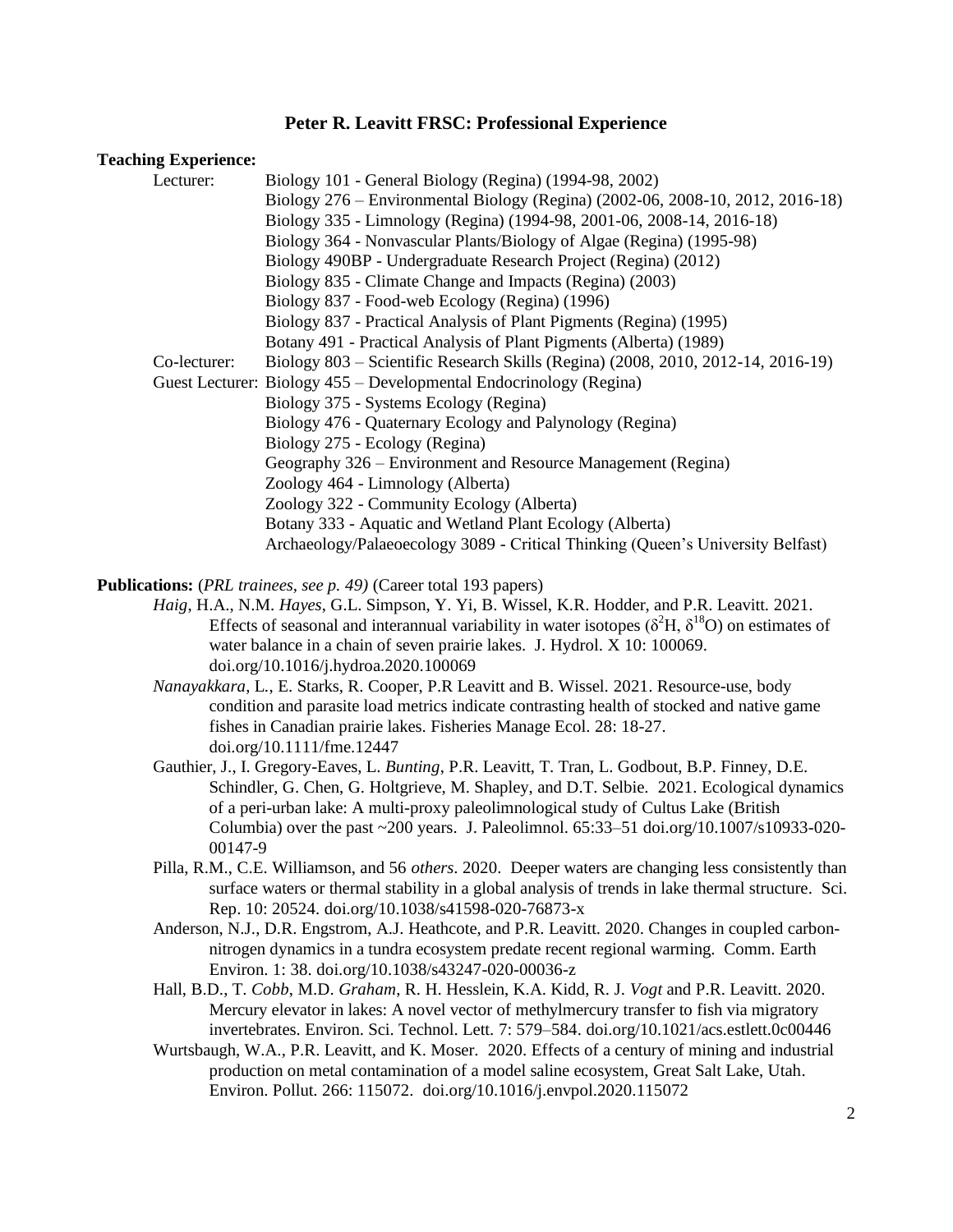- Oleksy, I.A., J.S. Baron, P.R. Leavitt, and S.A. Spaulding. 2020. Nutrients and warming interact to force mountain lakes into unprecedented ecological state. Proc. Roy. Soc. B. 287: 20200304. doi.org/10.1098/rspb.2020.0304
- *Swarbrick*, V.J., Z. *Quiñones-Rivera*, and P.R. Leavitt. 2020. Seasonal variability in effects of urea and phosphorous on phytoplankton abundance and composition in a hypereutrophic hardwater lake. Freshwat. Biol. 65: 1765-1781. doi.org/10.1111/fwb.13580
- *Hayes*, N.M., H.A. *Haig*, G.L. Simpson, and P.R. Leavitt. 2020. Local and regional effects of lake warming on risk of toxic algal exposure. Limnol. Oceanogr. Lett. 5: 393-402. doi.org/10.1002/lol2.10164
- Ewing, H.A., K.C. Weathers, K.L. Cottingham, P.R. Leavitt, M.L. Greer, C.C. Carey, B.G. Steele, A.U. Fiorillo, and J.P. Sowles. 2020. "New" cyanobacterial blooms are not new: Two centuries of lake production are related to ice cover and land use. Ecosphere 11: e03170. doi.org/10.1002/ecs2.3170
- *Bogard*, M.J., R.J. *Vogt*, N.M. *Hayes*, and P.R. Leavitt. 2020. Unabated nitrogen pollution favours growth of toxic cyanobacteria over chlorophytes in most hypereutrophic lakes. Environ. Sci. Technol. 54: 3219-3227. doi.org/10.1021/acs.est.9b06299
- Leiva-Dueñas, C., P.R. Leavitt, T. Buchaca, A. Martínez Cortizas, L. López-Merino, O. Serrano, P.S. Lavery, S. Schouten, and M.A. Mateo. 2020. Factors regulating primary producer assemblages in *Posidonia oceanica* ecosystems over the past 1800 years. Sci. Total Environ. 718: 137163. doi.org/10.1016/j.scitotenv.2020.137163
- Baustian, M.M., Y. Brooks, M. Baskaran, P.R. Leavitt, B. Liu, N. Ostrom, R.J. Stevenson, and J. Rose. 2020. Paleo-environmental evidence of ecosystem change in Lake St. Clair region of Laurentian Great Lakes basin: Contrasting responses to land-use change and invasive mussels. J. Paleolimnol. 63: 177–193. doi.org/10.1007/s10933-019-00108-x
- *Haig*, H.A., N.M. *Hayes*, G.L. Simpson, Y. Yi, B. Wissel, K.R. Hodder, and P.R. Leavitt. 2020. Comparison of isotopic mass balance and instrumental techniques as estimates of basin hydrology in seven connected lakes over 12 years. J. Hydrol. X 6: 100046. doi.org/10.1016/ j.hydroa.2019.100046
- Mushet, G.R., K.R. Laird, P.R. Leavitt, S. Maricle, A. Klassen, A. Rahi, and B.F. Cumming. 2020. Bottom-up forces drive historical increases in the abundance of large daphniids in four small lakes stocked with rainbow trout (*Oncorhynchus mykiss*), interior British Columbia, Canada. Ecosystems 23: 873–890. doi.org/10.1007/s10021-019-00443-0
- Elmslie, B.G., C.A.C. *Gushulak*, M.P. Boreux, S.F. Lamoureux, P.R. Leavitt, and B.F. Cumming. 2020. Complex responses of phototrophic communities to climate warming during the Holocene of northeastern Ontario, Canada. Holocene 30: 272-288. doi.org/10.1177/ 0959683619883014
- *McGowan*, S., P.R. Leavitt, T. Barker, and B. Moss. 2020. Shallow water phytoplankton responses to nitrate and salinity enrichment may be modified by benthic processes. Inland Wat. 10: 137- 151. doi.org/10.1080/20442041.2019.1634948
- *Webb*, J.R., P.R. Leavitt, G.L. Simpson, H.M. Baulch, H.A. *Haig*, K.R. Hodder, K. *Finlay*. 2019. Regulation of carbon dioxide and methane in small agricultural reservoirs: Optimizing potential for greenhouse gas uptake. Biogeosciences 16: 4211-4227. doi.org/10.5194/bg-16- 4211-2019
- Plancq, J., J.M Couto, U.Z. Ijaz, P.R. Leavitt and J.L. Toney. 2019. Next generation sequencing to identify lacustrine haptophytes in the Canadian Prairies: Significance for temperature proxy applications. J. Geophys. Res.: Biogeosciences 124: 2144–2158. doi.org/10.1029/ 2018JG004954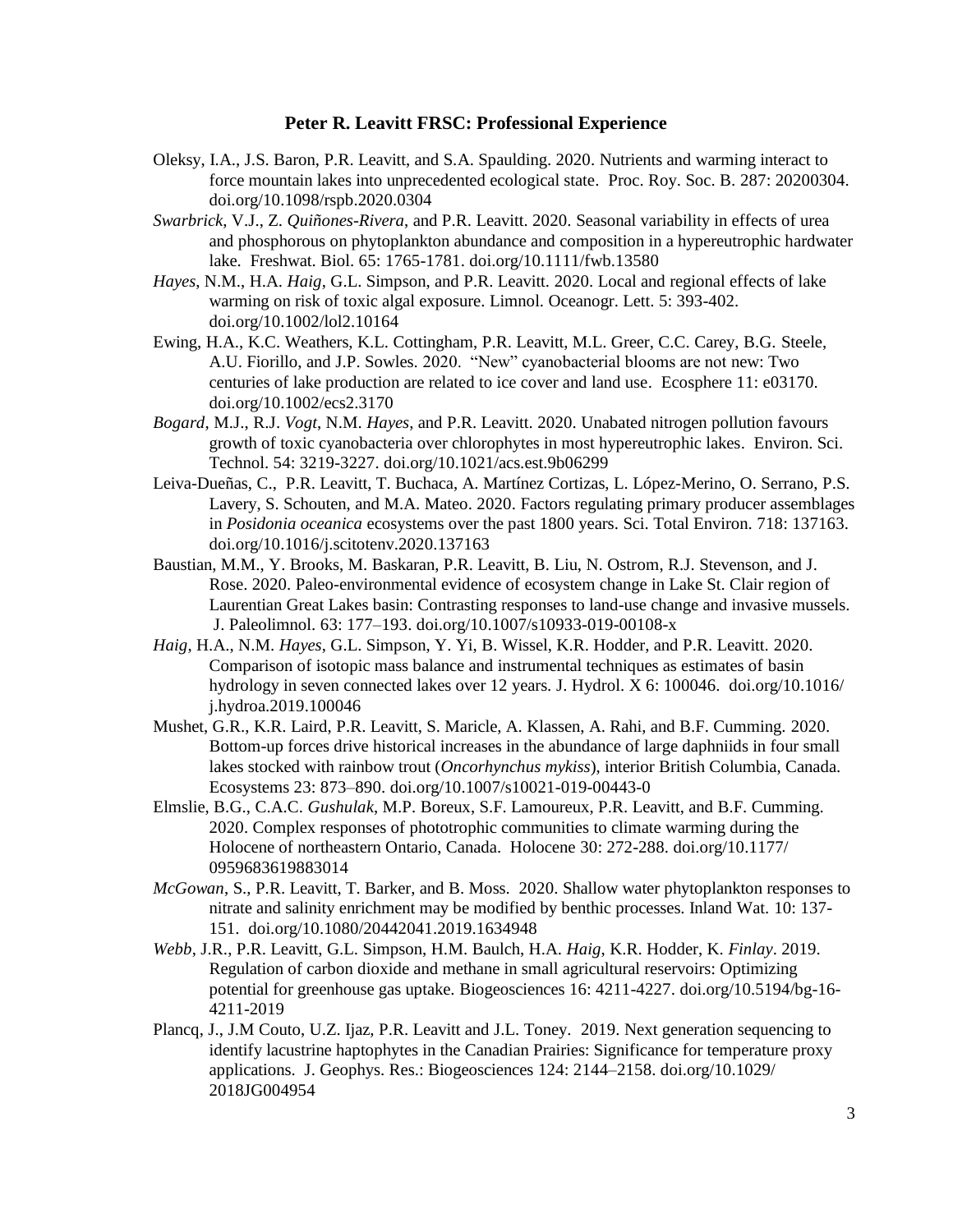- *Webb*, J.R., N.M. *Hayes*, G.L. Simpson, P.R. Leavitt, H.M. Baulch, and K. *Finlay*. 2019. Widespread nitrous oxide undersaturation in farm waterbodies creates an unexpected greenhouse gas sink. Proc. Nat. Acad. Sci. USA 116: 9814-9819. doi.org/10.1073/pnas.1820389116
- Mohamed, A.M.U., G.L. Simpson, P.R. Leavitt, B.F. Cumming, K.R. Laird, K.A. Scott, B. Das, J.D. *Wolfe*, B. Hesjedal, G.R. Mushet, A. Walker, B.J. Meegahage, and B. Wissel. 2019. Taxonspecific variation in  $\delta^{13}C$  and  $\delta^{15}N$  of subfossil invertebrate remains: Insights into historical trophodynamics in lake food-webs. Ecol. Indicators 102: 834-847. doi.org/10.1016/ j.ecolind.2019.03.026
- Hu, K., G. Chen, I. Gregory-Eaves, L. Huang, X. Chen, Y. Liu, and P.R. Leavitt. 2019. Hydrological fluctuations modulate phototrophic responses to nutrient fertilization in a large and shallow lake of Southwest China. Aquat. Sci. 81: 37. doi.org/10.1007/s00027-019-0633-4
- Karmakar, M., P.R. Leavitt, and A. *Patoine*. 2019. Effects of bridge construction and wastewater effluent on phytoplankton abundance and sediment geochemistry in an Atlantic temperate coastal bay since 1930. Estuar. Coasts. 42: 365–377. doi.org/10.1007/s12237-018-0483-7
- *Finlay, K., R.J. <i>Vogt*, G.L. Simpson, and P.R. Leavitt. 2019. Seasonal interdependence of  $pCO_2$  and CO<sup>2</sup> flux in a hardwater lake of the northern Great Plains: The legacy effect of climate and limnological conditions during 36 years. Limnol. Oceanogr. 64: S118–S129. doi.org/10.1002/lno.11113
- *Swarbrick*, V.J., G.L. Simpson, P.M. Glibert, and P.R. Leavitt. 2019. Differential stimulation and suppression of phytoplankton growth by ammonium enrichment in eutrophic hardwater lakes over 16 years. Limnol. Oceanogr. 64: S130-S149. doi.org/10.1002/lno.11093
- *Hayes*, N.M., A. *Patoine*, H.A. *Haig*, G.L. Simpson, V.J. *Swarbrick*, E. *Wiik*, and P.R. Leavitt. 2019. Spatial and temporal variation in nitrogen fixation and its importance to phytoplankton growth in phosphorus-rich lakes. Freshwat. Biol. 64: 269–283. doi.org/10.1111/fwb.13214
- Tiegs, S., and 151 *others*. 2019. Global patterns and drivers of ecosystem functioning in rivers and riparian zones. Science Advances 5: eaav0486. doi.org/10.1126/sciadv.aav0486
- *Wiik*, E., H.A. *Haig*, N.M. *Hayes*, K. *Finlay*, G.L. Simpson, R.J. *Vogt*, and P.R. Leavitt. 2018. Generalized additive models of climatic and metabolic controls of sub-annual variation in *p*CO<sup>2</sup> in productive hardwater lakes. J. Geophys. Res.: Biogeosci. 123: 1940-1959. doi.org/10.1029/2018JG004506
- Moorhouse, H. L., S. *McGowan*, M.D. Jones, Z.E. Taranu, I. Gregory-Eaves, P.R. Leavitt, M.D. Jones, P. Barker, and S.A. Brayshaw. 2018. Regional versus local drivers of water quality in the Windermere catchment: The dominant influence of wastewater pollution over the past 200 years. Global Change Biol. 24: 4009-4022. doi.org/10.1111/gcb.14299
- Hiroya, A., H. Nakamura, J.L. Toney, H.A. *Haig*, J. Plancq, T. Shiratori, P.R. Leavitt, O. Seki, K-I Ishida, K. Sawada, I. Suzuki, and Y. Shiraiwa. 2018. Novel alkenone-producing strains of genus *Isochrysis* (Haptophyta) isolated from Canadian saline lakes show temperature sensitivity of alkenones and alkenoates. Org. Geochem. 121: 89-103. doi.org/10.1016/j.orggeochem.2018.04.008
- Moir, K.E., M. B. Hickey, P.R. Leavitt, J.J. Ridal, and B.F. Cumming. 2018. Paleolimnological proxies reveal continued eutrophication issues in the St. Lawrence River Area of Concern. J. Great Lakes Res. 44: 357-366. doi.org/10.1016/j.jglr.2018.02.001
- Plancq, J., B. Cavazzin, S. Juggins, H.A. *Haig*, P.R. Leavitt and J.L. Toney. 2018. Environmental controls on the distribution of long-chain alkenones in the Canadian Prairies. Org. Geochem. 117: 43-55. doi.org/10.1016/j.orggeochem.2017.12.005
- *Nanayakkara*, L., R. Jurdi-Hage, P.R. Leavitt, and B. Wissel. 2018. In lakes but not in minds: Stakeholder knowledge of invasive species in prairie lakes. Biol. Invasions 20: 633-652.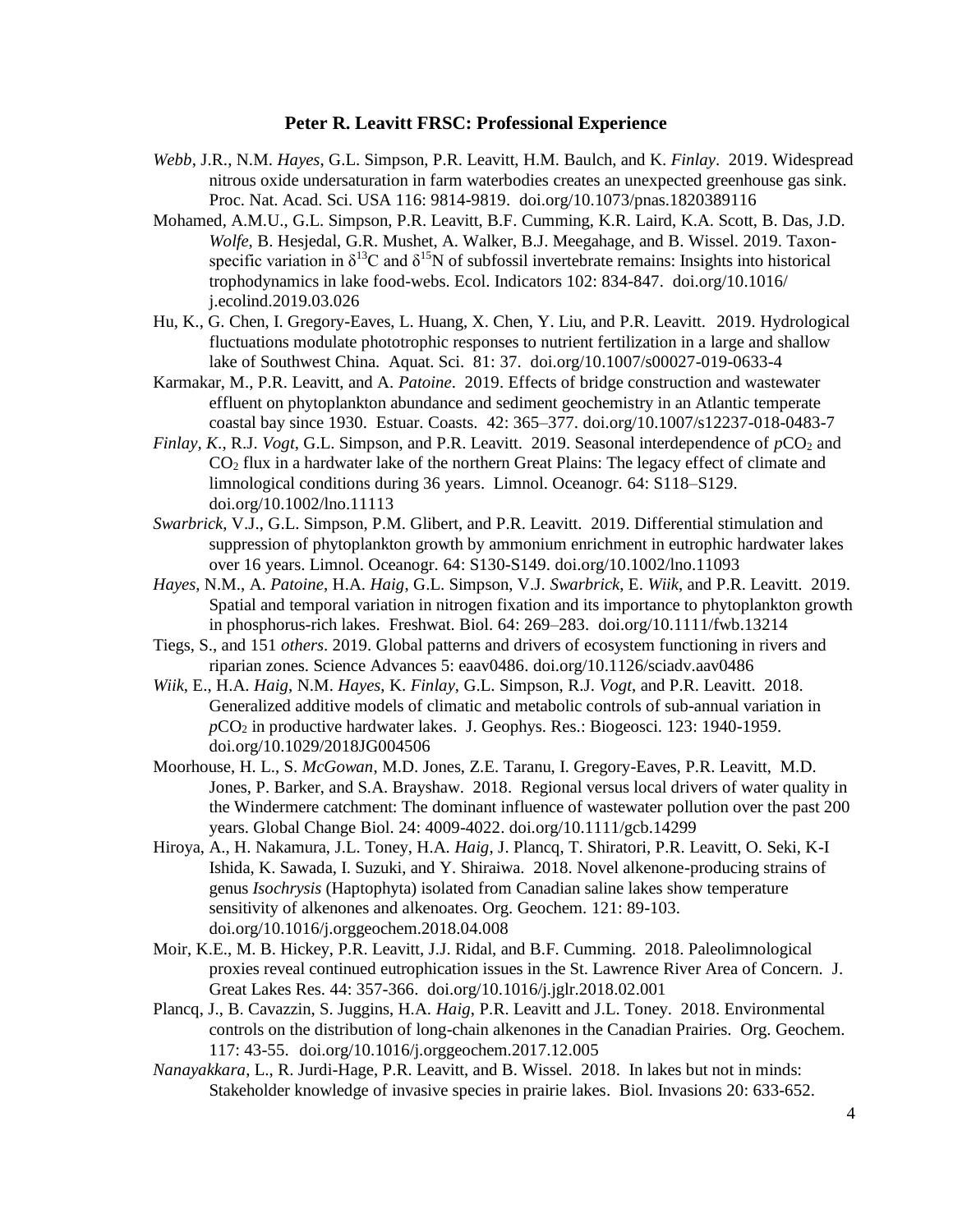doi.org/10.1007/s10530-017-1564-4

- *Vogt*, R.J., S. Sharma, and P.R. Leavitt. 2018. Direct and interactive effects of climate, meteorology, river hydrology, and lake characteristics on water quality in productive lakes of the Canadian Prairies. Can. J. Fish. Aquat. Sci. 75: 47-59. doi.org/10.1139/cjfas-2016-0520
- *Bogard*, M.J., K. *Finlay*, M.J. Waiser, V.P. Tumber, D.B. *Donald*, E. *Wiik*, G.L. Simpson, P.A. del Giorgio, and P.R. Leavitt. 2017. Effects of experimental nitrogen fertilization on planktonic metabolism and  $CO<sub>2</sub>$  flux in a hypereutrophic hardwater lake. PLoS One 12 (12): e0188652. doi.org/10.1371/journal.pone.0188652
- Edlund, M.B., S.P. Schottler, E.D. Reavie, D.R. Engstrom, N. Baratono, P.R. Leavitt, A.J. Heathcote, B. Wilson, and A.M. Paterson. 2017. Historical phosphorus dynamics in Lake of the Woods (USA-Canada): Does legacy phosphorus still affect the southern basin? Lake Reserv. Manage. 33: 386-402. doi.org/10.1080/10402381.2017.1373172. *Awarded North American Lake Management Society's 2018 Jim LaBounty Award for Best Paper in LRM.*
- Mushet, G.R., K.R. Laird, B. Das, B. Hesjedal, P.R. Leavitt, K.A. Scott, G.L. Simpson, B. Wissel, J.D. *Wolfe* and B.F. Cumming. 2017. Regional climate changes drive increased scaled chrysophyte abundance in lakes downwind of the Athabasca Oil Sands nitrogen emissions. J. Paleolimnol. 58: 419-435. doi.org/10.1007/s10933-017-9987-6
- Rogalski, M.A., D.K. Skelly, and P.R. Leavitt. 2017. Daphniid zooplankton assemblages shifts in response to eutrophication and metal contamination during the Anthropocene. Proc. Roy. Soc. B. 284: 20170865. doi.org/10.1098/rspb.2017.0865
- Laird, K.R., B. Das, B. Hesjedal, P.R. Leavitt, G.R. Mushet, K.A. Scott, G.L. Simpson, B. Wissel, J. *Wolfe*, and B.F. Cumming. 2017. Paleolimnological assessment of nutrient enrichment on diatom assemblages in *a priori* defined nitrogen- and phosphorus-limited lakes downwind of the Athabasca Oil Sands, Canada. J. Limnol. 76: 488-502. doi.org/10.4081/jlimnol.2017.1598.
- Reavie, E.D., M.B. Edlund, N.A. Andresen, D.R. Engstrom, P.R. Leavitt, S. Schotter, and N.G. Baratono. 2017. Paleolimnology of the Lake of the Woods southern basin: Continued water quality degradation despite lower nutrient influx. Lake Reserv. Manage. 33: 359-385. doi.org/10.1080/10402381.2017.1312648
- Baron, J.S., A. Specht, E. Garnier, P. Bishop, C. A. Campbell, F.W. Davis, B. Fady, D. Field, L.J. Gross, S. M. Guru, B.S. Halpern, S.E. Hampton, P.R. Leavitt, T.R. Meagher, J.N. Parker, P. Price, C.H., Rawson, A. Rodrigo, L.A. Sheble, and M. Winter. 2017. Synthesis centers as critical research infrastructure. BioScience 67: 750-759. doi.org/10.1093/biosci/bix053
- Steinman, A.D., G.A. Lamberti, P.R. Leavitt, and D.G. Uzarski. 2017. Biomass and pigments of benthic algae. In F.R. Hauer and G.A. Lamberti (eds.), Methods in Stream Ecology. 3rd edition. Academic Press. doi.org/10.1016/B978-0-12-416558-8.00012-3
- *Bunting*, L., P.R. Leavitt, G.L. Simpson, B. Wissel, K.R. Laird, B.F. Cumming, A. St. Amand, and D.R. Engstrom. 2016. Increased variability and sudden ecosystem state change in Lake Winnipeg, Canada, caused by 20<sup>th</sup> century agriculture. Limnol. Oceanogr. 61: 2090–2107. doi.org/10.1002/lno.10355
- Murray, D.L., D. Morris, C. Lavoie, P.R. Leavitt, H. MacIsaac, M. Masson, M-A Villard. 2016. Bias in research grant evaluation has dire consequences for small universities. PLoS One 11: e0155876. doi.org/10.1371/journal.pone.0155876
- Sayer, C.D., T.A. Davidson, R. Rawcliffe, P.G. Langdon, P.R. Leavitt, G. Cockerton, N.L. Rose and T. Croft. 2016. Consequences of fish kills for long-term trophic structure in shallow lakes: Implications for theory and restoration. Ecosystems 19: 1289–1309. doi.org/10.1007/s10021-016-0005-z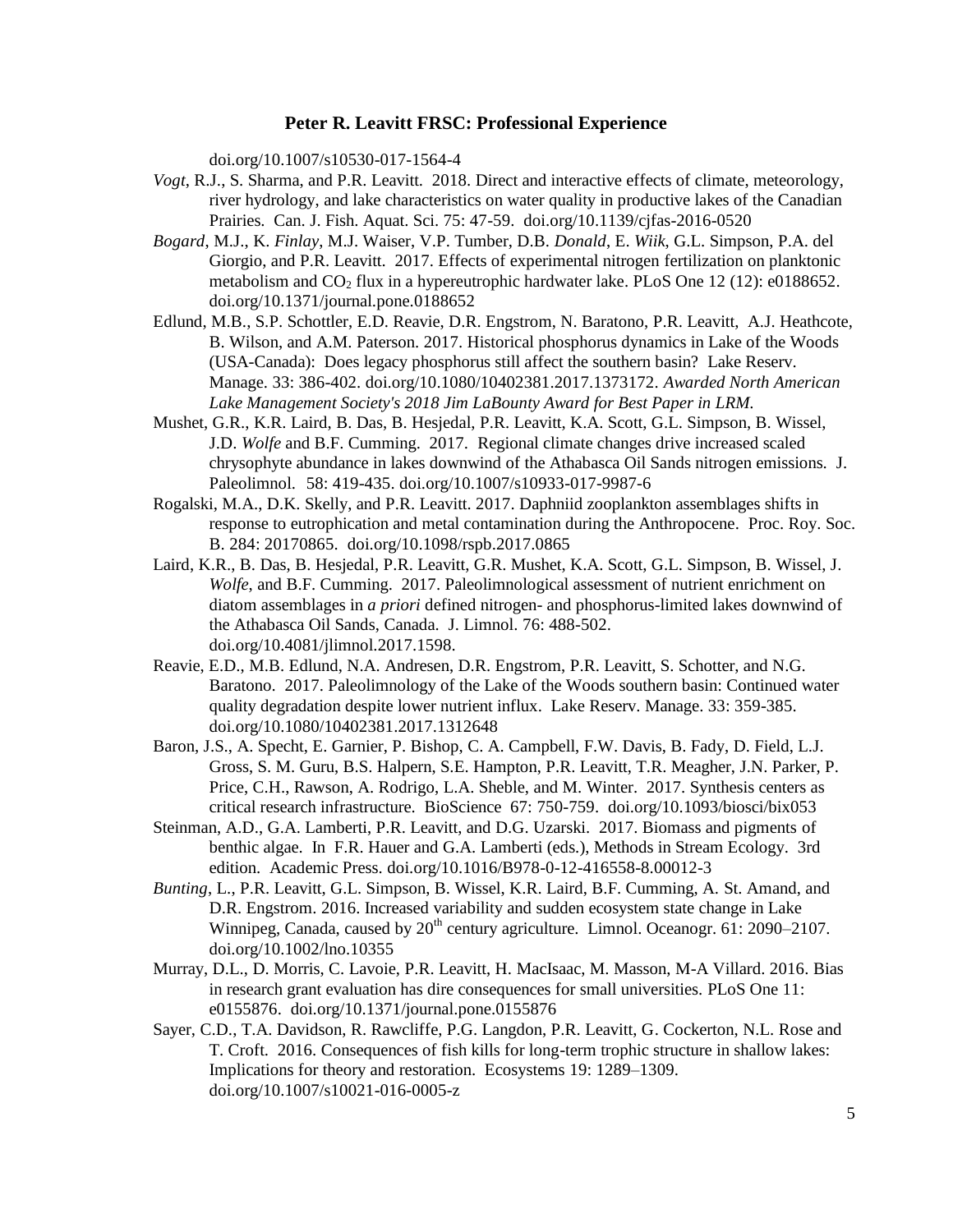- Vuillemin, A., D. Ariztegui, P.R. Leavitt, L. *Bunting*, and the PASADO Science Team. 2016. Recording of climate and diagenesis through sedimentary DNA and fossil pigments at Laguna Potrok Aike, Argentina. Biogeosciences 13: 2475-2492. doi.org/10.5194/bg-13-2475-2016
- Stevenson, M.A., S. *McGowan*, N.J. Anderson, R.H. Foy, P.R. Leavitt, Y.R. McElearney, D.R. Engstrom and S. Pla-Rabés. 2016. Impacts of forest plantation management on primary production in upland lakes from north-west Ireland. Global Change Biol. 22: 1490-1504. doi.org/10.1111/gcb.13194
- Glibert, P.M., F.P. Wilkerson, R.C. Dugdale, J.A. Raven, C. Dupont, P.R. Leavitt, A.E. Parker, J.M. Burkholder, and T.M. Kana. 2016. Pluses and minuses of ammonium and nitrate uptake and assimilation by phytoplankton and implications for productivity and community composition, with emphasis on nitrogen-enriched conditions. Limnol. Oceanogr. 61: 165-197. doi.org/10.1002/lno.10203
- Maheaux, H., P.R. Leavitt, and L.J. Jackson. 2016. Asynchronous onset of eutrophication among shallow prairie lakes of the northern Great Plains, Alberta, Canada. Global Change Biol. 22: 271–283. doi.org/10.1111/gcb.13076
- Einarsson, Á., U. Hauptfleisch, P.R. Leavitt, and A.R. Ives. 2016. Identifying consumer-resource population cycles using paleoecological data. Ecology 97: 361–371. doi 10.1890/15-0596.1
- Tse, T.J., L.E. Doig, P.R. Leavitt, Z.J. *Quiñones-Rivera*, G. Codling, B.T. Lucas, K. Liber, J.P. Giesy, H. Wheater, and P.D. Jones. 2015. Long-term spatial trends in sedimentary algal pigments in a narrow river-valley reservoir, Lake Diefenbaker, Canada. J. Great Lakes Res. 41(Suppl. 2): 56-66. doi.org/10.1016/j.jglr.2015.08.002
- Karmakar, M., P.R. Leavitt, and B.F. Cumming. 2015. Enhanced algal abundance in Northwest Ontario (Canada) lakes during the warmer early- to mid-Holocene period. Quat. Sci. Rev. 123: 168-179. doi.org/10.1016/j.quascirev.2015.06.025
- *Samways*, K.M., P.R. Leavitt, P. Magnan, M.A. Rodriguez, and P. Peres-Neto. 2015. Convergent polymorphism between stream and lake habitats: The case of brook charr. Can. J. Fish. Aquat. Sci., 72: 1406-1414. doi.org/10.1139/cjfas-2015-0116
- *Quiñones-Rivera*, Z.J., K. *Finlay*, R.J. *Vogt*, P.R. Leavitt, and B. Wissel. 2015. Hydrologic, metabolic and chemical regulation of water-column metabolism and atmospheric  $CO<sub>2</sub>$  exchange in a large continental reservoir during spring and summer. J. Great Lakes Res., 41 (Suppl. 2): 144- 154. doi.org/10.1016/j.jglr.2015.05.005
- Donald, D.B., B.R. Parker, J.-M. Davies, and P.R. Leavitt. 2015. Nutrient sequestration in the Lake Winnipeg watershed. J. Great Lakes Res. 41: 630-642. doi.org/10.1016/ j.jglr.2015.03.007
- Lawrence, J.R., E. Topp, M.J. Waiser, V. Tumber, J. Roy, G.D.W. Swerhome, P. Leavitt, A. Paule, and D.R. Korber. 2015. Resilience and recovery: The effect of triclosan exposure timing during development, on the structure and function of river biofilm communities. Aqaut. Toxicol. 161: 253-266. doi.org/10.1016/j.aquatox.2015.02.012
- Taranu, Z.E., I. Gregory-Eaves, P.R. Leavitt, L*. Bunting*, T. Buchaca, J. Catalan, I. Domaizon, P. Guilizzoni, A. Lami, S. *McGowan*, H. Moorehouse, G. Morabito, F. Pick, M. A., Stevensen, P. L. Thompson, and R. D*. Vinebrooke*. 2015. Acceleration of cyanobacterial dominance in lakes in north temperate-subarctic lakes during the Anthropocene. Ecol. Lett. 18: 375-384. doi.org/10.1111/ele.12420
- *Finlay*, K., R.J. *Vogt*, M.J. *Bogard*, B. Wissel, B.M. Tutolo, G.L. Simpson, and P.R. Leavitt. 2015. Decrease in CO<sub>2</sub> efflux from northern hardwater lakes with increasing atmospheric warming. Nature 519: 215-218. doi.org/10.1038/nature14172
- Brahney, J., A. Ballantyne, P. Kociolek, P.R. Leavitt, G.L. Farmer, and J.C. Neff. 2015. Ecological changes in alpine lake ecosystems associated with human activity and dust transport in western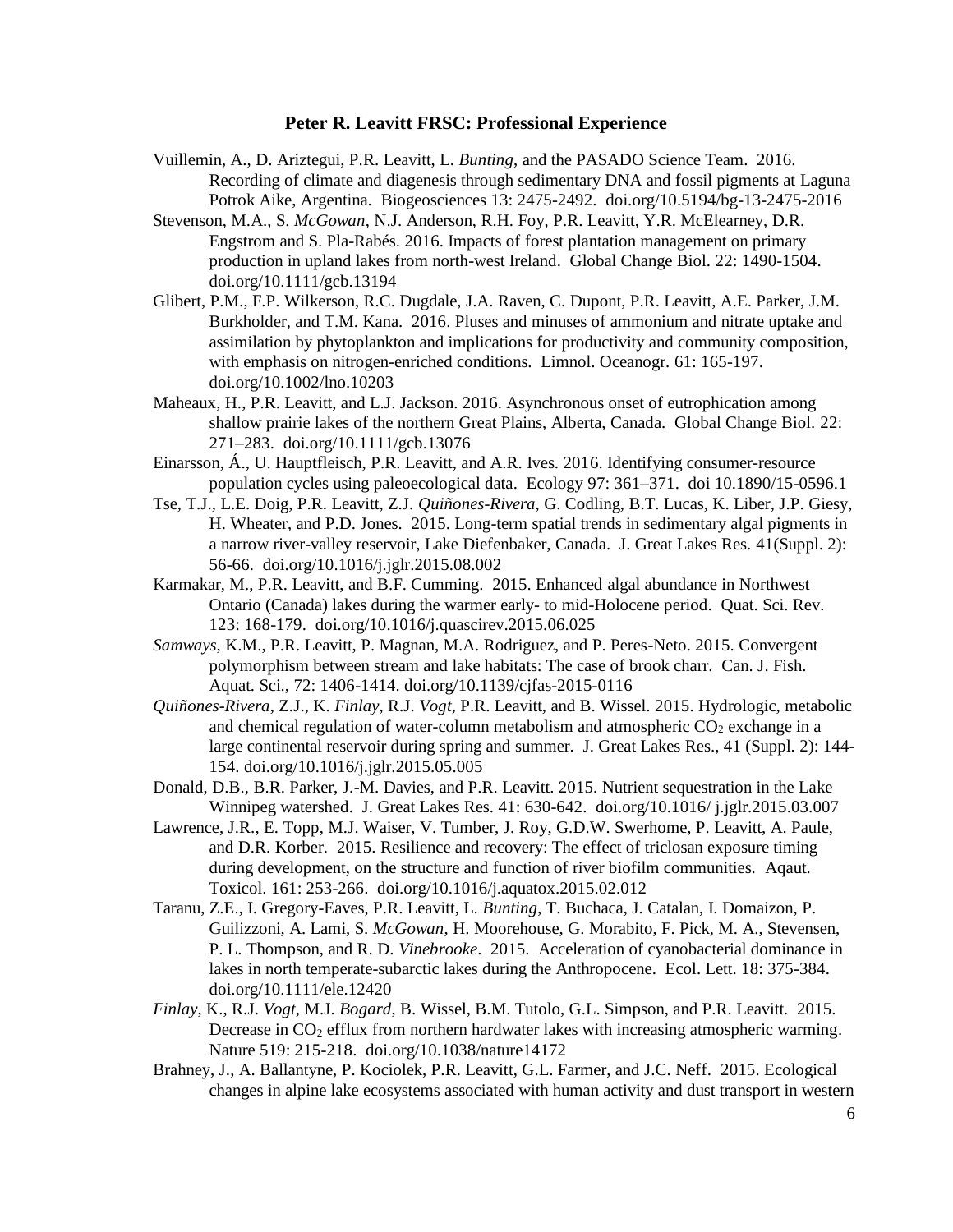Wyoming. Limnol. Oceanogr. 60: 678–695. doi.org/10.1002/lno.10050

- *Samways*, K.M., Z. J. *Quiñones-Rivera*, P.R. Leavitt, and R.A. Cunjak. 2015. Spatio-temporal responses of algae, fungal and bacterial biofilm communities in Atlantic rivers receiving marine-derived nutrient inputs. Freshwat. Sci. 34: 881–896. doi.org/10.1086/681723
- *Vogt*, R.J., S. Sharma, and P.R. Leavitt. 2015. Decadal regulation of phytoplankton abundance and water clarity in a large continental reservoir by climatic, hydrologic and trophic processes. J. Great Lakes Res., 41 (Suppl. 2): 81-90. doi.org/10.1016/j.jglr.2014.11.007
- Moorhouse, H.L., S. *McGowan,* M.D. Jones, S.A. Brayshaw, P. Barker, E.Y. Haworth, and P.R. Leavitt. 2014. Contrasting effects of nutrients and climate on algal communities in lakes in the Windermere catchment since the late  $19<sup>th</sup>$  century. Freshwat. Biol. 59: 2605–2620. doi.org/10.1111/fwb.12457
- Starks, E., R. Cooper, P.R. Leavitt, and B. Wissel. 2014. Effects of drought and pluvial periods on fish and zooplankton communities in prairie lakes: Systematic and asystematic responses. Global Change Biol. 20: 1032-1042. doi.org/10.1111/gcb.12359
- *Vogt*, R.J., B. *Matthews*, T.P. *Cobb*, M.D. *Graham*, and P.R. Leavitt. 2013. Food web consequences of size-based predation and vertical migration of an invertebrate predator (*Leptodora kindtii*). Limnol. Oceanogr. 58: 1790–1801. doi.org/10.4319/lo.2013.58.5.1790
- *Haig*, H.A., M.V. Kingbury, K.R. Laird, P.R. Leavitt, R. Laing, and B.F. Cumming. 2013. A multiproxy assessment of drought over the past two millennia in near-shore sediment cores from a Canadian Boreal lake. J. Paleolimnol. 50: 175-190. doi.org/10.1007/s10933-013- 9712-z
- Catalan J., S. Pla-Rabés, A.P. Wolfe, J.P. Smol, K.M. Rühland, N.J. Anderson, J. Kopáček, E. Stuchlík, R. Schmidt, K.A. Koinig, L. Camarero, R.J. Flower, O. Heiri, C. Kamenik, A. Korhola, P.R. Leavitt, R. Psenner, and I. Renberg. 2013. Global change revealed by palaeolimnological records from remote lakes: a review. J. Paleolimnol. 49: 513–535. doi.org/10.1007/s10933-013-9681-2
- Rogers, L.A., D.E. Schindler, P.J. Lisi, G.W. Holtgrieve, P.R. Leavitt, L. *Bunting*, B.P. Finney, D.T. Selbie, G. Chen, I. Gregory-Eaves, M.J. Lisac, and P.B. Walsh. 2013. Centennial-scale fluctuations and regional complexity characterize Pacific salmon population dynamics over the last five centuries. Proc. Nat. Acad. Sci. USA 110: 1750-1755. doi.org/10.1073/pnas.1212858110
- Bjerring, R., J. Olsen, B.V. Odgaard, B. Buchardt, J. Heinemeier, S. *McGowan*, P.R. Leavitt, and E. Jeppesen. 2013. Climate-driven changes in water level: a decadal scale multi-proxy recording of the 8.2 kyr cooling event in Lake Sarup (Denmark). J. Paleolimnol. 49: 267-285. doi.org/10.1007/s10933-012-9673-7
- *Donald*, D.B., M.J. *Bogard*, K. *Finlay*, L. *Bunting*, and P.R. Leavitt. 2013. Phytoplankton-specific response to enrichment of phosphorus-rich surface waters with ammonium, nitrate and urea. PLOS One 8: e53277. doi.org/10.1371/journal.pone.0053277
- McLauchlan, K.K., I. Lascu, A. Myrbo, and P.R. Leavitt. 2013. Variable ecosystem response to climate change during the Holocene in northern Minnesota, USA. Bull. Geol. Soc. Am. 125: 445–452. doi.org/10.1130/B30737.1
- Orihel, D.M., D.F. Bird, M. Brylinsky, H. Chen, D.B. *Donald*, D.Y. Huang, A. Giani, D. Kinniburgh, H. Kling, B.G. Kotak, P.R. Leavitt, C.C. Nielson, S. Reedyk, R.C. Rooney, S.B. Watson, R.W. Zurawell, and R.D. *Vinebrooke*. 2012. High microcystin concentrations occur only at low nitrogen-to-phosphorus ratios in nutrient-rich lakes. Can. J. Fish. Aquat. Sci. 69: 1457- 1462. doi.org/10.1139/F2012-088
- Lascu, I., K.K. McLauchlan, A. Myrbo, P. R. Leavitt, and S.K. Banerjee. 2012. Sediment-magnetic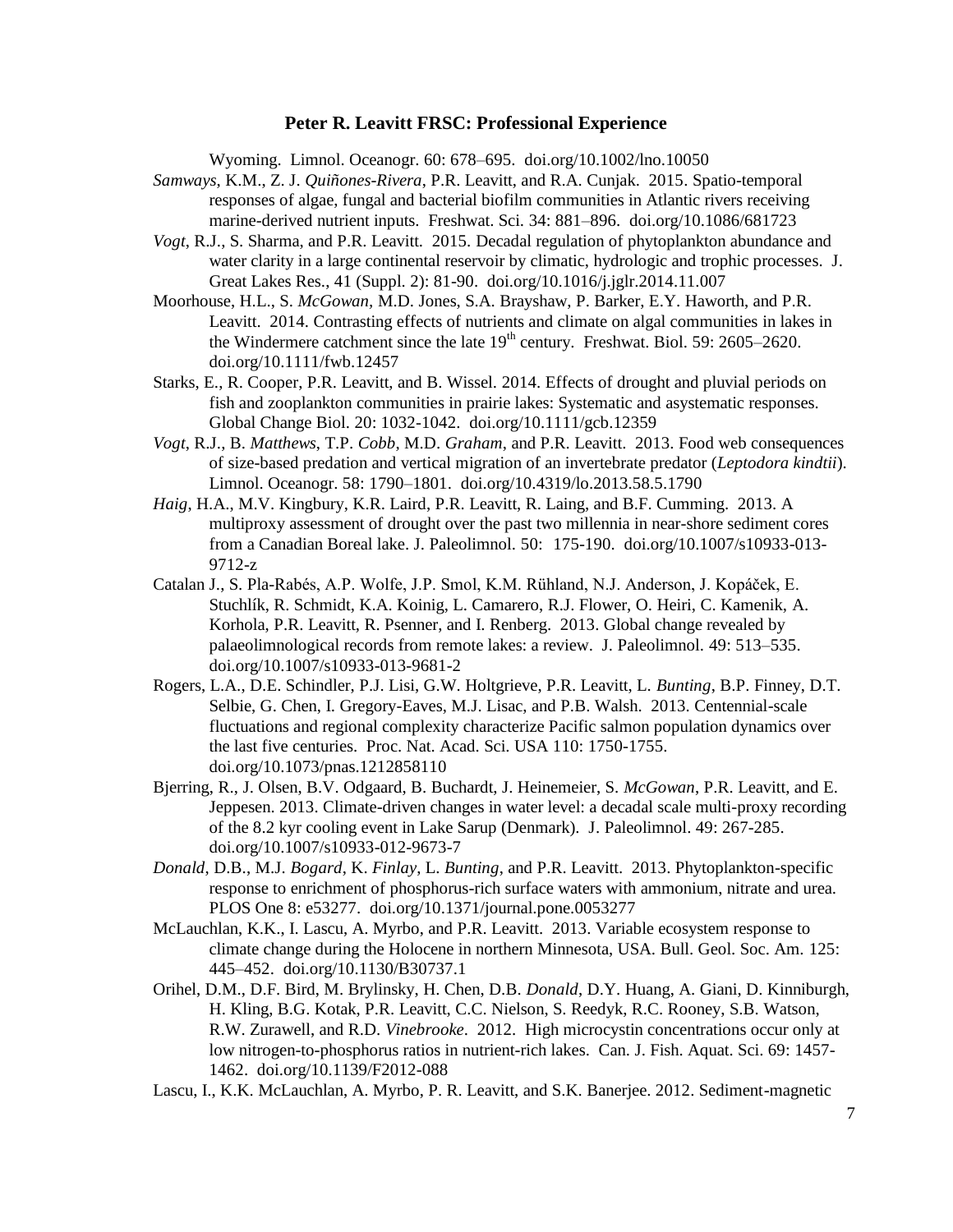evidence for last millennium drought conditions at the prairie-forest ecotone of northern United States. Palaeogeogr. Palaeoclimat. Palaeoecol. 237-238: 99-107. doi.org/10.1016/j.palaeo.2012.04.001

- *Bogard*, M.J., D.B. *Donald*, K. *Finlay*, and P.R. Leavitt. 2012. Distribution and regulation of urea in lakes of central North America. Freshwat. Biol. 57: 1277-1292. doi.org/10.1111/j.1365- 2427.2012.02775.x
- *McGowan*, S., P. Barker, E.Y. Haworth, P.R. Leavitt, S. Maberly, and J. Pates. 2012. Humans and climate as drivers of algal community change in Windermere since 1850. Freshwat. Biol. 57: 260-277. doi.org/10.1111/j.1365-2427.2011.02689.x
- Levine, S.N., A. Lini, L. Ostrofsky, L. *Bunting*, H. Burgess, P.R. Leavitt, D. Reuter, A. Lami, and P. Guilizzoni. 2012. The eutrophication of Lake Champlain's northeast arm: Insights from paleolimnological analyses. J. Great Lake Res. 38 (Suppl. 1): 35-48. doi.org/10.1016/ j.jglr.2011.07.007
- Holtgrieve, G.W., D.E. Schindler, W.O. Hobbs, P.R. Leavitt, E.J. Ward, L. *Bunting*, and 13 others. 2011. A coherent signature of anthropogenic nitrogen deposition to remote watersheds of the Northern Hemisphere. Science 334: 1545-1548. doi.org/10.1126/science.121226. *Awarded 2012 G. Likens Award by Ecological Society of America.*
- *Donald*, D.B., M. J. *Bogard*, K. *Finlay*, and P.R. Leavitt. 2011. Comparative effects of urea, ammonium, and nitrate on phytoplankton abundance, community composition, and toxicity in hypereutrophic freshwaters. Limnol. Oceanogr. 56: 2161-2175. doi.org/10.4319/ lo.2011.56.6.2161
- Toney, J.L., Y. Huang, and P.R. Leavitt. 2011. Alkenones are common in prairie lakes of interior Canada. Org. Geochem. 42: 707-712. doi.org/10.1016/j.orggeochem.2011.06.014
- Chen, G., D.T. Selbie, B.P. Finney, D.E. Schindler, L. *Bunting*, P.R. Leavitt, I. Gregory-Eaves. 2011. Long-term zooplankton responses to subsidies of nutrients and consumers to coastal lakes arising from migratory sockeye salmon (*Oncorhynchus nerka*). Oikos 120: 1317-1326. doi.org/10.1111/j.1600-0706.2011.19042.x
- Hampton, S.E., S.C. Fradkin, P.R. Leavitt, and E.E. Rosenberger. 2011. Disproportionate importance of nearshore habitat for the freshwater food web. Mar. Freshwat. Res. 62: 350-358. doi.org/10.1071/MF10229
- *Vogt*, R.J., J.A. *Rusak*, A. *Patoine*, and P.R. Leavitt. 2011. Differential effects of energy and mass influx on the landscape synchrony of lake ecosystems. Ecology 92: 1104-1114. doi.org/10.1890/10-1846.1
- Chen, G., E. Saulnier-Talbot, D. T. Selbie, E. Brown, D.E. Schindler, L. *Bunting*, P.R. Leavitt, B.P. Finney, and I. Gregory-Eaves. 2011. Salmon-derived nutrients drive diatom beta-diversity patterns. Freshwat. Biol. 56: 292-301. doi.org/10.1111/j.1365-2427.2010.02496.x
- *McGowan*, S., P.R. Leavitt, R.I. *Hall*, B.B. Wolfe, T.W.D. Edwards, T. Karst-Riddoch, and S.R. Vardy. 2011. Inter-decadal declines flood frequency increase lake primary production in a northern river delta. Glob. Change Biol. 17: 1212–1224. doi.org/10.1111/j.1365- 2486.2010.02304.x
- Wissel, B., R.N. Cooper, P.R. Leavitt, and S.V. *Pham*. 2011. Hierarchical regulation of pelagic invertebrates in lakes of the northern Great Plains: A novel model for inter-decadal effects of future climate change. Glob. Change Biol. 17: 172-185. doi.org/10.1111/j.1365- 2486.2010.02291.x
- *Finlay*, K., P.R. Leavitt, A. *Patoine*, and B. Wissel. 2010. Magnitudes and controls of organic and inorganic carbon flux through a chain of hard-water lakes on the northern Great Plains. Limnol. Oceanogr. 55: 1551-1564. doi.org/10.4319/lo.2010.55.4.1551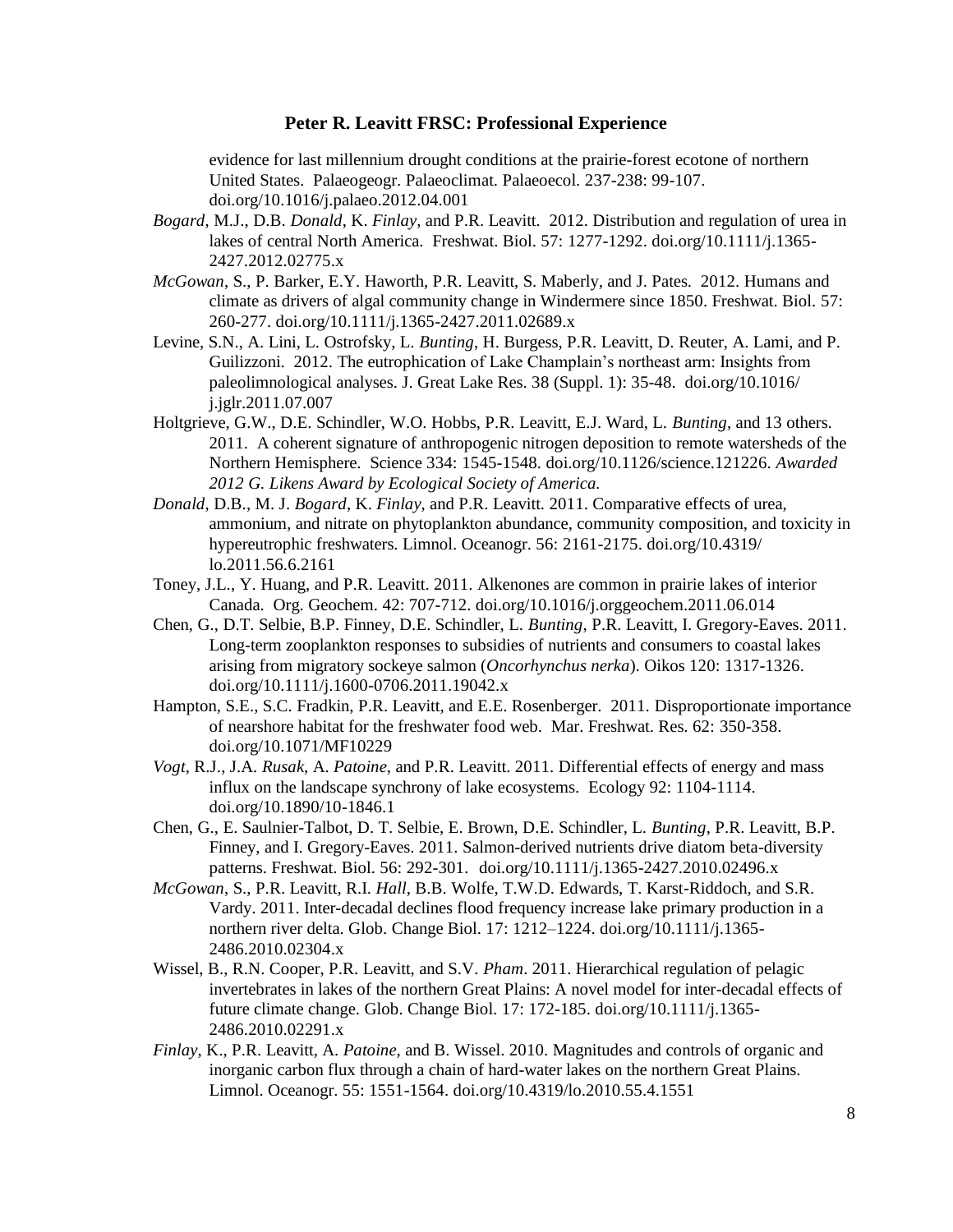- *Finlay*, K., A. *Patoine*, D.B. *Donald*, M. *Bogard*, and P.R. Leavitt. 2010. Experimental evidence that pollution with urea can degrade water quality in phosphorus-rich lakes of the northern Great Plains. Limnol. Oceanogr. 55: 1213-1230. doi.org/10.4319/lo.2010.55.3.1213
- Savage, C., P.R. Leavitt, and R. Elmgren. 2010. Effects of land use, urbanization, and climate variability on coastal eutrophication in the Baltic Sea. Limnol. Oceanogr. 55: 1033-1046. doi.org/10.4319/lo.2010.55.3.1033
- *Bunting*, L. P.R. Leavitt, R.P. Weidman, and R.D. *Vinebrooke*. 2010. Regulation of the nitrogen biogeochemistry of mountain lakes by subsidies of terrestrial dissolved organic matter and the implications for climate studies. Limnol. Oceanogr. 55: 333-345. doi.org/10.4319/ lo.2010.55.1.0333
- Reuss, N., P.R. Leavitt, R.I. Hall, C. Bigler, and D. Hammarlund. 2010. Development and application of sedimentary pigments for assessing effects of climatic and environmental changes on subarctic lakes in northern Sweden. J. Paleolimnol. 43: 149-169. doi.org/10.1007/s10933- 009-9323-x
- *Dröscher*, I., A. *Patoine*, K. *Finlay*, and P.R. Leavitt. 2009. Climate control of spring clear-water phase through the transfer of energy and mass to lakes. Limnol. Oceanogr. 54: 2469-2480. doi.org/10.4319/lo.2009.54.6\_part\_2.2469
- *Finlay*, K., P.R. Leavitt, B. Wissel, and Y.T. Prairie. 2009. Regulation of spatial and temporal variability of carbon flux in six hard-water lakes of the northern Great Plains. Limnol. Oceanogr. 54: 2553-2564. doi.org/10.4319/lo.2009.54.6\_part\_2.2553
- Leavitt, P.R. S.C. Fritz, N.J. Anderson, P.A. Baker, T. Blenckner, L. *Bunting*, J. Catalan, D.J. Conley, W. Hobbs, E. Jeppesen, A. Korhola, S. *McGowan*, K. Rühland, J.A. *Rusak*, G. Simpson, N. Solovieva, and J. Werne. 2009. Paleolimnological evidence of the effects on lakes of energy and mass transfer from climate and humans. Limnol. Oceanogr. 54: 2330-2348. doi.org/10.4319/lo.2009.54.6\_part\_2.2330
- Selbie, D.T., B.P. Finney, D. Barto, L. *Bunting*, G. Chen, P.R. Leavitt, E.A. MacIsaac, D.E. Schindler, M.D. Shapley, and I. Gregory-Eaves. 2009. Ecological, landscape, and climatic regulation of sediment geochemistry in North American sockeye salmon lakes: Insights from paleoecological salmon investigations. Limnol. Oceanogr. 54: 1733-1745. doi.org/10.4319/ lo.2009.54.5.1733
- Edlund, M.B., D.R. Engstrom,, L. Triplett, B.M. Lafrancois, and P.R. Leavitt. 2009. Twentiethcentury eutrophication of the St. Croix River (Minnesota-Wisconsin, USA) reconstructed from the sediments of its natural impoundment. J. Paleolimnol. 42: 641-657. doi.org/0.1007/s10933-008-9296-1
- Xenopoulos, M.A., P.R. Leavitt, and D.W. Schindler. 2009. Ecosystem-level regulation of boreal lake phytoplankton by ultraviolet radiation. Can. J. Fish. Aquat. Sci. 66: 2002-2010. doi.org/10.1139/F09-119
- Hill, A.C., J.A. Stanford, and P.R. Leavitt. 2009. Recent sedimentary legacy of sockeye salmon (*Oncorhychus nerka*) and climate change in an ultraoligotrohic, glacially-turbid British Columbia nursery lake. Can. J Fish Aquat. Sci. 66: 1141-1152. doi.org/10.1139/F09-067
- *Pham*, S.V., P.R. Leavitt, S. *McGowan*, B. Wissel, and L. Wassenaar. 2009. Spatial and temporal variability of prairie lake hydrology as revealed using stable isotopes of hydrogen and oxygen. Limnol. Oceanogr. 54: 101-118. doi.org/10.4319/lo.2009.54.1.0101
- *Finlay*, K., B. Wissel, and P.R. Leavitt. 2009. Spatial and temporal synchrony of  $pCO_2$  in six hardwater lakes of central Canada. Verh. Internat. Verein. Limnol. 30: 1061-1066. doi.org/10.1080/03680770.2009.11902301
- *McGowan*, S., and P.R. Leavitt. 2009. The role of paleoecology in whole-ecosystem science. p. 161-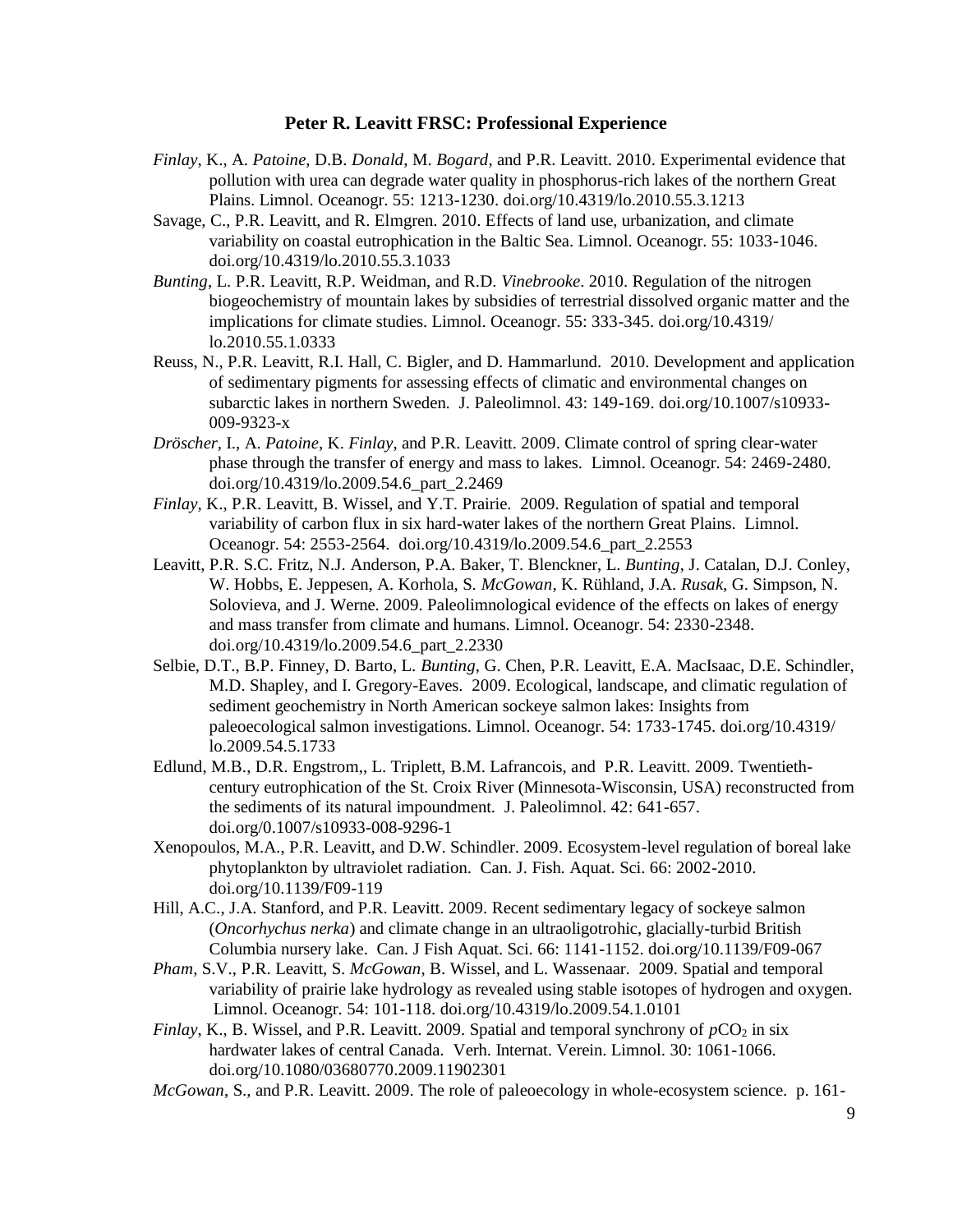208, *In* S. Miao, S. Carstenn, and M. Nungesser (eds.), Real World Ecology: Large-scale and Long-term Case Studies and Methods. Springer. doi.org/10.1007/978-0-387-77942-3\_7

- Wolfe, B.B., R.I. *Hall*, T.W.D. Edwards, S.R. Vardy,M.D. Falcone, C. Sjunneskog, F. Sylvestre, S. *McGowan*, P.R. Leavitt, and P. van Driel. 2008. Hydroecological responses of the Athabasca Delta, Canada, to changes in river flow and climate during the  $20<sup>th</sup>$  century. Ecohydrology 1: 131-148. doi.org/10.1002/eco.13
- Hambright, K.D., T. Zohary, W. Eckert, S.S. Schwartz, C.L. Schelske, K.R. Laird, and P.R. Leavitt. 2008. Exploitation and destabilization of a warm, freshwater ecosystem through engineered hydrological change. Ecol. Applic. 18: 1591-1603. doi.org/10.1890/07-0931.1
- *Pham*, S.V., P.R. Leavitt, S. *McGowan*, and P. Peres-Neto. 2008. Spatial variability of climate and land use effects on lakes of the northern Great Plains. Limnol. Oceanogr. 53: 728-742. doi.org/10.4319/lo.2008.53.2.0728
- *Patoine*, A., and P.R. Leavitt. 2008. Landscape analysis of the role of  $N_2$  fixation in satisfying algal demand for N in eutrophic lakes. Verh. Internat. Verein. Limnol. 30: 366-370. doi.org/10.1080/03680770.2008.11902145
- *Dröscher*, I., K. *Finlay*, A. *Patoine*, and P.R. Leavitt. 2008. *Daphnia* control of the spring clear-water phase in six polymictic lakes of varying productivity and size. Verh. Internat. Verein. Limnol. 30: 186-190. doi.org/10.1080/03680770.2008.11902107
- McLauchlan, K.K., J.M. Craine, W. Oswald, P.R. Leavitt, and G.E. Likens. 2007. Changes in nitrogen cycling during the past century in a northern hardwood forest. Proc. Nat. Acad. Sci. 104: 7466-7470. doi.org/10.1073/pnas.0701779104
- Michels, A., K.R. Laird, S.E. Wilson, D. Thomson, P.R. Leavitt, R.J. Oglesby, and B.F. Cumming. 2007. Multi-decadal to millennial-scale shifts in drought conditions on the Canadian Prairies over the past six millennia: Implications for future drought assessment. Global Change Biol. 13: 1295–1307. doi.org/10.1111/j.1365-2486.2007.01367.x
- *Brock*, C.S., P.R. Leavitt, D.E. Schindler, and P.D. Quay. 2007. Regulation of algal production in salmon nursery lakes by marine-derived nutrients and climate during the past 300 years. Limnol. Oceanogr. 52: 1588-1598. doi.org/10.4319/lo.2007.52.4.1588
- *Wyn*, B., J. *Sweetman*, P.R. Leavitt, and D.B. *Donald*. 2007. Historical metal concentrations in lacustrine food webs revealed using fossil ephippia from *Daphnia* spp. Ecol. Applic. 17: 754- 764. doi.org/10.1890/06-0868
- *Bunting*, L., P.R. Leavitt, C.E. Gibson, E.J. McGee, and V.A. Hall. 2007. Degradation of water quality in Lough Neagh, Northern Ireland, by diffuse nitrogen flux from a phosphorus-rich catchment. Limnol. Oceanogr. 52: 354-369. doi.org/10.4319/lo.2007.52.1.0354
- Wolfe, B.B., T.L. Karst-Riddoch, R.I. *Hall*, T.W.D. Edwards, M.C. English, R. Palmini, S. *McGowan*, P.R. Leavitt, and S.R. Vardy. 2007. Classification of hydrologic regimes of northern floodplain basins (Peace-Athabascana Delta, Canada) from analysis of stable isotopes  $(\delta^{18}O, \delta^2H)$  and water chemistry. Hydrol. Proces. 21: 151-168. doi.org/10.1002/hyp.6229
- Schindler, D.E., P.R. Leavitt, S.P. Johnson, and C.S. *Brock*. 2006. A five hundred year context for the recent surge in sockeye salmon abundance in the Alagnak River, Alaska. Can. J. Fish. Aquat. Sci. 63: 1439-1444. doi.org/10.1139/f06-069
- Leavitt, P.R., C.S. *Brock*, C. *Ebel*, and A. *Patoine*. 2006. Landscape-scale effects of urban nitrogen on a chain of freshwater lakes in central North America. Limnol. Oceanogr. 51: 2262-2277. doi.org/10.4319/lo.2006.51.5.2262
- *Brock*, C.S., P.R. Leavitt, D.E. Schindler, S.P. Johnson, and J.W. Moore. 2006. Spatial variability of stable isotopes and fossil pigments in surface sediments of Alaskan coastal lakes: Constraints on quantitative estimates of past salmon abundance. Limnol. Oceanogr. 51: 1637-1647.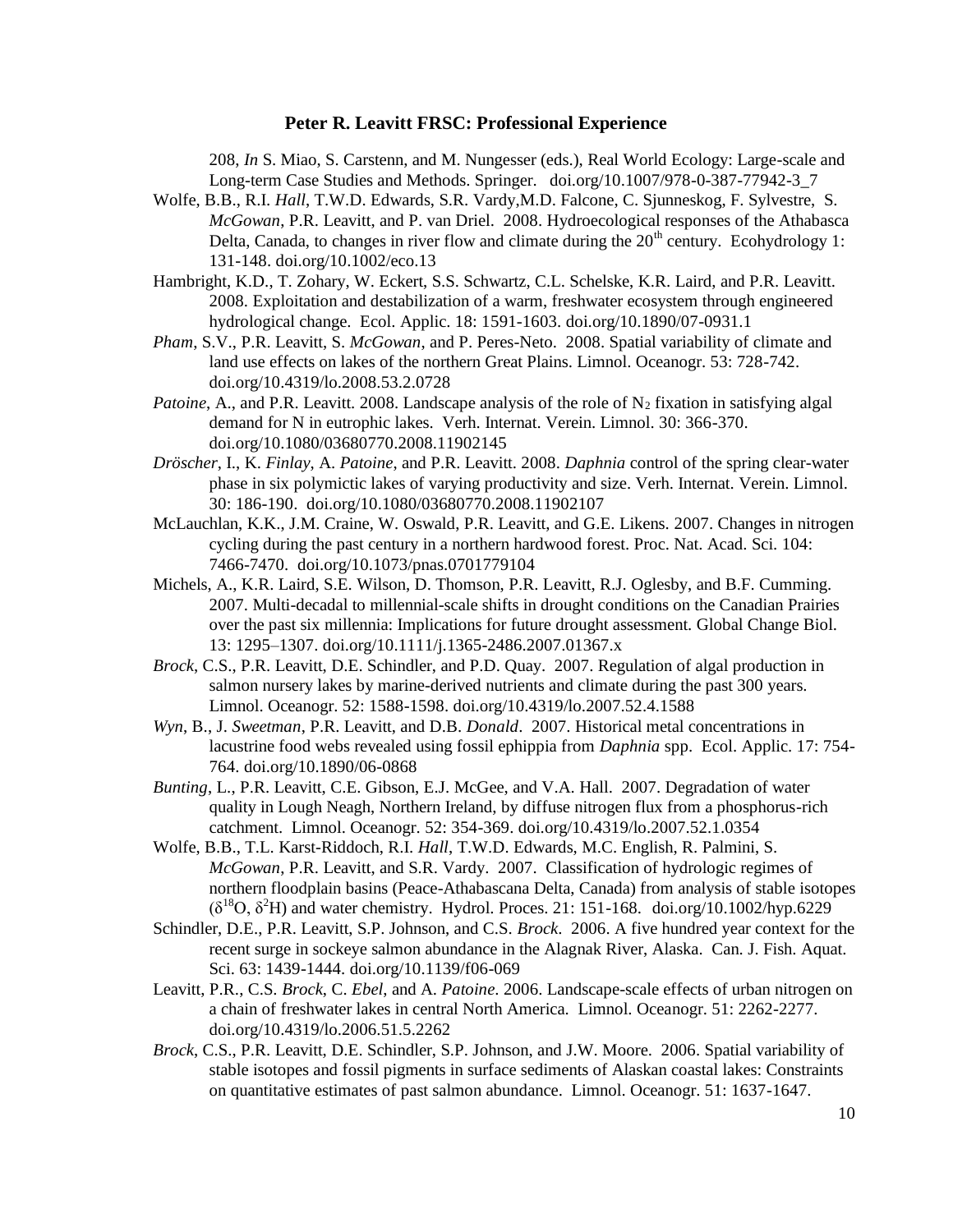doi.org/10.4319/lo.2006.51.4.1637

- *Patoine*, A., M.D. *Graham*, and P.R. Leavitt. 2006. Spatial variation of nitrogen fixation in lakes of the northern Great Plains. Limnol. Oceanogr. 51: 1665-1677. doi.org/10.4319/lo.2006.51.4.1665
- *Patoine*, A., and P.R. Leavitt. 2006. Century-long synchrony of algal fossil pigments in a chain of Canadian prairie lakes. Ecology 87: 1710-1721. doi.org/10.1890/0012-9658
- Engstrom, D.R., S.P. Schottler, P.R. Leavitt, and K.E. Havens. 2006. A re-evaluation of the cultural eutrophication of Lake Okeechobee using multiproxy sediment records. Ecol. Applic. 16: 1194-1206. doi.org/10.1890/0012-9658
- Steinman, A.D., G.A. Lamberti, and P.R. Leavitt. 2006. Biomass and pigments of benthic algae. p. 357-379 *In* F.R. Hauer and G.A. Lamberti (eds.) Methods in Stream Ecology.  $2<sup>nd</sup>$  edition. Academic Press. doi.org/10.1016/B978-0-12-416558-8.00012-3
- Battarbee, R.W., N.J. Anderson, E. Jeppesen, and P.R. Leavitt. 2005. Combining palaeolimnological and limnological approaches in assessing lake ecosystem response to nutrient reduction. Freshwat. Biol. 50: 1772-1780. doi.org/10.1111/j.1365-2427.2005.01427.x
- Schindler, D.E., P.R. Leavitt, C. *Brock*, S.P. Johnson, and P.D. Quay. 2005. Marine-derived nutrients, commercial fisheries, and the production of salmon and lake algae in Alaska. Ecology 86: 3225-3231. doi.org/10.1890/04-1730
- Hodgson, D.A., W. Vyverman, E. Verleyen, P.R. Leavitt, K. Sabbe, A.H. Squier, and B.J. Keely. 2005. Late Pleistocene record of elevated UV radiation in an Antarctic lake. Earth Planet. Sci.Lett. 236: 765-772. doi.org/10.1016/j.epsl.2005.05.023
- *McGowan*, S., A. *Patoine*, M.D. *Graham*, and P.R. Leavitt. 2005. Intrinsic and extrinsic controls of lake phytoplankton synchrony. Verh. Internat. Verein. Limnol. 29: 794-798. doi.org/10.1080/03680770.2005.11902787
- *Bunting*, L., P.R. Leavitt, V. Hall, C.E. Gibson, and E.J. McGee. 2005. Nitrogen degradation of water quality in a phosphorus-saturated catchment: The case of Lough Neagh, Northern Ireland. Verh. Internat. Verein. Limnol. 29: 1005-1010. doi.org/10.1080/03680770.2005.11902835
- *McGowan*, S., P.R. Leavitt, R.I. *Hall*, N. J. Anderson, E. Jeppesen, and B.V. Odgaard. 2005. Controls of algal abundance and community composition during ecosystem state change. Ecology 86: 2200-2211. doi.org/10.1890/04-1029
- Körner, C. and 30 co-authors. 2005. Mountain Systems. p. 681-716, *In* Millennium Ecosystem Assessment, 2005. Current State and Trends: Findings of the Condition and Trends Working Group. Ecosystems and Human Well-being, vol.1., Island Press, Washington DC. ISBN: 9781559632270
- *Patoine*, A., M.D. *Graham*, P.R. Leavitt, and R. Hesslein. 2005. Landscape-scale patterns of nitrogen fixation by cyanobacteria. Verh. Internat. Verein. Limnol. 29: 359-364. doi.org/10.1080/03680770.2005.11902033
- *Vinebrooke*, R.D., and P.R. Leavitt. 2005. Mountain lakes as indicators of the cumulative impacts of ultraviolet radiation and other environmental stressors. p. 497-510, *In* U.M., Huber, H.K.M. Bugmann, and M.A. Reasoner (eds.), Global Change and Mountain Regions – An Overview of Current Knowledge Review. Springer. doi.org/10.1007/1-4020-3508-X\_44
- *McGowan*, S., P.R. Leavitt, and R.I. *Hall*. 2005. A whole-lake experiment to determine the effects of winter droughts on shallow lakes. Ecosystems 7: 694-708. doi.org/10.1007/s10021-003-0152 x
- Malot, L.A., W. Keller, P.R. Leavitt, R.D. Robarts, M.J. Waiser, M.T. Arts, T.A. Clair, R. Pienitz, N.D. Yan, D.K. McNichol, Y. Prairie, P.J. Dillon, M. Macrae, R. Bello, and R.N. Nordin. 2004. Risk analysis of UVB exposure in Canadian inland waters. Can. J. Fish. Aquat. Sci. 61: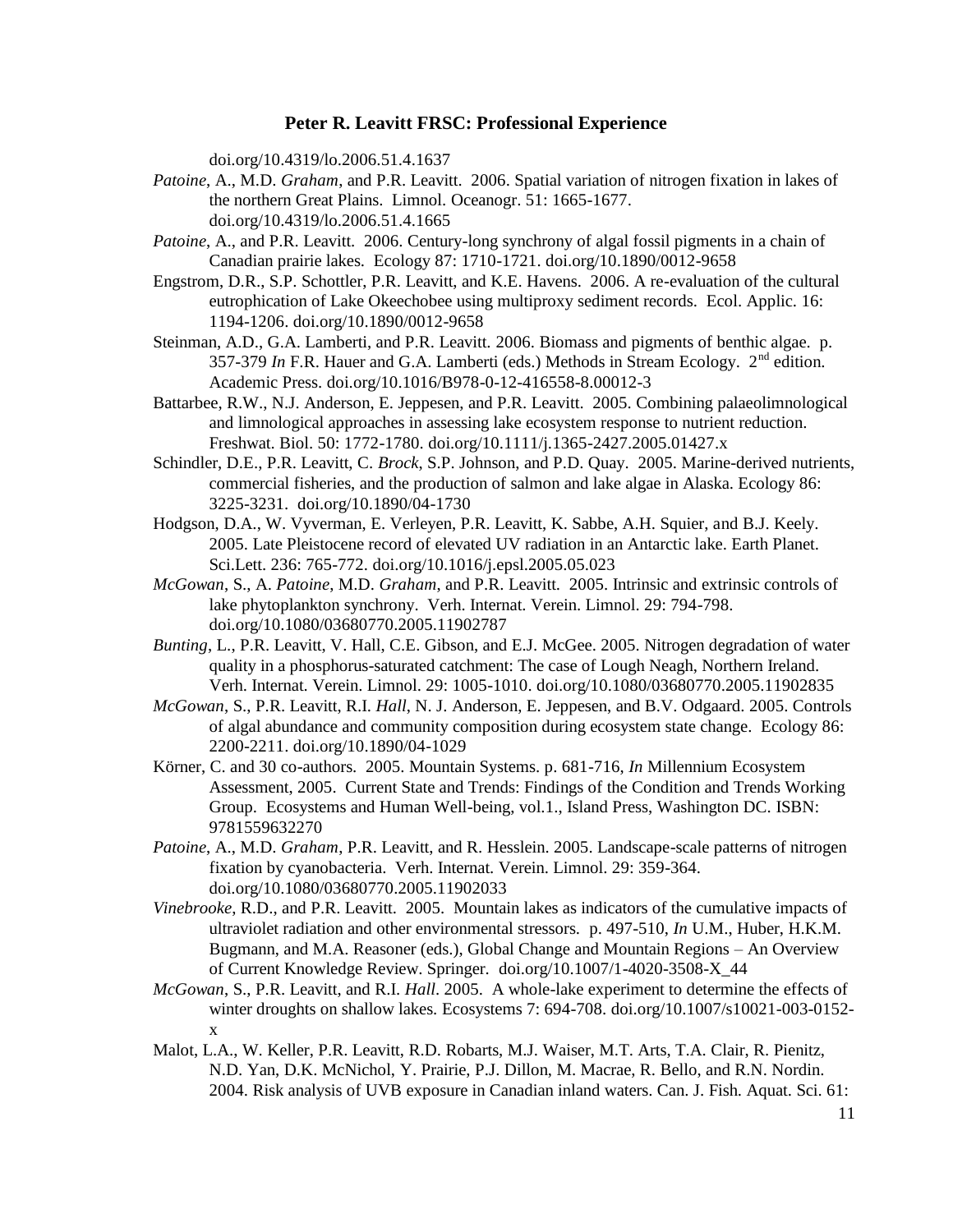2511-2521. doi.org/10.1139/f04-165

- Hambright, K.D., W. Eckert, P.R. Leavitt, and C.L. Schelske. 2004. Conversion of a natural lake into a reservoir: Effects on sediment and phosphorus accumulation rates. Environ. Sci. Technol. 38: 6460-6467. doi.org/10.1021/es0492992
- Hodgson, D.A., W. Vyverman, E. Verleyen, K. Sabbe, P.R. Leavitt, A. Taton, A. Wilmotte, A.H. Squire, and B.J.K. Keely. 2004. Environmental factors influencing the pigment composition in *in situ* aquatic microbial communities under the Antarctic ozone hole. Aquat. Microb. Ecol. 37: 247-263. doi.org/10.3354/ame037247
- Savage, C., P.R. Leavitt, and R. Elmgren. 2004. Distribution and retention of sewage nitrogen in surface sediments of a coastal bay. Limnol. Oceanogr. 49: 1503-1511. doi.org/10.4319/lo.2004.49.5.1503
- Verleyen, E., D.A. Hodgson, P.R. Leavitt, K.. Sabbe, and W. Vyverman. 2004. Quantifying habitatspecific diatom production: A critical assessment using morphological and biochemical markers in Antarctic lake sediments. Limnol. Oceanogr. 49: 1528-1539. doi.org/10.4319/lo.2004.49.5.1528
- Wakeham, S.G., J. Forrest, C.A. Masiello, Y. Gélinas, C.R. Alexander, and P.R. Leavitt. 2004. Hydrocarbons in Lake Washington sediments  $- a 25$ -year retrospective in an urban lake. Environ. Sci. Technol. 38: 431-439. doi.org/10.1021/es0343149
- *Rusak*, J.A., P.R. Leavitt, S. *McGowan*, G. Chen, O.Olson, S. *Wunsam*, and B. Cumming. 2004. Millennial-scale relationships of diatom species richness and production in two prairie lakes. Limnol. Oceanogr. 49: 1290-1299. doi.org/10.4319/lo.2004.49.4\_part\_2.1290
- Leavitt, P.R., B.F. Cumming, J.P. Smol, M. Reasoner, R. Pienitz, and D. Hodgson. 2003. Climatic control of UV radiation effects on lakes. Limnol. Oceanogr. 48: 2062-2069. doi.org/10.4319/ lo.2003.48.5.2062
- Laird, K.R., B.F. Cumming, S. Wunsam, O. Olson, J.A. Rusak, R.J. Oglesby, S.C. Fritz, and P.R. Leavitt. 2003. Lake sediments record large-scale shifts in moisture regimes across the northern Prairies of North America during the past two millennia. Proc. Nat. Acad. Sci. 100: 2483-2488. doi.org/10.1073/pnas.0530193100
- Donahue, W.F., M.A. Turner, D.L. Findlay, and P.R. Leavitt. 2003. The role of solar radiation in structuring the shallow benthic communities of boreal forest lakes. Limnol. Oceanogr. 48: 31- 47. doi.org/10.4319/lo.2003.48.1.0031
- Leavitt, P.R., D. Hodgson, and R. Pienitz. 2003. Past UV radiation environments and impacts on lakes. p. 509-545, *In* E.W. Helbling, and H. Zagarese (eds.), UV Effects in Aquatic Organisms and Ecosystems. Vol 2 in Comprehensive Series in Photosciences, Vol. 2, Royal Society of Chemistry. doi.org/10.1039/9781847552266-00509
- Sauchyn, D.J., E. Barrow, R.F. Hopkinson, and P.R. Leavitt. 2002. Aridity on the Canadian Prairies. Géogr. Phys. Quat. 56: 247-259. doi.org/10.7202/009109ar
- Quinlan, R., P.R. Leavitt, A.S. Dixit, R.I. *Hall*, and J.P. Smol. 2002. Landscape effects of climate, agriculture and urbanization on benthic invertebrate communities of Canadian prairie lakes. Limnol. Oceanogr. 47: 378-391. doi.org/10.4319/lo.2002.47.2.0378
- Verschuren, D. T.C. Johnson, H.J. Kling, D.N. Edgington, P.R. Leavitt, E.B. Brown, M.R. Talbot, and R.E. Hecky. 2002. History and timing of human impact on Lake Victoria, East Africa. Proc. Roy. Soc. B. Biol. Sci. 269: 289-294. doi.org/10.1098/rspb.2001.1850
- Schindler, D.E., R.A. Knaap, and P.R. Leavitt. 2001. Alteration of nutrient cycles and algal production resulting from fish introductions to mountain lakes. Ecosystems 4: 308-321. doi.org/10.1007/s10021-001-0013-4
- Jeppesen, E., P.R. Leavitt, J.P. Jensen, and L. De Meester. 2001. Functional ecology and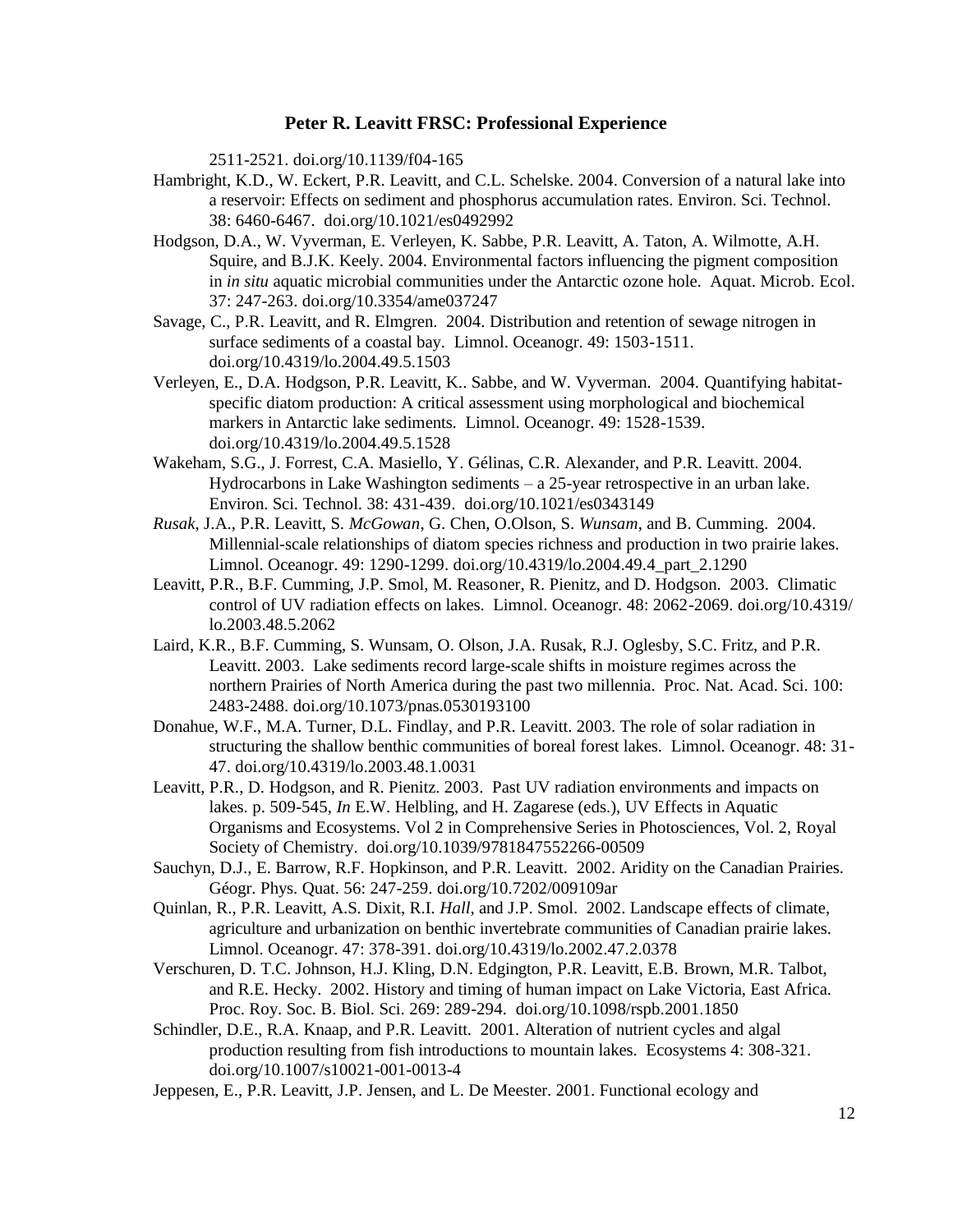paleolimnology: Using cladoceran remains to reconstruct anthropogenic impact. Trend Ecol. Evol. 16: 191-198. doi.org/10.1016/S0169-5347(01)02100-0

- Leavitt, P.R., and D.A. Hodgson. 2001. Sedimentary pigments. p. 295-325, *In* J.P. Smol, H.J.B. Birks, and W.M. Last (eds.), Tracking Environmental Change using Lake Sediments. Volume 3: Terrestrial, Algal and Siliceous Indicators. Kluwer. doi.org/10.1007/0-306-47668-1\_15
- Bennett, J., B.F. Cumming, P.R. Leavitt, M. Chiu, J.P. Smol, and J. Szeicz. 2001. Diatom, pollen, and chemical evidence of post-glacial climatic change at Big Lake, south-central British Columbia, Canada. Quat. Res. 55: 332-343. doi.org/10.1006/qres.2001.2227
- *Scully*, N.M., P.R. Leavitt, and S.R. Carpenter. 2000. Century-long effects of forest harvest on the physical structure and autotrophic community of a small temperate lake. Can. J. Fish. Aquat. Sci. 57 (Suppl. 2): 50-59. doi.org/10.1139/cjfas-57-S2-50.
- Cottingham, K.L, J.A. *Rusak*, and P.R. Leavitt. 2000. Increased ecosystem variability and reduced predictability following fertilization: Evidence from palaeolimnology. Ecol. Lett. 3: 340-348. doi.org/10.1046/j.1461-0248.2000.00158.x
- Pienitz, R., J.P. Smol, W.M. Last, P.R. Leavitt, and B.F. Cumming. 2000. Multiproxy Holocene paleoclimatic record from a saline lake in the Canadian Subarctic. Holocene 10: 673-686. doi.org/10.1191/09596830094935
- Blais, J.M., K. Duff, D.W. Schindler, J.P. Smol, P.R. Leavitt, and M. Agbeti. 2000. Recent eutrophication histories in Lac Ste. Anne and Lake Isle, Alberta, Canada, inferred using paleolimnological methods. Lake Reserv. Manage. 16: 292-304. doi.org/10.1080/07438140009354237
- Dixit, A.S., R.I. *Hall*, P.R. Leavitt, J.P. Smol, and R. Quinlan. 2000. Effects of sequential depositional basins on lake response to urban and agricultural pollution: A paleoecological analysis of the Qu'Appelle Valley, Saskatchewan, Canada. Freshwat. Biol. 43: 319-338. doi.org/10.1046/j.1365-2427.2000.00516.x
- Soranno, P.A., K.E. Webster, J.L. Riera, T.K. Kratz, J.S. Baron, P.A. Bukaveckas, G.W. Kling, D.S. White, N. Caine, R.C. Lathrop, and P.R. Leavitt. 1999. Spatial variation among lakes within landscapes: Ecological organization along lake chains. Ecosystems 2: 395-410. doi.org/10.1007/s100219900089
- *Cuddington*, K., and P.R. Leavitt. 1999. An individual-based model of pigment flux in lakes: Implications for organic biogeochemistry and paleoecology. Can. J. Fish. Aquat. Sci. 56: 1964-1977. doi.org/10.1139/f99-108
- Verschuren, D., C. Cocquyt, J. Tibby, N. Roberts, and P.R. Leavitt. 1999. Long-term dynamics of algal and invertebrate communities in a small, fluctuating tropical soda lake. Limnol. Oceanogr. 44: 1216-1231. doi.org/
- *Hall*, R.I., P.R. Leavitt, A.S. Dixit, R. Quinlan, and J.P. Smol. 1999. Limnological succession in reservoirs: A paleolimnological comparison of two methods of reservoir formation. Can. J. Fish. Aquat. Sci. 56: 1109-1121. doi.org/10.1139/f99-047
- Leavitt, P.R., R.D. *Vinebrooke*, R.I. *Hall*, S.E. Wilson, J.P. Smol, R.E. Vance, and W.M. Last. 1999. Multiproxy record of prairie lake response to climatic change and human activity: Clearwater Lake, Saskatchewan. Bull. Geol. Surv. Canada 534: 125-138. doi.org/10.4095/211114
- Verschuren, D., J. Tibby, P.R. Leavitt, and N. Roberts. 1999. The environmental history of a climatesensitive lake in the former 'White Highland' of central Kenya. Ambio 28: 494-501. http://hdl.handle.net/1854/LU-113333
- Leavitt, P.R., D.L. Findlay, R.I. *Hall*, and J.P. Smol. 1999. Algal responses to dissolved organic carbon loss and pH decline during whole-lake acidification: Evidence from paleolimnology. Limnol. Oceanogr. 44: 757-773. doi.org/10.4319/lo.1999.44.3\_part\_2.0757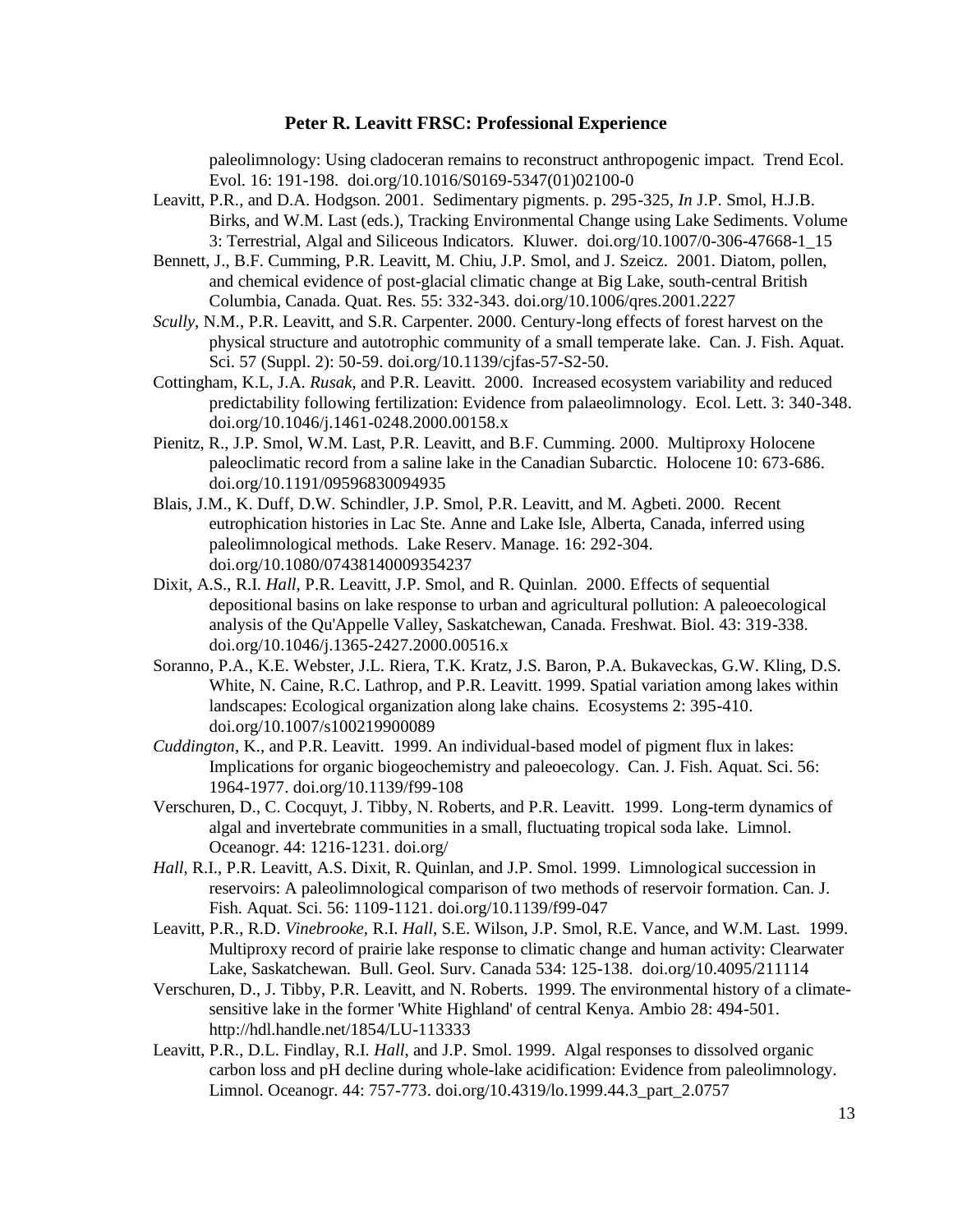- *Hall*, R.I., P.R. Leavitt, R. Quinlan, A.S. Dixit, and J.P. Smol. 1999. Effects of agriculture, urbanization and climate on water quality in the northern Great Plains. Limnol. Oceanogr. 44: 739-756. doi.org/10.4319/lo.1999.44.3\_part\_2.0739
- *Vinebrooke*, R.D., and P.R. Leavitt. 1999. Phytobenthos and phytoplankton as potential indicators of climate change in mountain lakes and ponds: a HPLC-based pigment approach. J. North Am. Benth. Soc. 18: 14-32. doi.org/10.2307/1468006
- *Vinebrooke*, R.D., and P.R. Leavitt. 1999. Differential responses of littoral communities to ultraviolet radiation in an alpine lake. Ecology 80: 223-237. doi.org/10.1890/0012-9658
- *Vinebrooke*, R.D., and P.R. Leavitt. 1998. Direct and interactive effects of allochthonous dissolved organic matter, inorganic nutrients, and ultraviolet radiation on an alpine littoral food web. Limnol. Oceanogr. 43: 1065-1081. doi.org/10.4319/lo.1998.43.6.1065
- *Vinebrooke*, R.D., R.I. *Hall*, P.R. Leavitt, and B.F. Cumming. 1998. Fossil pigments as indicators of phototrophic response to salinity and climatic change in lakes of western Canada. Can. J. Fish. Aquat. Sci. 55: 668-681. doi.org/10.1139/f97-263
- *Leavitt*, P.R., R.D. *Vinebrooke*, D.B. *Donald*, J.P. Smol, and D.W. Schindler. 1997. Past ultraviolet radiation environments in lakes derived from fossil pigments. Nature 388: 457-459. doi.org/10.1038/41296
- *Hall*, R.I., P.R. Leavitt, J.P. Smol, and N. Zirnhelt. 1997. Comparison of diatoms, fossil pigments, and historical records as measures of lake eutrophication. Freshwat. Biol. 38: 401-417. doi.org/10.1046/j.1365-2427.1997.00251.x
- Stager, J.C., P.R. Leavitt, and S.S. Dixit. 1997. Assessing impacts of past human activity on the water quality of Upper Saranac Lake, New York. Lake Reserv. Manage. 13: 175-184. doi.org/10.1080/07438149709354309
- Hauer, F.R., J.S. Baron, D.H. Campbell, K.D. Fausch, S.W. Hostetler, G.H. Leavesley, P.R. Leavitt, D.M. McKnight, and J.A. Stanford. 1997. Assessment of climate change and freshwater ecosystems of the Rocky Mountains, U.S. and Canada. Hydrol. Proces. 11: 903-924. https://doi.org/10.1002/(SICI)1099-1085
- *Vinebrooke*, R.D., and P.R. Leavitt. 1996. Effects of UV radiation on periphyton in an alpine lake. Limnol. Oceanogr. 41: 1035-1040. doi.org/10.4319/lo.1996.41.5.1035
- Paul, A.J., P.R. Leavitt, D.W. Schindler, and A.K. Hardie. 1995. Direct and indirect effects of predation by a calanoid copepod (Subgenus: *Hesperodiaptomus*) and nutrients in a fishless alpine lake. Can. J. Fish. Aquat. Sci. 52: 2628-2638. doi.org/10.1139/f95-852
- Miskimmin, B., P.R. Leavitt, and D.W. Schindler. 1995. Fossil record of littoral Cladocera (Chydoridae) and plant pigment response to fisheries management practises. Freshwat. Biol. 34: 177-190. doi.org/10.1111/j.1365-2427.1995.tb00434.x
- Leavitt, P.R., D.E. Schindler, A.J. Paul, A.K. Hardie, and D.W. Schindler. 1994. Fossil pigment records of phytoplankton in trout-stocked alpine lakes. Can. J. Fish. Aquat. Sci. 51: 2411- 2423. doi.org/10.1139/f94-241
- Leavitt, P.R., P.R. Sanford, S.R. Carpenter, and J.F. Kitchell. 1994. An annual fossil record of production, planktivory and piscivory during whole-lake experiments. J. Paleolimnol. 11: 133-149. doi.org/10.1007/BF00686862
- Leavitt, P.R., B.J. Hann, J.P. Smol, B.A. Zeeb, C.C. Christie, B. Wolfe, and H.J. Kling. 1994. Paleolimnological analysis of whole-lake experiments: An overview of results from Experimental Lakes Area Lake 227. Can. J. Fish. Aquat. Sci. 51: 2322-2332. doi.org/10.1139/f94-235
- Hann, B.J., P.R. Leavitt, and P.S.S. Chang. 1994. Cladocera community response to experimental eutrophication in Lake 227 as recorded in laminated sediments. Can. J. Fish. Aquat. Sci. 51: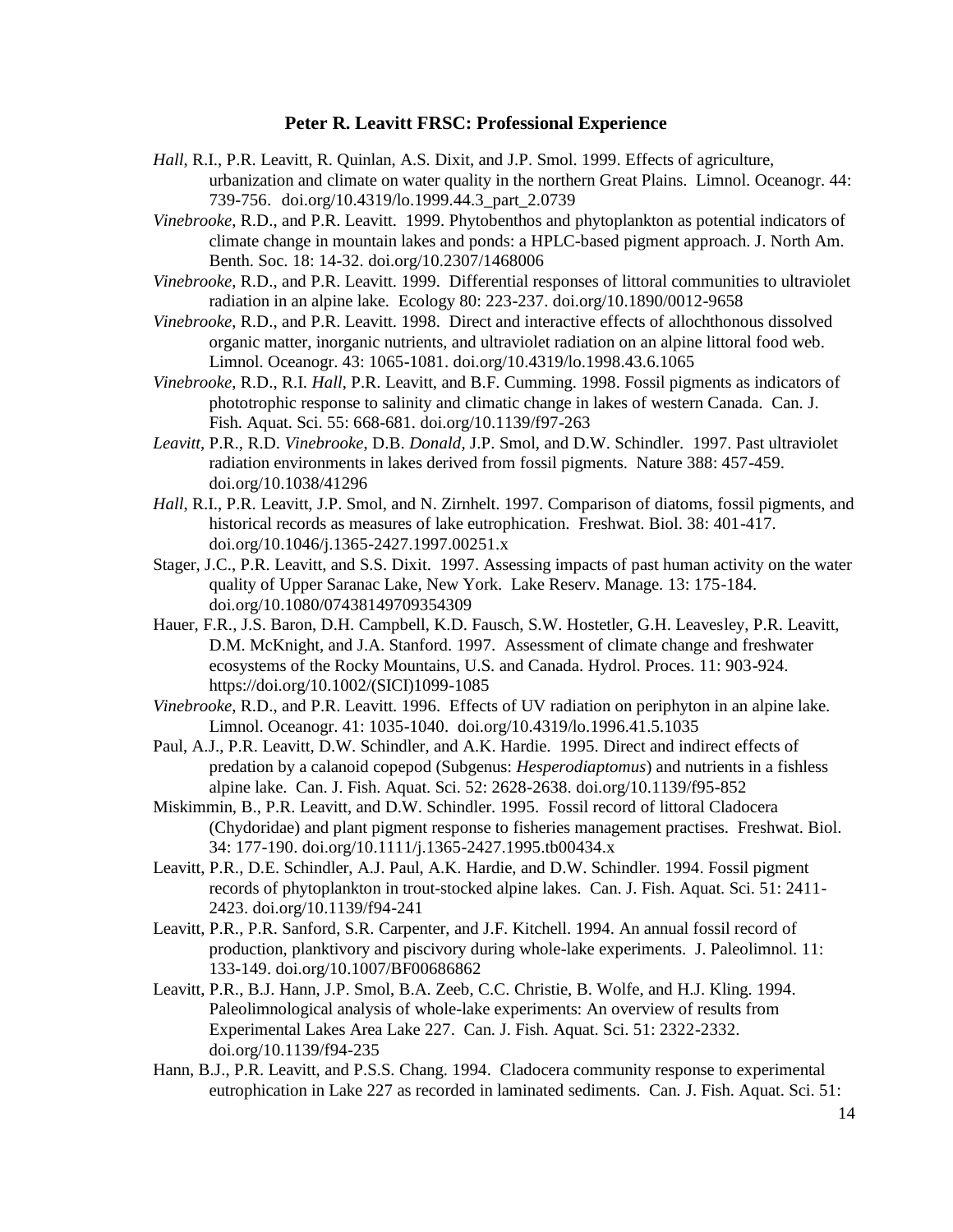2312-2321. doi.org/10.1139/f94-234

- Leavitt, P.R., and D.L. Findlay. 1994. Comparison of fossil pigments with 20 years of phytoplankton data from eutrophic Lake 227, Experimental Lakes Area, Ontario. Can. J. Fish. Aquat. Sci. 51: 2286-2299. doi.org/10.1139/f94-232
- Leavitt, P.R. 1993. A review of factors that regulate carotenoid and chlorophyll deposition and fossil pigment abundance. J. Paleolimnol. 9: 109-127. doi.org/10.1007/BF00677513
- Leavitt, P.R., P.R. Sanford, S.R. Carpenter, J.F. Kitchell, and D. Benkowski. 1993. Annual fossil records of food-web manipulation. P. 278-309, *In* S.R. Carpenter, and J.F. Kitchell (eds.), The Trophic Cascade in Lakes. Cambridge.
- Leavitt, P. R. 1992. An analogy for plankton interactions. P. 483-491, *In* J.F. Kitchell (ed.), Food Web Management: a Case Study of Lake Mendota. Springer. doi.org/10.1007/978-1-4612-4410- 3\_24
- Vanni, M.F., J. Temte, Y. Allen, R. Dodds, P.R. Leavitt, and C. Leucke. 1992. Herbivory, nutrients and phytoplankton dynamics in Lake Mendota, 1987-1989. p. 243-273, *In* J.F. Kitchell (ed.), Food Web Management: a Case study of Lake Mendota. Springer. doi.org/10.1007/978-1- 4612-4410-3\_13
- Pienitz, R., I. Walker, B. Zeeb, J.P. Smol, and P.R. Leavitt. 1992. Biomonitoring past salinity changes in an athalassic sub-arctic lake. Internat. J. Salt Lake Res. 1: 91-123. doi.org/10.1007/BF02904364
- Carpenter, S.R., and P.R. Leavitt. 1991. Temporal variation in a paleolimnological record arising from a trophic cascade. Ecology 72: 277-285. doi.org/10.2307/1938921
- Smol, J.P., I.R. Walker, and P.R. Leavitt. 1991. Paleolimnology and hindcasting climatic trends. Int. Ver. Theor. Angew. Limnol. 24: 1240-1246. doi.org/10.1080/03680770.1989.11898952
- Leavitt, P.R., and S.R. Carpenter. 1990. Aphotic pigment degradation in the hypolimnion: Implications for sedimentation studies and paleolimnology. Limnol. Oceanogr. 35: 520-534. doi.org/10.4319/lo.1990.35.2.0520
- Leavitt, P.R., and S.R. Carpenter. 1990. Regulation of pigment sedimentation by herbivory and photooxidation. Can. J. Fish. Aquat. Sci. 47: 1166-1176. doi.org/10.1139/f90-136
- Leavitt, P.R., and S.R. Carpenter. 1989. Effects of sediment mixing and benthic algal production on fossil pigment stratigraphies. J. Paleolimnol. 2: 147-158. doi.org/10.1007/BF00177044
- Leavitt, P.R., S.R. Carpenter and J.F. Kitchell. 1989. Whole-lake experiments: The annual record of fossil pigments and zooplankton. Limnol. Oceanogr. 34: 700-717. doi.org/10.4319/lo.1989. 34.4.0700
- Leavitt, P.R., and S.R. Brown. 1988. Effects of grazing by *Daphnia* on algal carotenoids: Implications for paleolimnology. J. Paleolimnol. 1: 201-213. doi.org/10.1007/BF00177766
- Leavitt, P.R. 1988. Experimental determination of carotenoid degradation. J. Paleolimnol. 1: 215-227. doi.org/10.1007/BF00177767
- Carpenter, S.R., P.R. Leavitt, J.J. Elser and M.M. Elser. 1988. Chlorophyll budgets: Response to food web manipulation. Biogeochemistry 6: 79-90. doi.org/10.1007/BF00003032

#### **Manuscripts under review:** (*PRL trainees*)

- *Gushulak*, C.A.C., *Haig*, H.A., Kingsbury, M.V., B. Wissel, B.F. Cumming, and P.R. Leavitt. Effects of spatial variation in benthic phototrophs along a depth gradient on assessments of wholelake production and processes. Submitted to Freshwat. Biol., April 2021. MS FWB-P-Apr-21- 0224.
- *Bergbusch, N.T.*, *N.M. Hayes*, G.L. Simpson, and P.R. Leavitt. Unexpected shift from phytoplankton to periphyton in eutrophic streams due to wastewater influx. In revision for Limnol.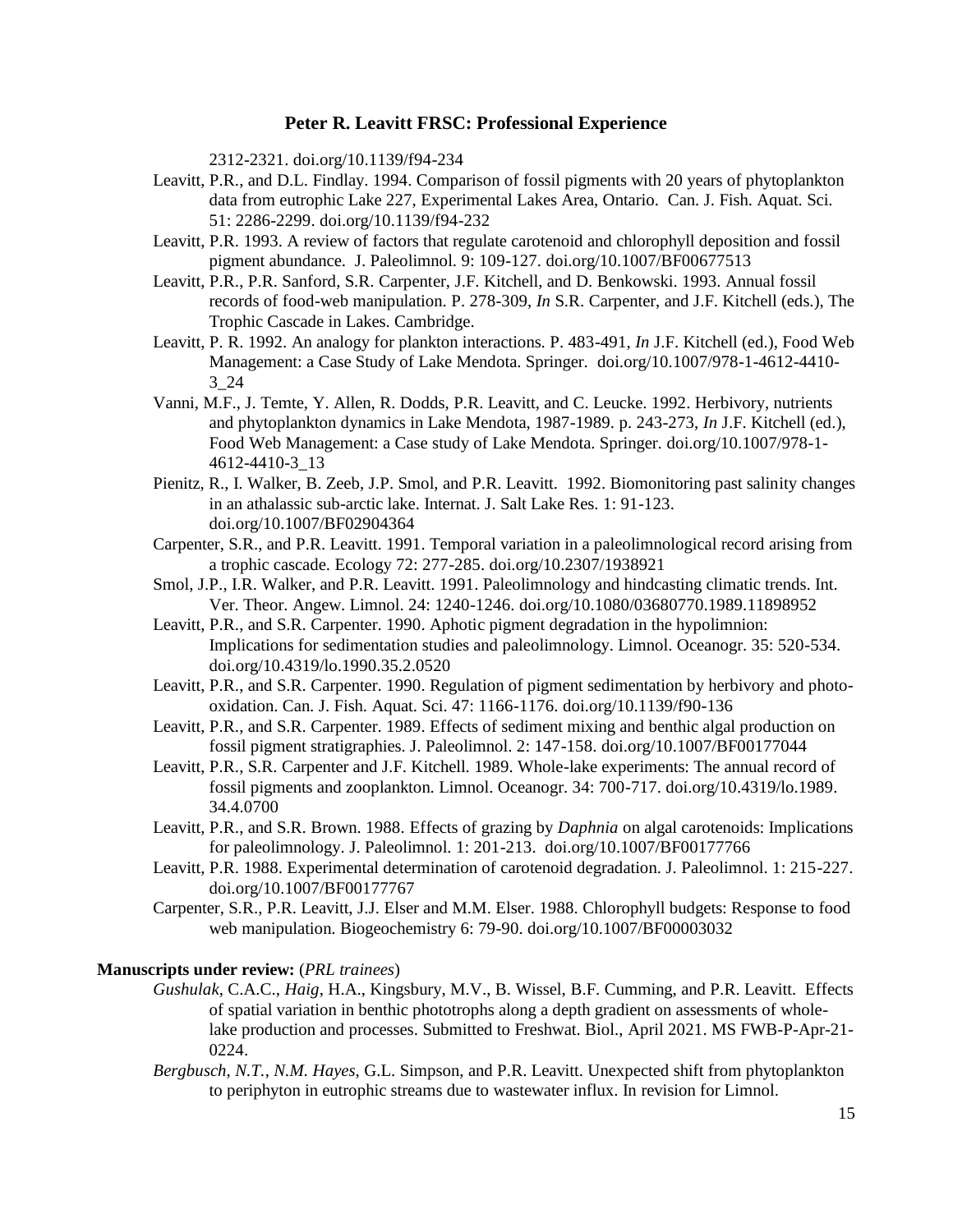Oceanogr., April 2021. MS LO 20-0391R2.

- Dickey, J.W.E., N.E. Coughlan, J.T.A. Dick, V. Médoc, M. McCard, P.R. Leavitt, G. Lacroix, S. Fiorini, A. Millot and R.N. Cuthbert. Breathing space: Deoxygenation of aquatic environments can drive differential ecological impacts across biological invasion stages. In revision for Biol. Invasions, March 2021. MS BINV-D-20-00583R1.
- Tsugeki, N, A. Amano, T. Agusa, Y. Suzuki, J. Tsutsumi, P.R. Leavitt, K. Hirose, and M. Kuwae. Evidence of global human-induced marine ecosystem degradation at the beginning of the Anthropocene. Submitted to Anthropocene, March 2021. MS ANTHROPOCENE S-21- 00055.
- *Haig*, H.A., N.M. *Hayes*, G.L. Simpson, Y. Yi, B. Wissel, K. *Finlay*, K.R. Hodder, and P.R. Leavitt. Application of isotope mass-balance models to assess spatial variability in lake hydrology on the Northern Great Plains, Canada. In revision for J. Hydrol. X, Feb 2021. MS HYDROL37478R1.
- *Bergbusch, N.T.*, *N.M. Hayes*, G.L. Simpson, V.J. *Swarbrick*, Z.J. *Quiñones-Rivera*, and P.R. Leavitt. Landscape effects nitrogen removal from wastewater and natural regulatory processes on phytoplankton in eutrophic prairie streams. In revision for Freshwat. Biol., Feb 2021. MS FWB-P-Aug-20-0363R1.
- Kraemer, B.M. R.M. Pilla, R.I. Woolway, O. Anneville, S. Ban, W. Colom-Montero, S.P. Devlin, M.T. Dokulil, E.E. Gaiser, K.D. Hambright, D.O. Hessen, S.N. Higgins, K.D. Jöhnk, W. Keller, L.B. Knoll, P.R. Leavitt, F. Lepori, M.S. Luger, S.C. Maberly, D.C. Müller-Navarra, A.A. Paterson, D.C. Pierson, D.C. Richardson, M. Rogora, J.A. *Rusak,* S. Sadro, N. Salmaso, M. Schmid, E.A. Silow, R. Sommaruga, J.A.A. Stelzer, D. Straile, W. Thiery, P. Verburg, G.A. Weyhenmeyer, and R Adrian. 2021. Climate change drives widespread shifts in lake thermal habitat. Nature Climate Change 11: In press.
- Jane, S.F., G.J.A. Hansen, B.M. Kraemer, P.R. Leavitt, J.L. Mincer, R.L. North, R.M. Pilla, J.T. Stetler, C.E. Williamson, R.I. Woolway, L. Arvola, S. Chandra, C. DeGasperi, L. Diemer, J. Dunalaska, O. Erina, G. Flaim, H.-P. Grossart, K.D. Hambright, C. Hein, J. Hejzlar, L. Janus, J.P. Jenny, J.R. Jones, L.B. Knoll, B. Leoni, E. MacKay, S.-I.S. Matsuzaki, C. McBride, D. Müller-Navarra, A.M. Paterson, D. Pierson, M. Rogora, J.A. *Rusak*, S. Sadro, E. Saulnier-Talbot, M. Schmid, R. Sommaruga, W. Thiery, P. Verburg, K.C. Wheathers, G.A. Weyhenmeyer, K. Yokota, and K.C. Rose. 2021. Widespread de-oxygenation of temperate lakes. Nature 589: In press.
- Pilla, R.M., C.E. Williamson, and XX *others*. Global data set of long-term summertime vertical temperature profiles in 153 lakes. Submitted to Scientific Data, Jan 2021.
- *Gushulak,* C.A.C., P.R. Leavitt, and B.F. Cumming. Fossil reconstructions of regional boreal temperature, precipitation, and lake production during the middle and late Holocene in northeastern Ontario, Canada. Submitted to the Holocene, Jan 2021. MS HOL-21-0010.

#### **Manuscripts in preparation:** (*PRL trainees*)

- *Swarbrick*, V.J., and P.R. Leavitt. Spatial and temporal patterns of urea content in a eutrophic stream continuum on the Northern Great Plains. To be submitted to Biogeochemistry, April 2021.
- *Haig*, H.A., J.-M. Davies, D. *Bateson*, and P.R. Leavitt. Marked blue discolouration of late winter ice and water due to autumnal cyanobacterial blooms. To be submitted to Lake Reserv. Manage., April 2021.
- *Gushulak,* C.A.C., J.A. *Bjorndahl*, P. R. Leavitt, and K. *Finlay*. Non-linear effects of extreme lake level change on phototrophic communities in upland prairie lakes. To be submitted to J. Paleolimnol., April 2021.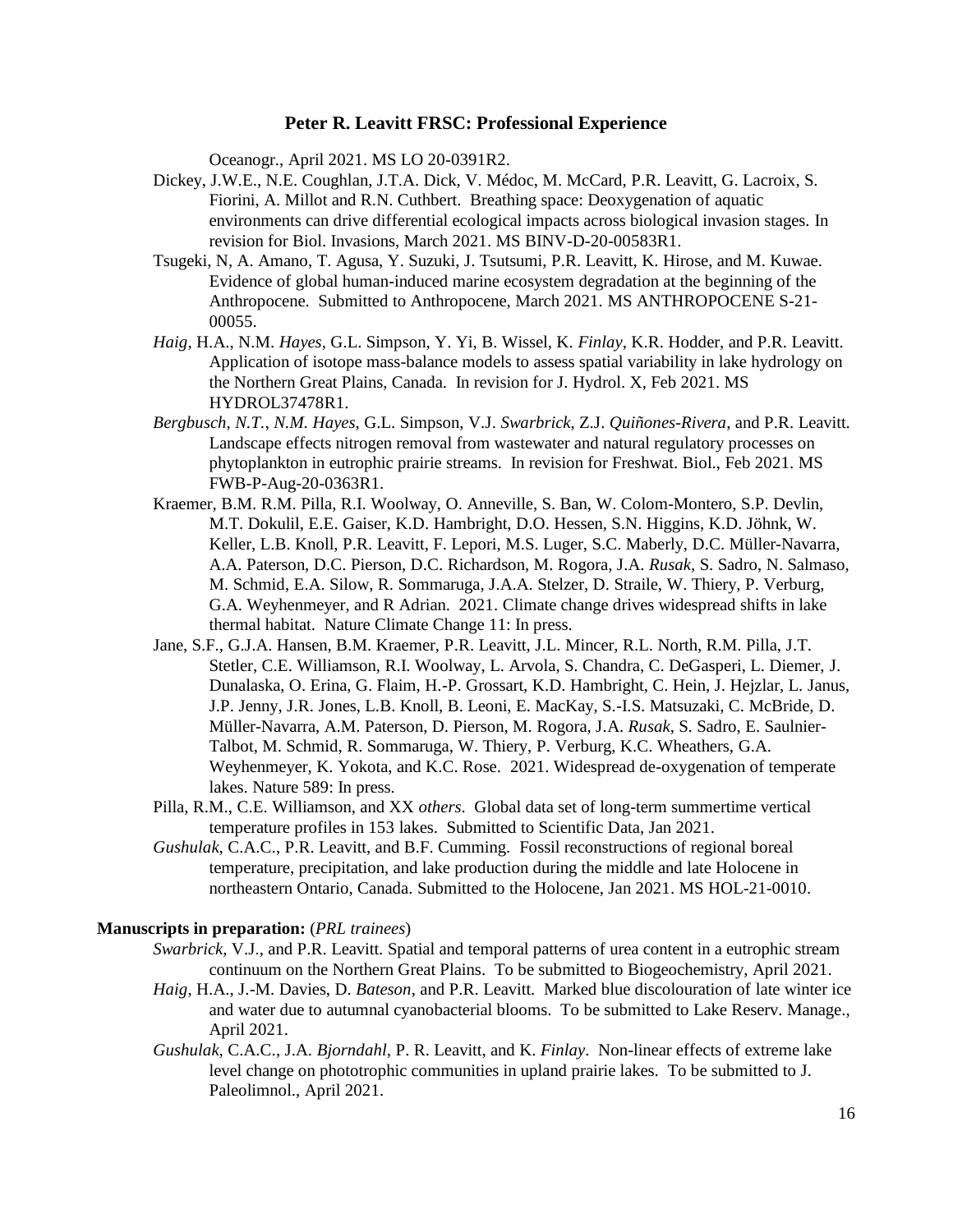- *Wolfe*, J.D., G.R. Mushet, K.R. Laird, B. Das, B.L. Hesjedal, K.A. Scott, G.L. Simpson, B.F. B.F. Cumming, and P.R. Leavitt. Oligotrophication of boreal lakes due to oilsands-derived atmospheric pollution. To be submitted to…. May 2021.
- Zwick, M., C. Not, M. Rodriguez, H.M.O. Lai, L. Chiu, H.A. Haig, P.R. Leavitt, and J.L. Toney. Trace metal uptake and proxy potential of two North American, non-marine ostracod species. To be submitted to Biogeosciences, 2021.
- Mohamed, A.M.U., G.L. Simpson, P.R. Leavitt, B.F. Cumming, K.R. Laird, K.A. Scott, B. Das, and B. Wissel. 2019. Asynchrony of cladoceran community dynamics in boreal lakes during the  $20<sup>th</sup>$  century: Local factors override climatic forcing. To be submitted to .... 2021.

#### **Other Publications**

- Leavitt, P.R., K.A. Kidd, R.D. *Vinebrooke*, and M.A. Xenopoulos. 2021. David W. Schindler Icon and iconoclast. Limnol. Oceanogr. Bull. 30: doi.org/10.1002/lob.10440
- Kidd, K.A., W.F. Donahue, E.N. Kelly, P.R. Leavitt, and H.K. Swanson. 2021. Dr. David Schindler: Trailblazing scientist and advocate for the environment (1940-2021). Proc. Nat. Acad. Sci. USA. In press. MS PNAS -2021-06365
- Leavitt, P.R. 2020. Don't stressor the small stuff. Nature Ecol. Evol. 4: 1009-1010. doi.org/10.1038/s41559-020-1227-1
- *Haig*, H.A., and P.R. Leavitt. 2019. The Qu'Appelle Long-Term Ecological Research program: A 26 yr hierarchical platform to study freshwater ecosystems of the northern Great Plains. Limnol. Oceanogr. Bull. 28: 99-103. doi.org/10.1002/lob.10337.
- Baulch, H.M., A. Lambeitz, M. Kehoe, and P.R. Leavitt. 2017. Toxin risk tools for warning. NALMS Lakeline 39(2): 24-27.

#### **Major Technical Papers:** (*PRL trainees*)

- Leavitt, P.R., L. *Bunting*, B. Wissel, A. St. Amand, and D.R. Engstrom. 2014. Eutrophication of the south basin of Lake Manitoba, Canada. Final report to Manitoba Conservation and Water Stewardship, and Environment Canada Lake Winnipeg Basin Stewardship Program, April 2014. 46 pp.
- *Bunting*, L., P.R. Leavitt, B. Wissel, M.D. *Graham*, K.R. Laird, A. St. Amand, B.J. Hann, and D.R. Engstrom. Eutrophication of the north basin of Lake Winnipeg, Canada. Final report to Manitoba Conservation and Water Stewardship, and Environment Canada Lake Winnipeg Basin Stewardship Program, April 2012. 46 pp.
- Moser, K., D. Woodward, Leavitt, P.R., and W.A. Wurtsbaugh. Historical changes in aquatic invertebrates and plants of the Great Salt Lake of Utah, USA, based on analyses of sedimentary remains. Final report to Utah State Department of Environmental Quality, March 2012. 26 pp.
- Leavitt, P.R., L. *Bunting*, K. Moser, and C. Woodward. Effects of wastewater influx and hydrological modification on algal production in the Great Lake Lake of Utah, USA. Final report to Utah State Department of Environmental Quality, February 2012. 31 pp.
- *Bunting*, L., P.R. Leavitt, B. Wissel, K.R. Laird, B.F. Cumming, A. St. Amand, and D.R. Engstrom. Sudden ecosystem state change in Lake Winnipeg, Canada, caused by eutrophication arising from crop and livestock production during the  $20<sup>th</sup>$  century. Final report to Manitoba Water Stewardship, March 2011. 72 pp.
- Leavitt, P.R. 1991. Practical methods for analysis of carotenoids. Department of Botany, University of Alberta. 133 pp.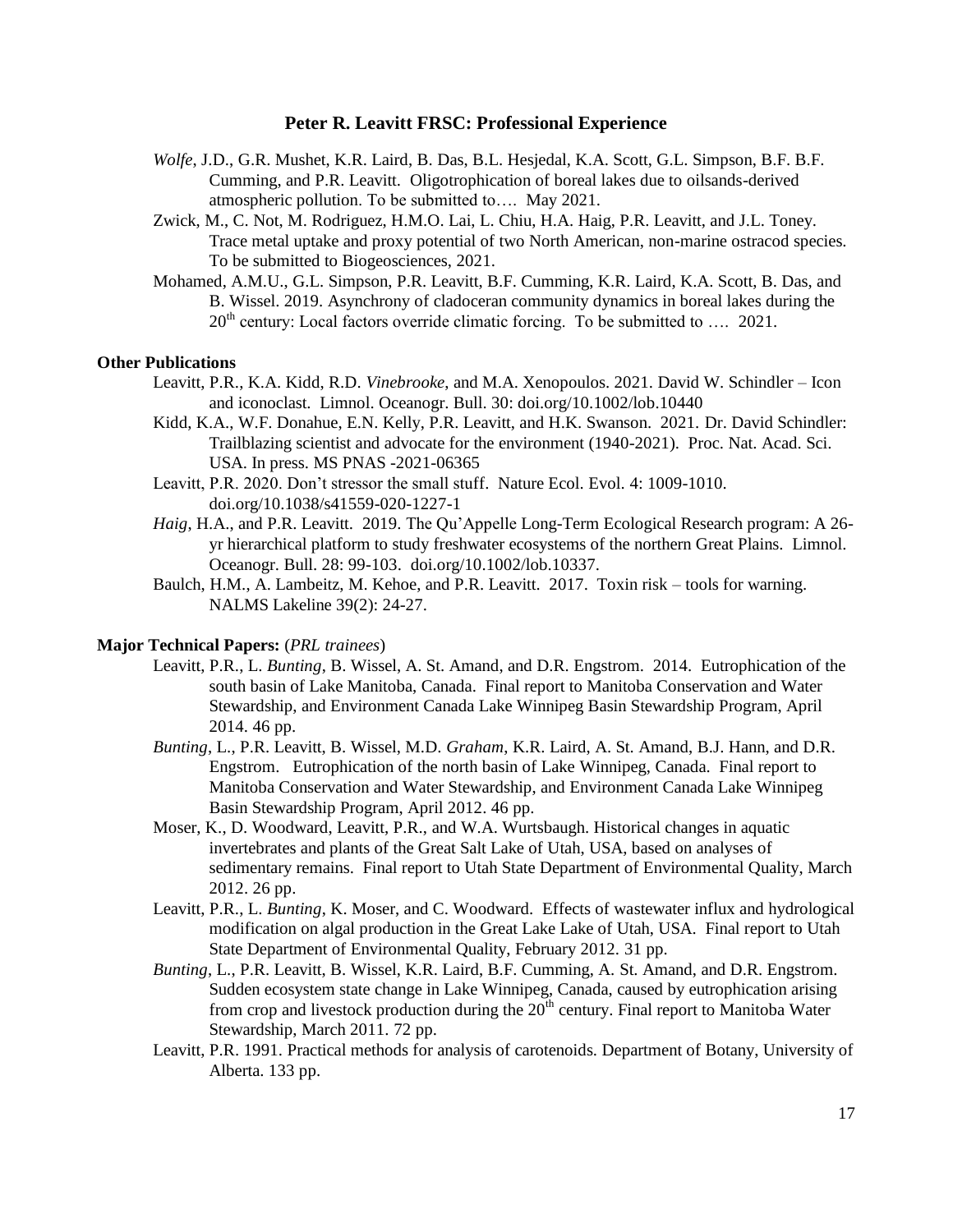- **Published Abstracts (\* = invited)**: (*PRL trainees p. 49*) (Career total, 316 conference presentations; 53 invited)
	- Rimas, R., K. Finlay, S. Jensen, P.R. Leavitt, B.D. Hall, and G.L. Simpons. Controls of carbon burial in agricultural reservoirs in the northern Great Plains. Society of Canadian Limnologists. Wolfville (virtual), Canada, 2021.
	- Jensen, S., J.R. Webb, R. Rimas, P.R. Leavitt, G.L. Simpson, and K. Finlay. Controls of greenhouse gases in artificial reservoirs and natural wetland ponds in the northern Great Plains. Society of Canadian Limnologists. Wolfville (virtual), Canada, 2021.
	- Bergbusch, N.T., N.M. Hayes, G.L. Simpson, and P.R. Leavitt. Unexpected shift from phytoplankton to periphyton in small eutrophic streams due to urban wastewater influx. British Phycological Society, Nottingham (virtual), UK, 2021.
	- \*Leavitt, P.R. Western scientific approach to studying water. 2020 mâci miyo wàhkôhtowin Gathering. Regina, Canada 2020.
	- Harris, T.D., J. Yun, D. Baker, J. Kastens, B. Sturm, P.R. Leavitt, M. Ketterer, and A. St. Amand. Phytoplankton and water quality in Milford, Marion, and Keith Sebelius Reservoirs: Results of paleolimnological sediment core and historical data analyses. Kansas Water Office webinar. Topeka, USA, 2020.
	- \*Harris, T.D., J. Yun, D. Baker, J. Kastens, B. Sturm, P.R. Leavitt, M. Ketterer, A. St. Amand. Harmful algal bloom KBS research update: Are HABs increasing? Kansas Water Authority annual meeting. Topeka, USA, 2020.
	- *Bogard,* M.J., K. *Finlay,* H.A. Haig, S.E. Johnston, and P.R.Leavitt. Exploring salinization trends and drivers in prairie aquatic ecosystems. Society of Canadian Limnologists. Halifax, Canada, 2020.
	- *Bergbusch,* N.T., Z.J. *Quiñones-Rivera*, H.A. *Haig*, V.J. *Swarbrick*, N.M. *Hayes*, and P.R. Leavitt. Urban wastewater induced shift from suspended to benthic primary production in small eutrophic streams of the Northern Great Plains. Society of Canadian Limnologists. Halifax, Canada, 2020.
	- Emmons, S., P.R. Leavitt, G.L. Simpson, H.M. Baulch, J.R. *Webb*, and K. *Finlay*. Seasonal variation in  $CO<sub>2</sub>$ , CH<sub>4</sub>, and N<sub>2</sub>O emissions from small farm reservoirs in the northern Great Plains. Society of Canadian Limnologists. Halifax, Canada, 2020.
	- Leavitt, P.R. The Energy-*mass* flux framework: A novel paradigm for analyzing human and climate effects on lake ecosystems. British Ecological Society. Belfast, UK, 2019.
	- Leavitt, P.R. Effects of climate and humans on lakes of continental interiors: Applications of the Energy-*mass* flux framework from seasons to millennia. 20th Congress of the International Union for Quaternary Research (INQUA). Dublin, Ireland, 2019.
	- Leiva-Dueñas, C., P.R. Leavitt, T. Buchaca, A. Martínez Cortizas P.-J. Nerea, P.S. Lavery, and M.A. Mateo. 2000 years of changes in primary producers communities using *Posidonia oceanica* (L. Delile) mat sediments: chronology and driving factors. 20th Congress of the International Union for Quaternary Research (INQUA). Dublin, Ireland, 2019.
	- \*Leavitt, P.R., and *members of Limnology Laboratory*. Factors regulating the role of phytoplankton as vectors of carbon sequestration in lake sediments. PALS Quebec-Ontario Paleolimnology Symposium, Waterloo, Canada, 2019. *Plenary speaker.*
	- Mushet, G.R., K.R. Laird, P.R. Leavitt and B.F. Cumming. Paleolimnological assessment of nutrient and predation controls on cladoceran abundance and composition in four small fisheries lakes, Interior British Columbia. PALS Quebec-Ontario Paleolimnology Symposium, Waterloo, Canada, 2019.
	- Zwick, M., L. Mermer, J. Wendt, P.R. Leavitt, H. *Haig*, B. Cumming, K-U. Hinrichs and J. Toney.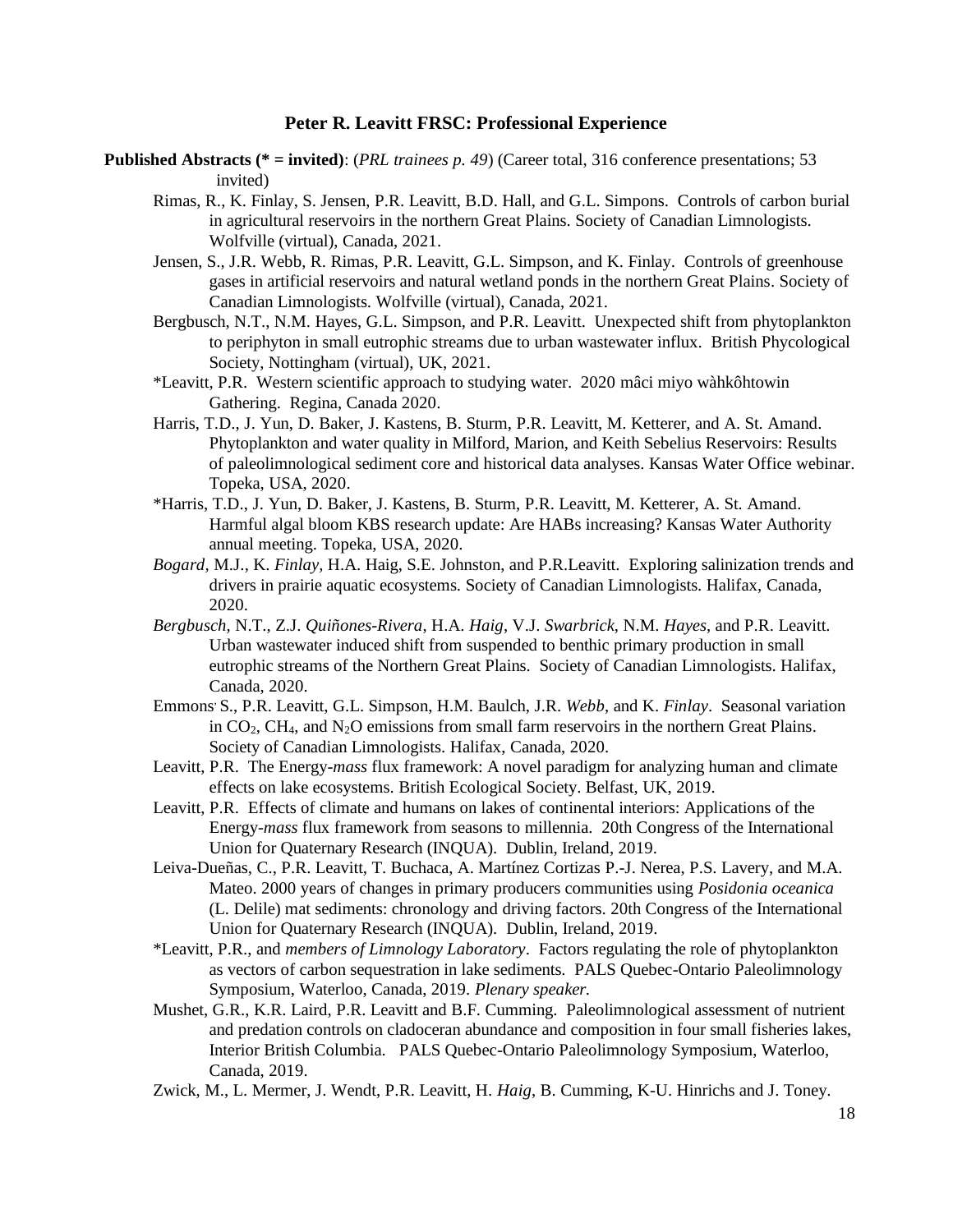Exploring alkenone calibration and micrometer scale molecular stratigraphy in the Northern Great Plains. British Organic Geochemical Society. Manchester, UK, 2019.

- \*Glibert, P.M., F.P. Wilkerson, R.C. Dugdale, J.A. Raven, C. Dupont, P.R. Leavitt, A.E. Parker, J.M. Burkholder, and T.M. Kana. 2016. Pluses and minuses of ammonium and nitrate uptake and assimilation by phytoplankton and implications for productivity and community composition, with emphasis on nitrogen-enriched conditions. Association for the Sciences of Limnology and Oceanography, San Juan, USA, 2019.
- *Bergbusch*, N., Z. *Quiñones-Rivera*, H.A. *Haig*, V.M. *Swarbrick*, N.M. *Hayes*, and P.R. Leavitt. Unintended effects of nitrogen-rich discharger from a tertiary wastewater treatment plant on primary producers in phosphorus-rich streams of the Northern Great Plains. Association for the Sciences of Limnology and Oceanography, San Juan, USA, 2019.
- Wissel, B., Z. *Quinones-Rivera*, L. *Nanayakkara*, P.R. Leavitt, and D. *Bateson*. Seasonal and interannual patterns across Canadian hardwater lakes: An isotope perspective. Association for the Sciences of Limnology and Oceanography, San Juan, USA, 2019.
- \**Webb*, J.R., K. *Finlay*, P.R. Leavitt, H. Baulch, G.L. Simpson, H.A. *Haig*, and K. Hodder. Greenhouse gas dynamics in a small agricultural water bodies in the Northern Green Plains. Association for the Sciences of Limnology and Oceanography, San Juan, USA, 2019.
- \*Leavitt, P.R., and *members of Limnology Laboratory*. Factors regulating the role of phytoplankton as vectors of carbon sequestration in lake sediments. British Phycological Society, Oban, Scotland, 2019. *Keynote speaker.*
- *Finlay*, K., J.R. *Webb*, B. Wissel, P.R. Leavitt, H.M. Baulch, G.L. Simpson, H.A. *Haig*, and K.R. Hodder. Landscape-scale drivers of nutrient concentrations in natural and artificial water bodies of the Northern Great Plains. Society of Canadian Limnologists, London, Canada, 2019.
- Mushet, G.R., K. R. Laird, P.R. Leavitt, and B.F.Cumming, Paleolimnological assessment of nutrient and predation controls on cladoceran abundance and composition in four small fisheries lakes, interior British Columbia. Society of Canadian Limnologists, London, Canada, 2019.
- Plancq, J., B. Cavazzin, S. Juggins, H.A. *Haig*, P.R. Leavitt, H. Araie, H. Nakamura, Y. Shiraiwa, J.M. Couto, and J.L. Toney. Alkenone distribution and producers in Canadian Lakes: Implications for palaeotemperature reconstructions. American Geophysical Union, Washington, USA, 2018.
- Plancq, J., J.L. Toney, B. Cavazzin, S. Juggins, H.A. Haig, P.R. Leavitt, H. Araie, H. Nakamura, Y. Shiraiwa, and J.M. Couto. Alkenone distribution and producers: Insights from Canadian lakes. Britsh Organic Geochemistry Society, Bristol, United Kingdom, 2018.
- Plancq, J., J.L. Toney, B. Cavazzin, S. Juggins, H.A. *Haig*, P.R. Leavitt, H. Araie, H. Nakamura, Y. Shiraiwa, and J.M. Couto. Distribution et producteurs d'alcénones lacustres: Apports de l'étude de lacs canadiens. Quatrième Réunion des Géochimistes Organiciens Français, Lyon, France, 2018.
- Baron, J.S., I. Oleksky, and P.R. Leavitt. A tale of two lakes: Alpine and subalpine lake responses to a warmer greener world. Ecological Society of America, New Orleans, USA, 2018.
- Leiva-Dueñas, T. Buchacea, P.R. Leavitt, N. Piñeiro-Juncal, O. Serrano, P.S. Lavery, A. Milani, A. Thoran, and M.A. Mateo. Primary producer pigments in *Posidonia oceanica* (L. Delile) sedimentary archives: Long-term temporal trends in a coastal area. VI International Symposium on Marine Sciences (ISMS), Vigo, Spain, 2018.
- *Nanayakarra*, L, P.R. Leavitt and B. Wissel. Reconciling societal values and ecosystem services: Managing hardwater prairie lakes beyond fish. Association for the Sciences of Limnology and Oceanography, Victoria, Canada, 2018.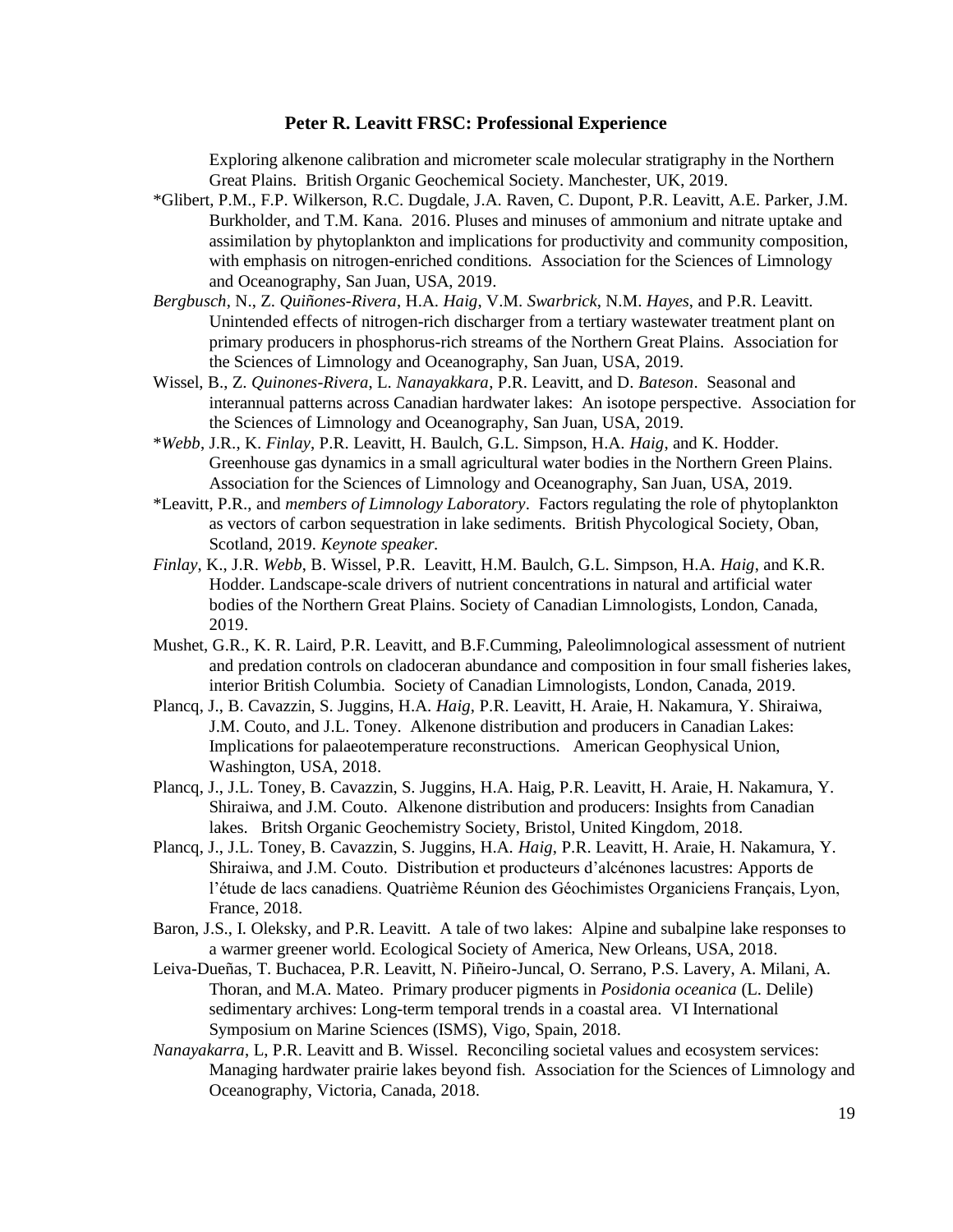- Olesky, I., J. Baron, and P.R. Leavitt. A warmer and greener world Evidence of algal assemblage shifts from lake sediment cores in Rocky Mountain National Park, Colorado. Association for the Sciences of Limnology and Oceanography, Victoria, Canada, 2018.
- Kehoe, M., K. Joenk, A. Nazemi, P.R. Leavitt, and H. Baulch. Sensitivity of lakes to climate change: A case study of declining water quality. Association for the Sciences of Limnology and Oceanography, Victoria, Canada, 2018.
- Leavitt, P.R., H. Baulch, N. *Bergbusch*, M.J. *Bogard*, L. *Bunting*, D.B. *Donald*, K. *Finlay*, H. *Haig*, N.M. *Hayes*, Z. *Quiñones-Rivera*, V. *Swarbrick*, G.L. Simpson, R.J. *Vogt*, J.R. *Webb*, B. Wissel, and Limnology Field Team members. Coupled carbon and nitrogen biogeochemistry in productive hardwater lakes: Insights from mass fluxes of gases, solutes and particles over 25 years. Association for the Sciences of Limnology and Oceanography, Victoria, Canada, 2018.
- *Webb*, J.R., P.R. Leavitt, G.L. Simpson, I. Santos, D. Mayer, and K. *Finlay*. Aquatic carbon fluxes from underrepresented agricultural reservoirs: Potentially important sources or sinks at the catchment scale. Association for the Sciences of Limnology and Oceanography, Victoria, Canada, 2018.
- *Hayes*, N.M., R.J. *Vogt*, K. *Finlay*, G.L. Simpson, and P.R. Leavitt. Phytoplankton periodicity provides insights into seasonal and catchment-specific drivers of environmental change. Association for the Sciences of Limnology and Oceanography, Victoria, Canada, 2018.
- *Bergbusch*, N., V. *Swarbrick*, N.M. *Hayes*, and P.R. Leavitt. Effects of nitrogen from a tertiary wastewater treatment plant on primary producers in phosphorus-rich streams of the Northern Great Plains. Association for the Sciences of Limnology and Oceanography, Victoria, Canada, 2018.
- *Webb*, J.R., P.R. Leavitt, H.M. Baulch, G.L. Simpson, and K. *Finlay*. Agricultural dugouts as sources or sinks for greenhouse gases: A spatial assessment in southern Saskatchewan. Society of Canadian Limnologists, Edmonton, 2018.
- Bjorndahl, J., P.R. Leavitt, and K. *Finlay*. Impact of climate-induced water level declines on water quality in closed basin lakes of the Northern Great Plains. Society of Canadian Limnologists, Edmonton, 2018.
- Rogalski, M.A., P. R. Leavitt, D.K. Skelly. Shifts in daphniid zooplankton assemblages in pollution impacted lakes during the Anthropocene. Ecological Society of America, Portland, Oregon, 2017.
- Plancq, J.P., B. Cavazzin, H.A. *Haig*, P.R. Leavitt, J. Couto, J.L. Toney. Environmental controls on the distribution of long - chain alkenones in the Canadian Prairies: Insights for the development of the lacustrine alkenone-based temperature proxy. European Association of Geochemistry Goldschmidt Conference, Paris, France, 2017.
- Tiegs, S. and CELLDEX Consortium. Global-scale patterns and drivers of organic-matter decomposition in streams and riparian zones. Society for Freshwater Science, Raleigh, North Carolina, 2017.
- Hall, B., R.J. *Vogt*, R. Hesslein, K. Kidd, and P.R. Leavitt. A "mercury elevator" A novel vector of methylmercury transfer from sites of methylation to fish. International Conference on Mercury as a Global Pollutant, Providence, Rhode Island, 2017.
- Leavitt, P.R., and *Members of the University of Regina Limnology Laboratory*. Regulation of lake production and phytoplankton community composition by fluxes of nitrogen: A synthesis of 25 years of ecosystem ecology. Association for the Sciences of Limnology and Oceanography, Honolulu, Hawai'i, 2017.
- *Hayes*, N.M., H.A. *Haig*, G.L. Simpson, and P.R. Leavitt. Climatic and urban control of the timing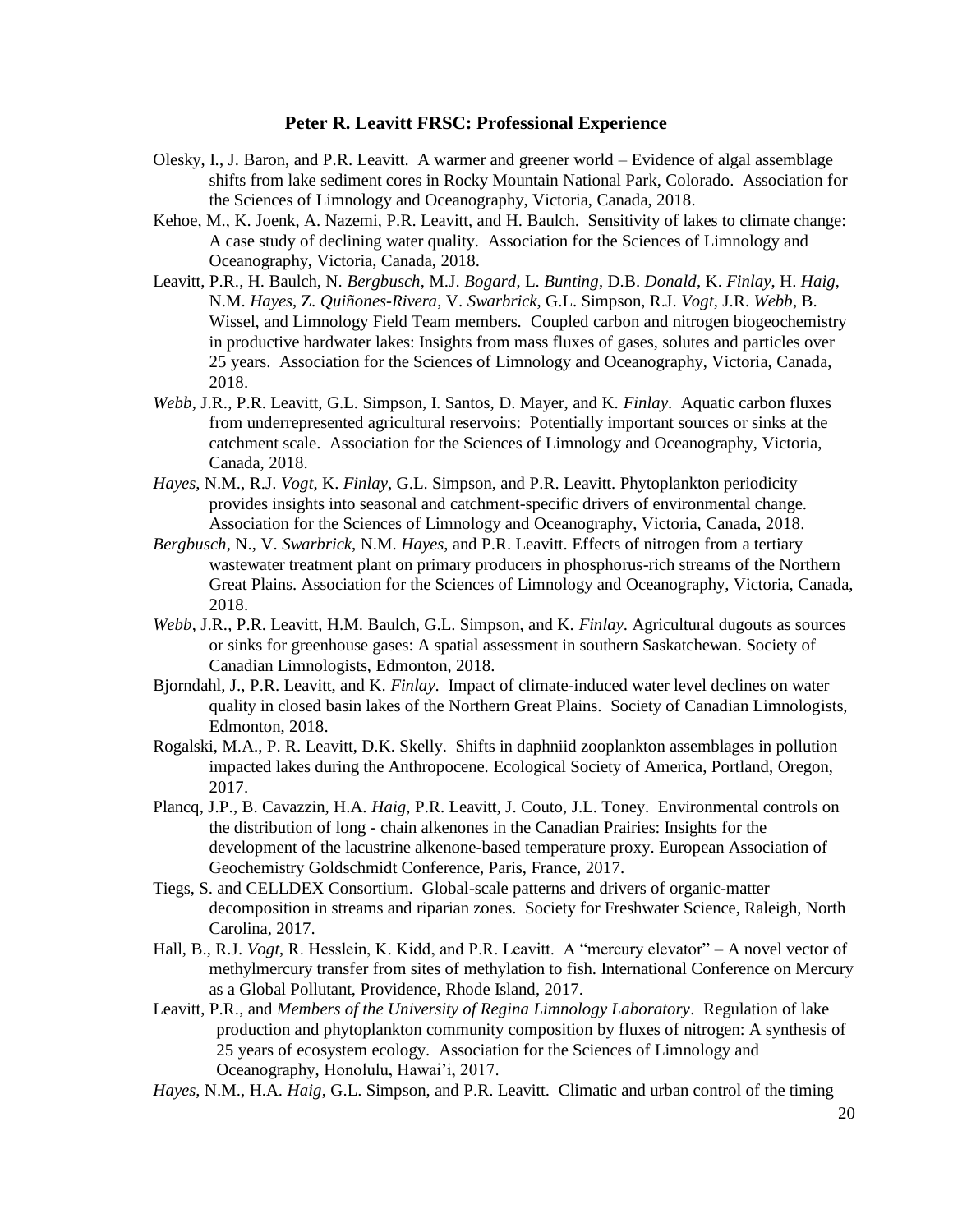and magnitude of microcystin peaks in hardwater eutrophic lakes. Association for the Sciences of Limnology and Oceanography, Honolulu, Hawai'i, 2017.

- *Swarbrick*, V.J., Z. *Quiñones-Rivera*, and P.R. Leavitt. Seasonal impacts of urea and P inputs in phytoplankton abundance and community composition in a hyper-eutrophic lake: The importance of timing and nutrient form. Association for the Sciences of Limnology and Oceanography, Honolulu, Hawai'i, 2017.
- *Finlay*, K., P.R. Leavitt, and G.L. Simpson. Seasonal variation in the CO<sub>2</sub> flux of hardwater lakes in the Northern Great Plains. Association for the Sciences of Limnology and Oceanography, Honolulu, Hawai'i, 2017.
- *Haig*, H.A., N.M. *Hayes*, G.L. Simpson, K.R. Hodder, and P.R. Leavitt. Quantifying the relative effects of climate and catchment controls upon isotopic mass balances in lakes of the North American Great Plains. Association for the Sciences of Limnology and Oceanography, Honolulu, Hawai'i, 2017.
- Filstrup, C.T., P.R. Leavitt, and J.A. Downing. Cyanobacteria physiological responses to resource imbalance in eutrophic lakes as revealed by cellular pigment content. Association for the Sciences of Limnology and Oceanography, Honolulu, Hawai'i, 2017.
- Gauthier, J. , D.T. Selbie, L. *Bunting*, P.R. Leavitt, T. Tran, L. Godbout, B.P. Finlay, D.E. Schindler, G. Chen, and I. Gregory-Eaves. Quantifying long-term trophic state dynamics and drivers of change in Cultus Lake, British Columbia: A multi-proxy paleolimnological study. Society of Canadian Limnologists, Montreal, 2017.
- Barouillet, C., K.R. Laird, D.T. Selbie, C.J. Perrin, P.R. Leavitt, and B.F. Cumming. Investigating the long-term influence of the Bridge-River Diversion on sockeye salmon nursery ecosystem production in Seton Lake, British Columbia, Canada: A Comparative paleolimnological study. Society of Canadian Limnologists, Montreal, 2017.
- Moir, K.E., M.B.C. Hickey, P.R. Leavitt, and B.F. Cumming. Recent river recovery or nearshore nutrient nightmare? A paleolimnological assessment of eutrophication in Lake St. Francis (St. Lawrence River) over the last 70 years. Society of Canadian Limnologists, Montreal, 2017.
- \*Leavitt, P.R., L. *Bunting*, G.L. Simpson, B. Wissel, K.R. Laird, B.F. Cumming, A. St. Amand, and D.R. Engstrom. Testing ecosystem state change theory using paleolimnology: the case of Lake Winnipeg, Canada. International Society of Limnology (SIL), Torino, Italy, 2016.
- Wissel, B., P.R. Leavitt, R. Cooper, E. Starks, D. *Bateson*, and L. *Nanayakkara*. Climate v. land-use: Diverging food-web effects on fish and invertebrate communities in shallow prairie lakes. International Society of Limnology (SIL), Torino, Italy, 2016.
- Hiro, S., H. Nakamura, K. Sawada, H.A. *Haig*, J. Toney, P.R. Leavitt, S. Ishine and Y. Shiraiwa. Discovery and isolation of alkenone-synthesizing algal species from Canadian inland lakes. Japanese Society of Marine Biotechnology, 2016.
- Mushet, G. R., K.R. Laird, B. Hesjedal, P.R. Leavitt, K.A. Scott, G.L. Simpson, B. Wissel, J.D. *Wolfe*, and B.F. Cumming. Investigating the roles of nitrogen deposition and climate change on chrysophytes and diatoms in lake sediment cores downwind of the Athabasca Oil Sands. Association for the Sciences of Limnology and Oceanography, Santa Fe, New Mexico, 2016.
- *Wolfe*, J. D., B. Hesjedal, B.F. Cumming, B. Das, K.R. Laird, P.R. Leavitt, G. Mushet, K.A. Scott, G.L. Simpson, and B. Wissel. Differenital changes in boreal lake phytoplankton communities resulting from climate change and Athabasca Oil Sands emissions. Association for the Sciences of Limnology and Oceanography, Santa Fe, New Mexico, 2016.
- \*Leavitt, P. R., H.A. *Haig*, E. *Wiik*, K. *Finlay*, S.V. *Pham*, G.L. Simpson, B. Wissel, B.F. Cumming, K.R. Laird, J.P. Smol, and K.R. Hodder. Spatial and temporal analysis of the role of hardwater and saline lakes in atmospheric  $CO<sub>2</sub>$  exchange. Association for the Sciences of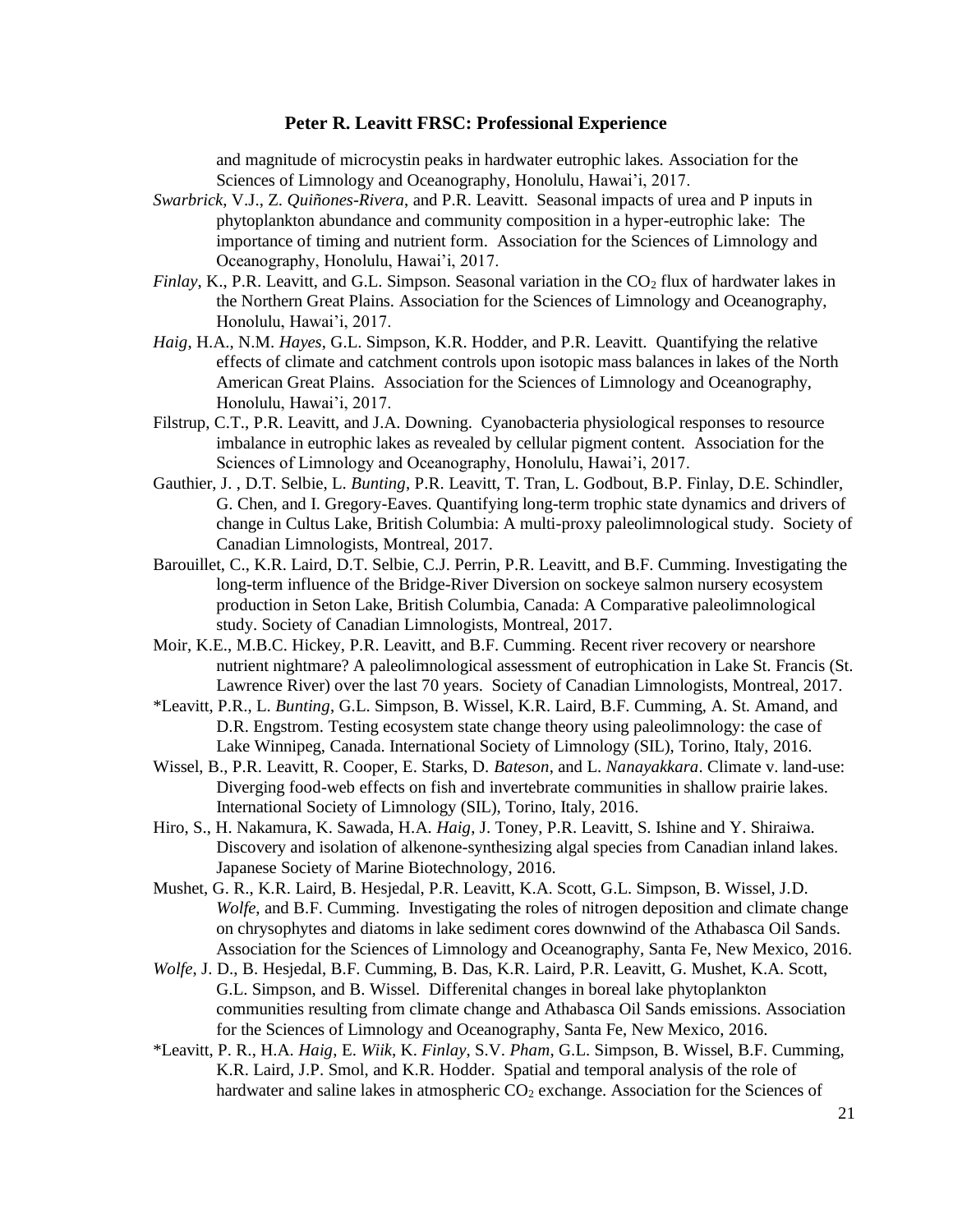Limnology and Oceanography, Santa Fe, New Mexico, 2016.

- *Nanayakkara*, L., R. Jurdi, P.R. Leavitt, and B. Wissel. Human dimensions of complex socioecological systems: insights for scientists and managers from prairie lakes. Association for the Sciences of Limnology and Oceanography, Santa Fe, New Mexico, 2016.
- \**Hayes*, N. M., A. *Patoine,* and P.R. Leavitt. Evaluation of the role of nitrogen fixation in meeting the nitrogen demands of phytoplankton communities in eutrophic lakes. Association for the Sciences of Limnology and Oceanography, Santa Fe, New Mexico, 2016.
- Ewing, H. A., K.C. Weathers, K.L. Cottingham, P.R. Leavitt, A.U Fiorillo, J.P Sowles, J.E. MacKenzie, C.C. Carey, and M.L. Greer. Asynchrony in the expansion of the cyanobacterium *Gloeotrichia echinulata* revealed in sediment records from lakes in the northeastern usa. Association for the Sciences of Limnology and Oceanography, Santa Fe, New Mexico, 2016.
- Hesjedal, B. L., J.D. *Wolfe*, B.F. Cumming, B. Das, K.R. Laird, P.R. Leavitt, G. Mushet, K.A. Scott, G.L. Simpson, and B. Wissel. The roles of nitrogen deposition and climate change on zooplankton assemblages in lake sediments downwind of the Athabasca Oil Sands region. Association for the Sciences of Limnology and Oceanography, Santa Fe, New Mexico, 2016.
- *Wiik*, E., K. *Finlay*, G.L. Simpson, R.J., *Vogt*, P.R. Leavitt, and H.M. Baulch. Temporal variation in the relative importance of pH and lake metabolism on atmospheric  $CO<sub>2</sub>$  exchange in hardwater lakes. Association for the Sciences of Limnology and Oceanography, Santa Fe, New Mexico, 2016.
- *Haig*, H. A., G.L. Simpson, B. Wissel, N.M. *Hayes*, and P.R. Leavitt. Quantification of hydrological variability in riverine lakes using stable isotopes of water. Association for the Sciences of Limnology and Oceanography, Santa Fe, New Mexico, 2016.
- Perga, M-E., Z. Taranu, I. Gregory-Eaves, V. Frossard, Z. Thomas, P. Legendre, J. Anderson, P. Leavitt and P. Gell. Can we detect ecosystem critical transitions and early warning signals of catastrophic shifts from palaeo-ecological records. American Geophysical Union, San Francisco, 2015.
- Moorhouse, H.L., S. *McGowan*, M.D. Jones, Z. Taranu, P. Barker, P.R. Leavitt, I. Gregory-Eaves, S. Bradshaw, and E.Y. Haworth. Landscape-scale palaeolimnology in lakes of the Windermere catchment to indentify the drivers of recent limnological change. International Paleolimnology Symposium, Lanzhou, China, 2015. *Awarded best student presentation.*
- Barouillet, C., K.R. Laird, B.F. Cumming, D.T. Selbie, P.R. Leavitt and C.J. Perrin. Paleolimnological investigation of the impact of the Bridge-River diversion on primary and secondary producers in Seton Lake, a sockeye salmon lake in British Columbia (Canada). International Paleolimnology Symposium, Lanzhou, China, 2015.
- Mushet, G., B. Das, B. Hesjedal, K.R. Laird, P.R. Leavitt, K.A. Scott, G.L. Simpson, B. Wissel, J.D. *Wolfe*, and B.F. Cumming. Investigating the relative roles of nitrogen deposition and climate change on scaled chrysophytes and chlorophyll *a* in lake sediment cores downwind of the Athabasca Oil Sands. International Paleolimnology Symposium, Lanzhou, China, 2015.
- *Wolfe*, J.D., B.F. Cumming, B. Das, B. Hesjedal, K.R. Laird, P.R. Leavitt, G. Mushet, K.A. Scott, G.L. Simpson, and B. Wissel. Impacts of climate change and oil-sands nitrogen emissions on phytoplankton production of Boreal lakes. International Limnogeology Congress, Neno, USA, 2015.
- Leavitt, P.R., *Members of University of Regina Limnology Laboratory,* and members of 2008 Chapman Conference Working Group on Lakes as Integrators. Unique and interactive effects of climate on lakes of the northern Great Plains on scales from seasons to millennia. Canadian Society of Ecology and Evolution, Saskatoon, Canada, 2015.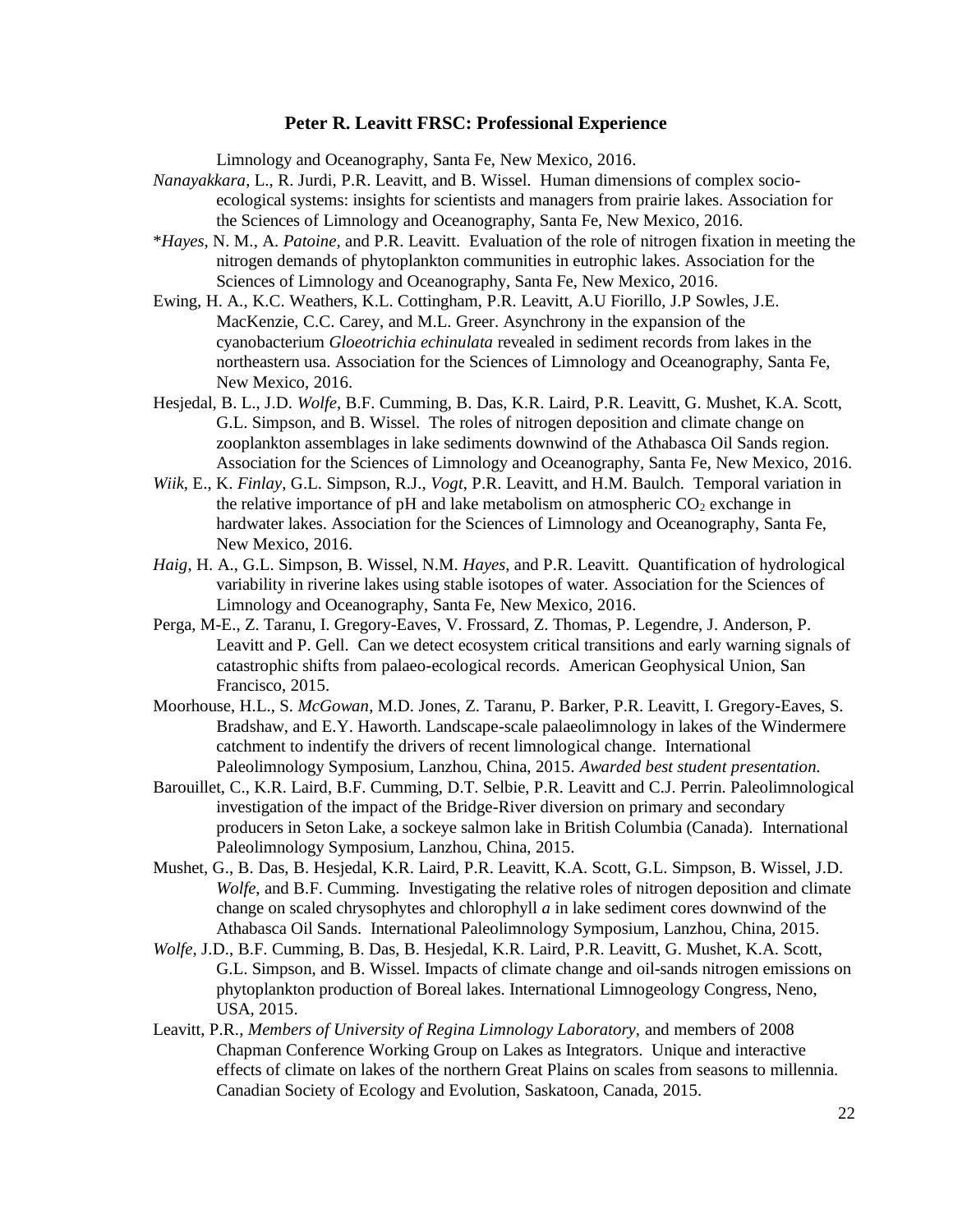- Steinaker, D., and P.R. Leavitt. New meaning in old data: Facilitators of synthetic research in ecology and evolution. Canadian Society of Ecology and Evolution, Saskatoon, Canada, 2015.
- Hesjedal, B., B.F. Cumming, B. Das, K.R. Laird, P.R. Leavitt, G. Mushet, K. Scott, B. Wissel, and J.D. *Wolfe*. Response of zooplankton communities to nitrogen deposition and climate change in boreal lakes downwind of the Athabasca Oil Sands. Canadian Society for Ecology and Evolution, Saskatoon, Canada, 2015.
- Mushet, G., K.R., Laird, B. Das, P.R. Leavitt, K.A. Scott, B.Wissel, and B.F. Cumming. Investigating the importance of enhanced atmospheric nitrogen deposition and climate warming on primary production of scaled chrysophytes in northern Saskatchewan. Canadian Society for Ecology and Evolution, Saskatoon, Canada, 2015.
- Mushet, G., K.R., Laird, B. Das, P.R. Leavitt, K.A. Scott, B.Wissel, and B.F. Cumming. Investigating the impacts of enhanced atmospheric nitrogen deposition and climate warming on primary production in lakes downwind of the Athabasca Oil Sands Region. Ontario-Quebec Paleolimnology Symposium (PALS), Waterloo, Canada, 2015.
- \*Leavitt, P.R., *Members of University of Regina Limnology Laboratory,* and members of 2008 Chapman Conference Working Group on Lakes as Integrators. Unique and interactive effects of climate on lakes of the northern Great Plains: Applications of the Energy-Mass Flux Framework from seasons to millennia. Association for the Sciences of Limnology and Oceanography, Granada, Spain, 2015.
- Moorhouse, H.L., S. *McGowan*, M.D. Jones, Z. Taranu, P. Barker, P.R. Leavitt, I. Gregory-Eaves, S. Bradshaw, and E.Y. Haworth. Landscape-scale palaeolimnology in lakes of the Windermere catchment to indentify the drivers of recent limnological change. Association for the Sciences of Limnology and Oceanography, Granada, Spain, 2015.
- *Haig*, H.A., B. Wissel, G. Simpson, and P.R. Leavitt. Mechanism of climate regulation of lake hydrology revealed by stable isotopes of waters: Insights from decadal-scale landscape analysis. Association for the Sciences of Limnology and Oceanography, Granada, Spain, 2015.
- *Quiñones-Rivera*, Z.J., K. *Finlay*, P.R. Leavitt and B. Wissel. Metabolic and limnological controls of atmospheric exchange of dissolved oxygen (DO) and dissolved inorganic carbon (DIC) along a chain of hardwater lakes. Association for the Sciences of Limnology and Oceanography, Granada, Spain, 2015.
- Tse, T.J., L.E. Doig, Z.J. *Quiñones-Rivera*, P.R. Leavitt, G. Codling, B.T. Lucas, K. Liber, J.P. Giesy, H. Wheater and P.D. Jones. A Paleolimnological investigation of phytoplankton trends in a narrow river-valley reservoir. 41<sup>st</sup> Aquatic Toxicity Workshop, Ottawa, 2014.
- Karmakar, M., P.R. Leavitt, and B.F. Cumming. Enhanced production in lakes under warmer condition during the mid-Holocene period in northwest Ontario. American Quaternary Association, Seattle, 2014.
- Schindler, D.E., G.W. Holtgrieve, L.A. Rogers, P.J. Lisi, L. *Bunting*, P.R. Leavitt. 8 others. Inferring salmon population dynamics and fishing impacts at multiple scales using sediment nitrogen isotopes. Ecological Society of America, Sacramento, 2014.
- Vuillemin A., D. Ariztegui, P.R. Leavitt, *L. Bunting*, and the PASADO Science Team. Environmental DNA comparison from the Holocene and Last Glacial Maximum records at Laguna Potrok Aike, Argentina. 22nd Meeting of Swiss Sedimentologists, Fribourg, Switzerland, 2014.
- Vuillemin, A., D. Ariztegui, P.R. Leavitt, *L. Bunting*, and the PASADO Science Team. Linking microbial assemblages to paleoenvironmental conditions from the Holocene and Last Glacial Maximum times in Laguna Potrok Aike sediments, Argentina. European Geophysical Union General Assembly, Vienna, 2014.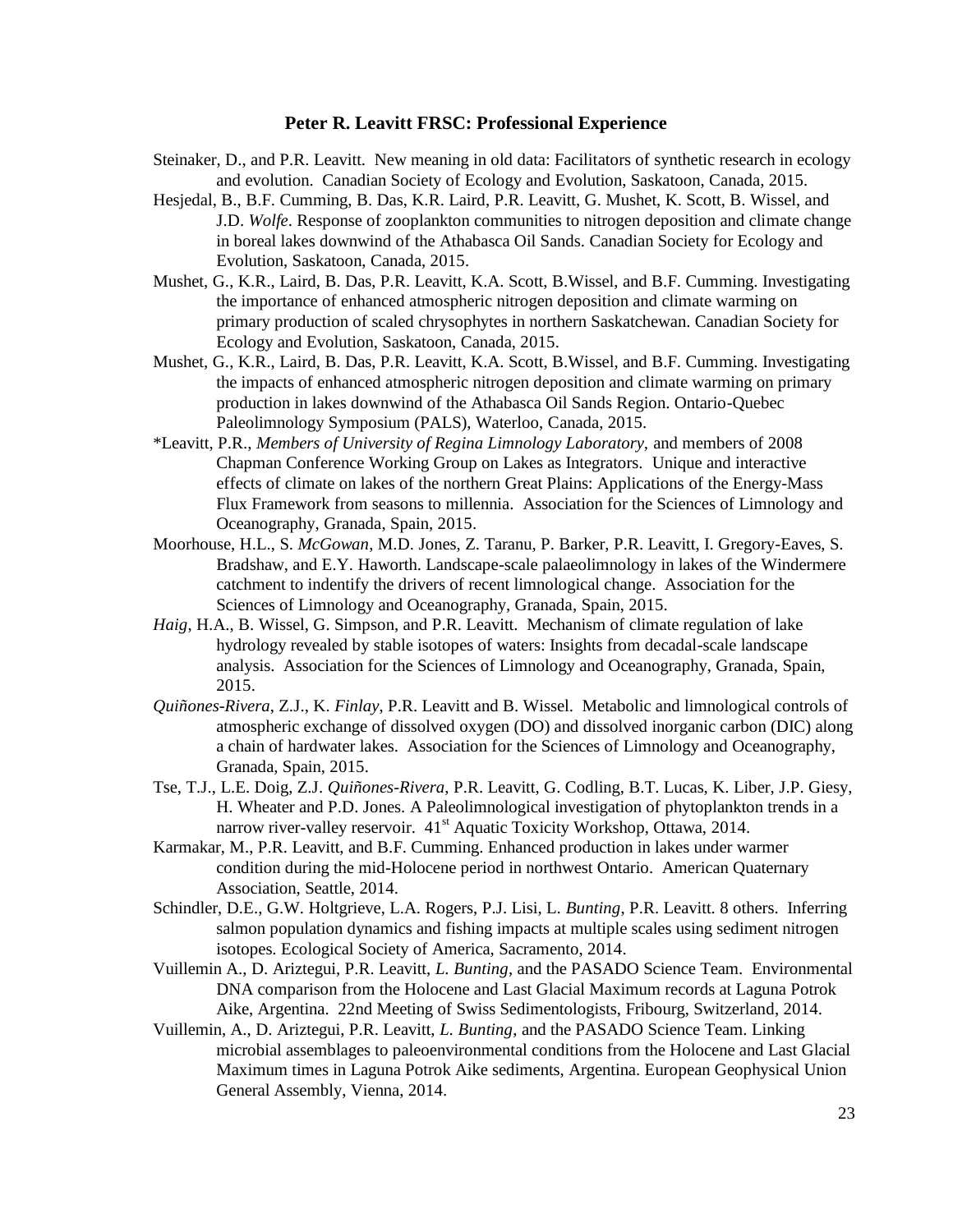- Vuillemin A., D. Ariztegui, P.R. Leavitt, *L. Bunting*, and the PASADO Science Team. Environmental DNA studies applied to the climatic record of Laguna Potrok Aike (Argentina): Examining the Holocene and Last Glacial Maximum microbial assemblages. IODP/ICDP Kolloquium, Erlangen, Germany, 2014.
- Tse, T.J., L.E. Doig, Z.J. *Quiñones-Rivera*, P.R. Leavitt, G. Codling, B.T. Lucas, K. Liber, J.P. Giesy, H. Wheater and P.D. Jones. Reconstructing spatial and temporal changes in phytoplankton productivity in a narrow river valley reservoir. Society for Environmental Toxicology and Chemistry (SETAC), Prairie Northern Chapter, Saskatoon, Canada, June 2014.
- Leavitt, P.R., R.J. *Vogt*, S. *McGowan*, R.I. *Hall*, J.A. *Rusak*, A. *Patoine*, K. *Finlay*, L. *Bunting*, G. Simpson, V.J. *Swarbrick*, D.B. *Donald* (x 2), M.J. *Bogard*, and *UR Field Team*. Regulation of lake production and composition by nitrogen influx – a synthesis of 20 years of ecosystem ecology. Genomes to/aux Biomes (Society of Canadian Limnologists, Canadian Society of Zoology, Canadian Society of Ecology and Evolution), Montreal 2014.
- Rogalski, M.A.,D.K. Skelly, and P.R. Leavitt. Pollution impacted *Daphnia* communities became more similar and more diverse during the Anthropocene. Association for the Sciences of Limnology and Oceanography (ASLO), Portland, 2014.
- Tse, T.J., Z. *Quiñones-Rivera*, P.R. Leavitt, L.E. Doig, B,. Lucas, K. Liber, J.P. Giesy, H. Wheater, and P.D. Jones. Reconstructing the nutrient status of Lake Diefenbaker, Saskatchewan, Canada, using sediment pigment composition. Society for Environmental Toxicology and Chemistry (SETAC), Nashville, 2013.
- Moorhouse, H.L., S. *McGowan*, M.D. Jones, S. Bradshaw, P. Barker, and P.R. Leavitt. A catchmentscale palaeolimnological investigation into multiple forcings of algal community change. American Geophysical Union, San Franciso, 2013.
- *Bogard*, M.J., R.J. *Vogt*, D.B. *Donald*, L. *Bunting*, and P.R. Leavitt. Differential effects of urea on algal community composition along a gradient of fertilization in eutrophic lakes. Association for the Sciences of Limnology and Oceanography, New Orleans, 2013.
- *Haig*, H.A., R.J. *Vogt*, B. Wissel, and P.R. Leavitt. Water isotopes link ecosystem functioning to hydrological variability in a lake chain in Saskatchewan, Canada. Association for the Sciences of Limnology and Oceanography, New Orleans, 2013.
- *Swarbrick*, V.J., R.J. *Vogt*, Z.J. *Quiñones-Rivera*, and P.R. Leavitt. Seasonal suppression of algal growth by nitrogen fertilization: Landscape evidence from 16 years of enrichment bioassays. Association for the Sciences of Limnology and Oceanography, New Orleans, 2013.
- \**Vogt*, R.J., A. Sharma, and P.R. Leavitt. Effects of climate, hydrology, and lake physico-chemistry on water quality in the Northern Great Plains (Qu'Appelle LTER). Association for the Sciences of Limnology and Oceanography, New Orleans, 2013.
- Leavitt, P.R., L. *Bunting*, E. Mathie, D.E. Schinder, and Chapman Conference Climate Integrator Synthesis Group. The Energy-*mass* (E*m*) flux framework: An integrative approach to quantify effects of climate, humans, and biota on lakes. International Paleolimnology Symposium, Glasgow, Scotland, 2012.
- *Haig*, H.A., M.V. Kingsbury, K.R. Laird, B.F Cumming, and P.R. Leavitt. Relative effects of waveinduced mixing, irradiance regime, and thermocline depth on the distribution of phytoplankton across a depth gradient. International Paleolimnology Symposium, Glasgow, Scotland, 2012.
- Ewing, H.A., K.C. Weathers, K.I. Cottingham, P.R. Leavitt, A.U. Fiorillo, J.E. MacKenzie, B.P. Quarrier, C.C. Carey, and E. Rydin. Retrospective analysis of the role of *Gloeotrichia echinulata* in mediating early lake eutrophication. Ecological Society of America, Portland, Oregon, 2012.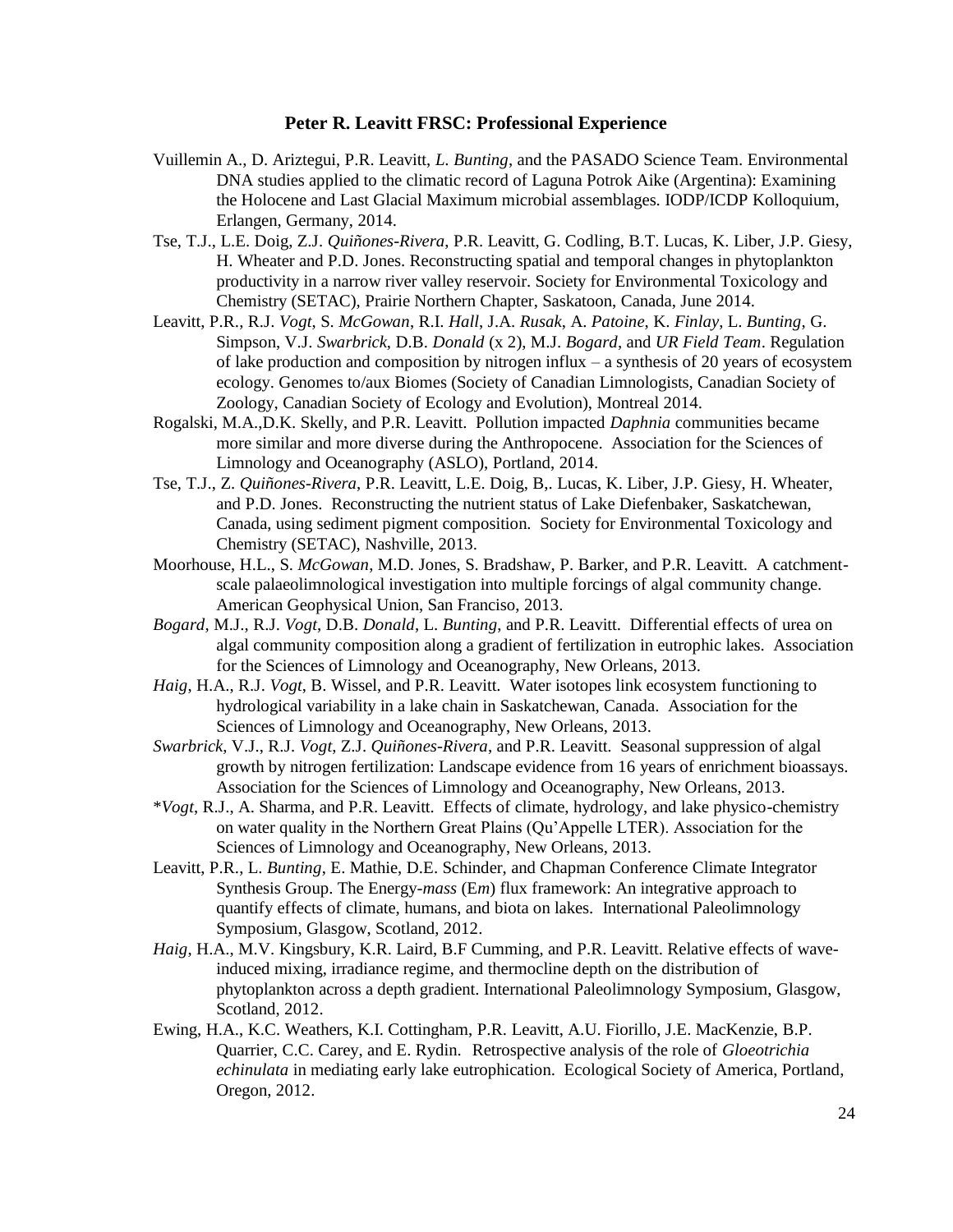- *Haig*, H.A. M.V. Kingsbury, K.R. Laird, B.F. Cumming, and P.R. Leavitt. Relative effects of waveinduced mixing, irradiance regime, and thermocline depth on the distribution of phytoplankton across a depth gradient: Implications for future global change. Society of Canadian Limnologists, Moncton, Canada, 2012.
- Wurtsbaugh, W.A., P.R. Leavitt and K.A. Moser. Paleolimnological analysis of eutrophication and *Artemia* cryptobiology in the Great Salt Lake (USA). International Society for Salt Lake Research, Mar Chiquita, Argentina, 2011.
- Leavitt, P.R., L. *Bunting*, E. Mathie, D.E. Schinder, and Chapman Conference Climate Integrator Synthesis Group. The Energy-*mass* (E*m*) flux framework: An integrative approach to quantify effects of climate, humans, and biota on lakes. Canadian Society of Ecology and Evolution, Banff, Canada, 2011.
- Leavitt, P.R., M.J. *Bogard*, D.B. *Donald*, K. *Finlay*, and V.J. *Phillips*. New insights on urea biogeochemistry and its role in eutrophication. American Society of Limnology and Oceanography, San Juan, USA, 2011.
- *Patoine*, A., and P.R. Leavitt. Landscape and temporal regulation of the importance of fixed nitrogen to phytoplanktonic nutrient budget. American Society of Limnology and Oceanography, San Juan, USA, 2011.
- Chen, G.J., D.T. Selbie, E. Saulnier-Talbot, D.E. Schindler, L. *Bunting*, P.R. Leavitt, B.P. Finney, and I. Gregory-Eaves. Pacific salmon drive diatom beta-diversity patterns in freshwater ecosystems. American Society of Limnology and Oceanography, San Juan, USA, 2011.
- *Vogt*, R.J., and P.R. Leavitt. Limited ecosystem response to a whole lake deepening: An experimental test of alternative stable state theory. American Society of Limnology and Oceanography, San Juan, USA, 2011.
- *Phillips*, V.J., J. *Ziegler*, and P.R. Leavitt, P. R.. Transport and degradation of urea through a lotic system in the northern great plains: Implications for downstream water quality. American Society of Limnology and Oceanography, San Juan, USA, 2011.
- *Finlay*, K., P.R. Leavitt, R.J. *Vogt*, M.J. *Bogard*, and B. Wissel. Global warming reduces CO<sub>2</sub> efflux from hardwater lakes and offsets agricultural  $CO<sub>2</sub>$  emissions. American Society of Limnology and Oceanography, San Juan, USA, 2011.
- *Quinones-Rivera*, Z.J., K. *Finlay*, P.R. Leavitt, and B. Wissel. Assessing effects of metabolic activity and hydrology on dissolved oxygen and dissolved inorganic carbon dynamics in hardwater lakes using stable isotopes. American Society of Limnology and Oceanography, San Juan, USA, 2011.
- Leavitt, P.R., L. *Bunting*, E. Mathie, D.E. Schinder, and Chapman Conference Climate Integrator Synthesis Group. The Energy-*mass* (E*m*) flux framework: An integrative approach to quantify effects of climate, humans, and biota on lakes. Society of Canadian Limnologists. Toronto, Canada, 2011.
- *Phillips*, V.J., J. *Ziegler*, and P.R. Leavitt. Regulation of urea transport in lotic ecosystems of the Canadian Prairies. Society of Canadian Limnologists. Toronto, Canada, 2011.
- *Vogt*, R.J., J.A. *Rusak*, A. Patoine, and P.R. Leavitt. Patterns and causes of landscape synchrony of physical, chemical and ecological characteristics of lakes. Society of Canadian Limnologists. Toronto, Canada, 2011.
- *Vogt*, R.J., and P.R. Leavitt. Limited ecosystem response to alternative stable-state manipulation: a whole-lake deepening. Ecological Society of America, Pittsburg, USA, 2010.
- *Bunting*, L., P.R. Leavitt, B. Wissel, K.R. Laird, B.F. Cumming, A. St. Amand, and D.R. Engstrom. Sudden ecosystem state change caused by persistent nutrient build-up, value added agriculture, and climate variability: The case of Lake Winnipeg, Canada. American Society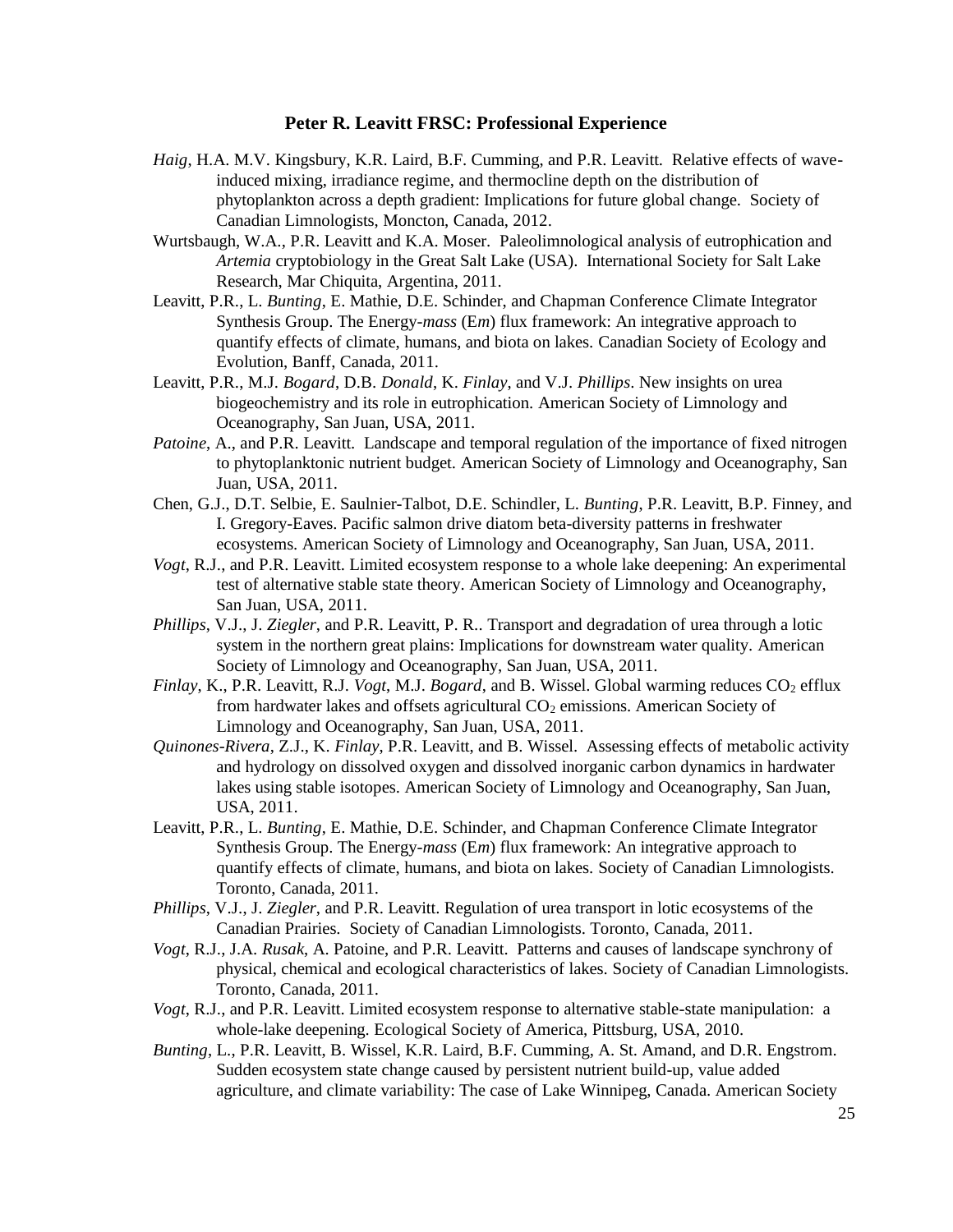of Limnology and Oceanography, Santa Fe, USA, 2010.

- \**Vogt*, R.J., I. *Dröscher*, A. *Patoine*, J. *Rusak*, and P.R. Leavitt. Differential effects of the influx of energy and mass on the landscape synchrony of lake ecosystems. American Society of Limnology and Oceanography, Santa Fe, USA, 2010.
- *Rusak*, J.A., S.E. Kasian, T.K. Kratz, P.R. Leavitt, K. Somers, and N.D. Yan. Limnology across landscapes: Regional differences in the spatial synchrony of lake physics, chemistry and biology. American Society of Limnology and Oceanography, Santa Fe, USA, 2010.
- \*Leavitt, P.R., L. *Bunting*, E. Mathie, D.E. Schindler, et al. The Energy-*mass* (E*m*) flux framework: An ectosystem approach to quantify effects of climate, humans, and biota on lakes. American Society of Limnology and Oceanography, Santa Fe, USA, 2010.
- \*Cottingham, K.L., K.C. Weathers, H.A. Ewing, C.C. Carey, S.B. Fey, M.L. Greer, and P.R. Leavitt. Opening Pandora's Box with a biotic key: Can cyanobacterial blooms in nutrient-poor lakes accelerate eutrophication? American Society of Limnology and Oceanography, Santa Fe, USA, 2010.
- *Donald*, D.B., M.J. *Bogard*, K. *Finlay*, and P.R. Leavitt. Comparative effects of urea, nitrate, and ammonium on phytoplankton and microcystin levels in a eutrophic lake. American Society of Limnology and Oceanography, Santa Fe, USA, 2010.
- Levine, S.N., A. Lini, M.L. Ostrofsky, L. *Bunting*, H.D. Bergess, P.R. Leavitt, D. Dahlen, A. Lami, and P. Guilizzoni. Paleoreconstruction of the trophic history of Lake Champlain: The Northeast Arm. American Society of Limnology and Oceanography, Santa Fe, USA, 2010.
- *Bogard*, M.J., D.B. *Donald*, M.J. Waiser, V.P. Turber, K. *Finlay*, and P.R. Leavitt. Differential effects of urea fertilization on algal and bacterial production in eutrophic lakes. American Society of Limnology and Oceanography, Santa Fe, USA, 2010.
- *Bunting*, L., P.R. Leavitt, B. Wissel, K.R. Laird, B.F. Cumming, A. St. Amand, and D.R. Engstrom. Paleolimnoligical evidence of the timing, extent, and potential causes of the eutrophication of Lake Winnipeg's south basin. Society of Canadian Limnologists. Winnipeg, Canada, 2010.
- *Bogard*, M.J., D.B. *Donald*, M.J. Waiser, V.P. Tumber, K. *Finlay*, and P.R. Leavitt. Differential effects of urea fertilization on algal and bacterial production in prairie lakes. Society of Canadian Limnologists. Winnipeg, Canada, 2010.
- *Donald*, D.B., M.J. *Bogard*, K. *Finlay*, and P.R. Leavitt. Contrasting effects of urea, nitrate, and ammonium on phytoplankton dynamics and microcystin levels in a eutrophic lake. Society of Canadian Limnologists. Winnipeg, Canada, 2010.
- McLaughlan, K.K., and P.R. Leavitt. Reconciling terrestrial and lacustrine paleoecosystem records in North America. Ecological Society of America. Albuquerque, NM, 2009.
- Ewing, H.A., K.L. Cottingham, P.R. Leavitt, C.C. Carey, E. Rydin, and K.C. Weathers. Evidence for the early stages of eutrophication in association with *Gloeotrichia echinulata* in a Maine, USA, lake. Ecological Society of America. Albuquerque, NM, 2009.
- McLaughlan, K.K., and P.R. Leavitt. Ecosystem response to changes in climate and vegetation during the Holocene: Sediment records from Deming Lake, Minnesota, USA. Association of American Geographers. Las Vegas, NV, 2009.
- *Donald*, D.B, K. *Finlay*, M.J. *Bogard*, and P.R. Leavitt. Impacts of urea on phosphorus-rich lakes of the Northern Great Plains. American Society of Limnology and Oceanography. Nice, France, 2009.
- *Bogard*, M.J., R. Cooper, D.B. *Donald*, K. *Finlay*, and P.R. Leavitt. Spatial and predictive patterns of urea occurrence in lakes of the northern Great Plains. Society of Canadian Limnologists. Ottawa, Canada, 2009.
- *Finlay*, K. P.R. Leavitt, and A. Patoine. Impacts of urea pollution to lakes of the Northern Great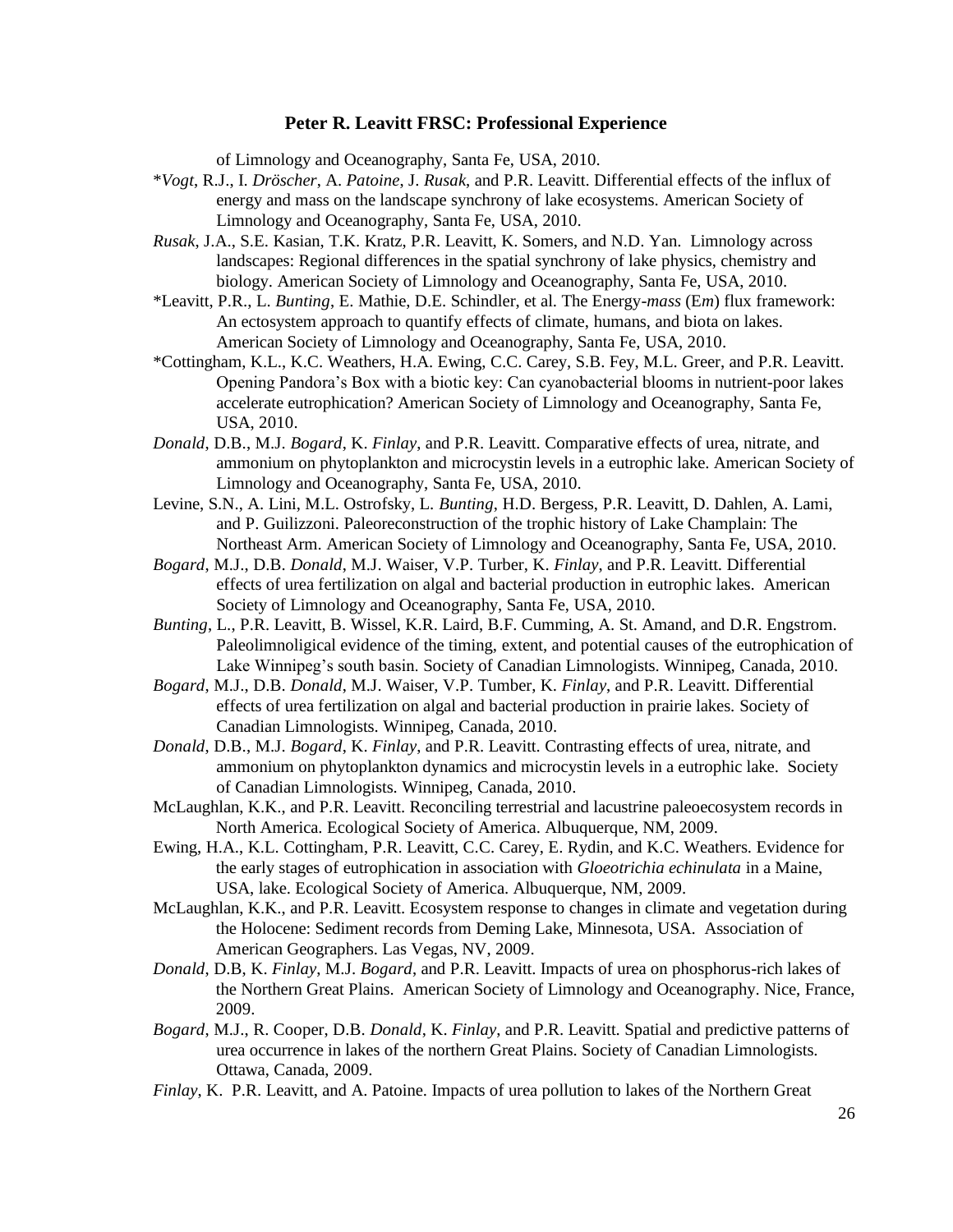Plains. Society of Canadian Limnologists. Ottawa, Canada, 2009.

- Savage, C. P.R. Leavitt, and R. Elmgren. Effects of land use, urbanisation, and climate change on coastal eutrophication in the Baltic Sea. International Symposium on Effects of Climate Change on World's Oceans. Gijon, Spain, 2008.
- \*Leavitt, P.R. Mechanisms and patterns of climate effects on lakes of the northern Great Plains. North American Lake Management Society 2008 Symposium. *Plenary speaker*. Lake Louise, Canada, 2008.
- \*Leavitt, P.R. Degradation of lake ecosystems by urban and agricultural nitrogen. Lake Winnipeg Red Zone Symposium. *Plenary speaker.* Winnipeg, Canada, 2008.
- \*Leavitt, P.R. Paleolimnological evidence of the effects on lakes of energy and mass transfer from climate and humans. American Geophysical Union Chapman Conference on *Lakes and Reservoirs as Sentinels, Integrators, and Regulators of Climate Change*. Incline Village, USA, 2008.
- \*Leavitt, P.R.. Degradation of lake ecosystems by anthropogenic nitrogen: A new paradigm for future lake eutrophication. American Society of Limnology and Oceanography. St. John's, Canada, 2008.
- *Finlay,* K., and P.R. Leavitt. Inorganic and organic carbon sequestration in lakes of the northern Great Plains. American Society of Limnology and Oceanography. St. John's, Canada, 2008.
- *Bunting*, L., P.R. Leavitt, D.E. Schindler, B.P. Finney, I. Gregory-Eaves, D.T. Selbie, G. Chen, M.G. Pellatt, and D. G. Bos. Continental gradients in the effects of marine-derived nutrients from salmon on lake primary production. American Society of Limnology and Oceanography. St. John's, Canada, 2008.
- Phillips, I.D., G. McMaster, and P.R. Leavitt. New approaches to prairie bio-monitoring: Incorportating nitrogen stable isotopes with community analysis for source and consequence in watershed management. American Society of Limnology and Oceanography. St. John's, Canada, 2008.
- Wissel, B., P.R. Leavitt, R.N. Cooper, and S.V. *Pham*. Environmental controls of food-web structure in prairie lakes. American Society of Limnology and Oceanography. St. John's, Canada, 2008.
- *Dröscher*, I., A. *Patoine*, K. *Finlay*, and P.R. Leavitt. Climate control of spring clear-water phase development through the transfer of energy and mass to lakes. American Society of Limnology and Oceanography. St. John's, Canada, 2008.
- *McGowan*, S., P.R. Leavitt, P. Barker, E. Turner, and S. Maberly. Improved assessment of cultural eutrophication using limnological and paleolimnological records from Lake Windermere. American Society of Limnology and Oceanography. St. John's, Canada, 2008.
- McLauchlan, K. and P. R. Leavitt. Reconstructing terrestrial nitrogen cycling on century to millennial timescales in temperate forested ecosystems. Ecological Society of America. Milwaukee, USA, 2008.
- *Patoine*, A., and P.R. Leavitt. Relative importance of climate, food-web structure, and water chemistry as controls of inter-annual variability in landscape patterns of nitrogen fixation. International Association of Theoretical and Applied Limnology. Montreal, Canada, 2007.
- Selbie, D.T., I. Gregory-Eaves, L. *Bunting*, G. Chen, P.R. Leavitt, D.E. Schindler, J.P. Smol, and B.P. Finney. Long-term spatial and temporal variability in north Pacific salmon production: relationships to large-scale environmental drivers. International Association of Theoretical and Applied Limnology. Montreal, Canada, 2007.
- Hampton, S. S. Fradkin, E. Seminet-Reneau, and P.R. Leavitt. Disproportionate importance of nearshore habitat in a large oligotrophic lake. International Association of Theoretical and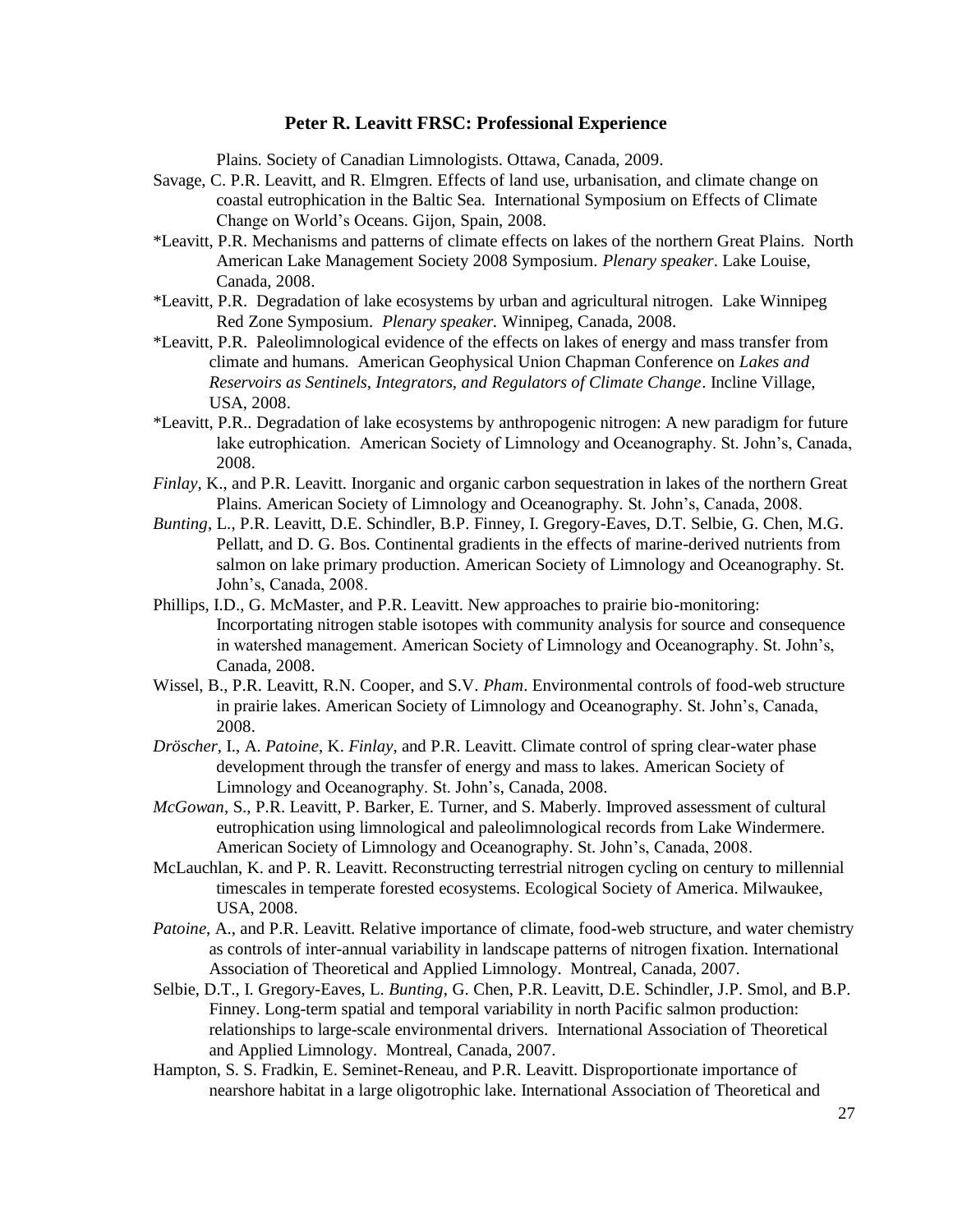Applied Limnology. Montreal, Canada, 2007.

- *Finlay*, K., and P.R. Leavitt. Climatic effects on CO<sub>2</sub> flux in hardwater prairie lakes. International Association of Theoretical and Applied Limnology. Montreal, Canada, 2007.
- *Dröscher*, I., P.R. Leavitt, A. *Patoine*, and K. *Finlay*. Climate regulation of spring clear-water phase within a lakes chain of prairie lakes: Unique pathways of hydrology and temperature. International Association of Theoretical and Applied Limnology. Montreal, Canada, 2007.
- Chen, G., I. Gregory-Eaves, D.T. Selbie, J., *Sweetman*, B.P. Finney, D.E. Schindler, L. *Bunting*, and P.R. Leavitt. Zooplankton responses to salmon-derived nutrients in the northeast Pacific – a paleolimnological perspective. International Association of Theoretical and Applied Limnology. Montreal, Canada, 2007.
- Lini, A., S. Levine, H. Burgess, M. Ostrofsky, D. Dahlen, P.R. Leavitt, L. *Bunting*, and N. Kamman. A multiproxy paleolimnological study of Lake Champlain, USA-Canada. Geological Society of America, Denver, USA, 2007.
- *Finlay*, K, and P.R. Leavitt. Carbon flux in prairie lakes. Canadian Society of Ecology and Evolution. Toronto, Canada, 2007.
- \*Leavitt, P.R. Degradation and destabilization of freshwater ecosystems by anthropogenic nitrogen: A new paradigm for future lake eutrophication. *F.H. Rigler Memorial Award Lecture*. Society of Canadian Limnologists. Montreal, Canada, 2007.
- Selbie, D.T., L. *Bunting*, G. Chen, I. Gregory-Eaves, P.R Leavitt, D.E. Schindler, and B.P. Finney. Mid to late Holocene trends in northern pacific salmon production. Society of Canadian Limnologists. Montreal, Canada, 2007.
- Wissel, B., R. Cooper, S. *Deitrich*, and P.R. Leavitt. Environmental controls of food web structure and energy flow in saline prairie lakes. Society of Canadian Limnologists. Montreal, Canada, 2007.
- Chen, G., D.T. Selbie, I. Gregory-Eaves, B.P. Finney, L. *Bunting*, P.R. Leavitt, and D.E. Schindler. Tracking the history of Pacific salmon populations and related trophic dynamics over the past ~5000 years using multi-proxy paleolimnological techniques. Society of Canadian Limnologists. Montreal, Canada, 2007.
- \*Leavitt, P.R. Change, chance and causation: New approaches to quantify ecosystem variability in the 21<sup>st</sup> century. US Long-term Ecological Research Network, All Scientists Meeting. Estes Park, CO, USA, 2006.
- *Bunting*, L., P.R. Leavitt, C.E. Gibson, E.J. McGee, and V.A. Hall. Degradation of water quality in Lough Neagh, Northern Ireland, by diffuse nitrogen flux from a phosphorous-rich catchment. 10<sup>th</sup> International Paleolimnology Symposium. Duluth, MN, USA, 2006.
- \*Leavitt, P.R. Degradation and destabilization of freshwater ecosystems by diffuse and urban sources of nitrogen. *Plenary speaker.* 10<sup>th</sup> International Paleolimnology Symposium. Duluth, MN, USA, 2006.
- Levine, S.N., A. Lini, P.R. Leavitt, L. *Bunting*, D.M. Dahlen, H.D. Burgess, and M.L. Ostrofsky. Trophic status of Lake Champlain over 400 years of changing land use: III Biological Indicators. 10<sup>th</sup> International Paleolimnology Symposium. Duluth, MN, USA, 2006.
- *McGowan*, S., P.R. Leavitt, P. Barker, E. Turner, and S.C. Maberly. Cultural eutrophication of Lake Windermere during the Victorian era: Comparison of limnological and palaeolimnological records. 10<sup>th</sup> International Paleolimnology Symposium. Duluth, MN, USA, 2006.
- Sanford, P.R., and P.R. Leavitt. A cladoceran microfossil analysis of lake response to sewage input, nutrient diversion and subsequent lake basin developments.  $10<sup>th</sup>$  International Paleolimnology Symposium. Duluth, MN, USA, 2006.
- Vereyen, E., D.A. Hodgson, K. Sabbe, P.R. Leavitt, A.H. Squier, B.J. Keely, and W. Vyverman. The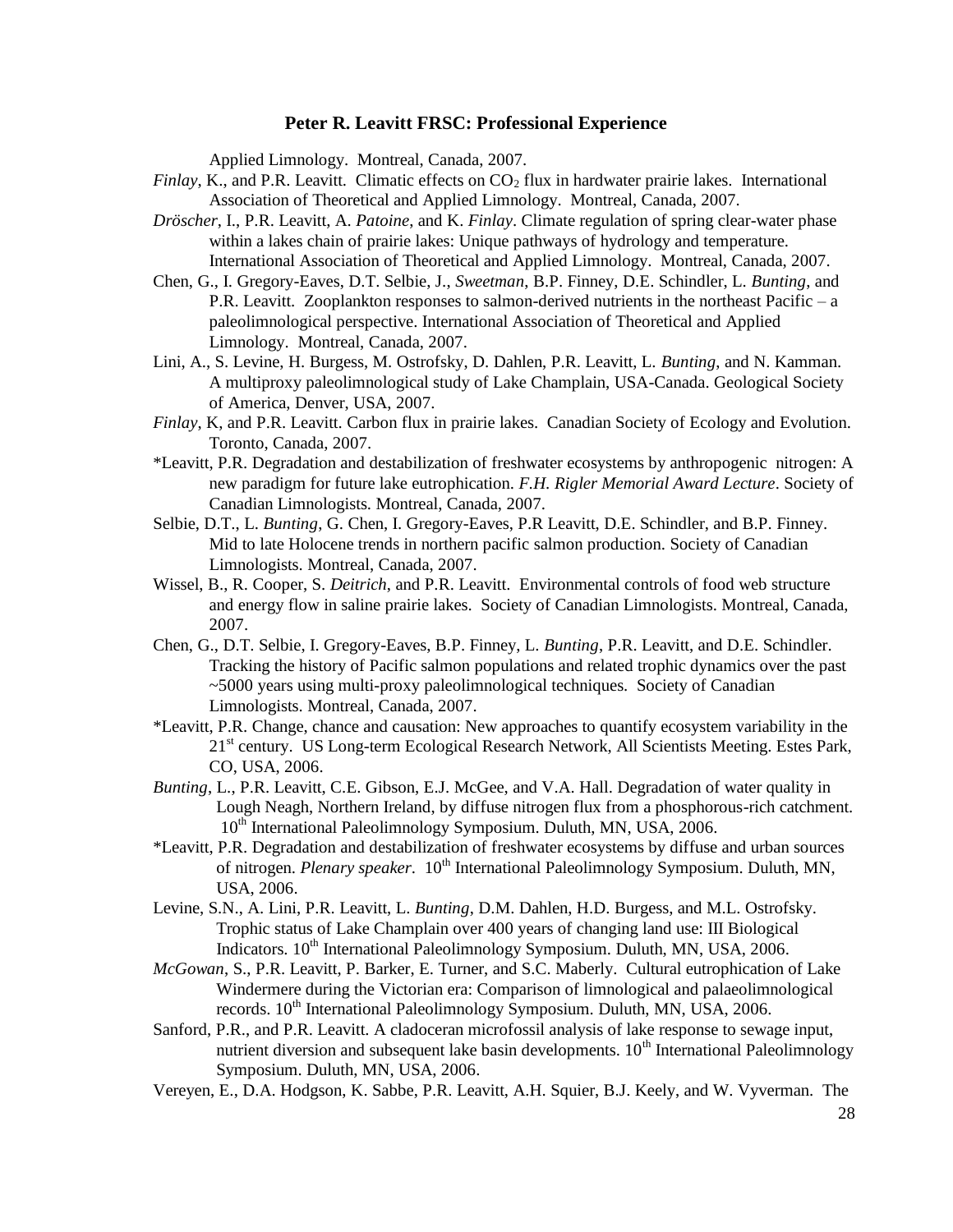reconstruction of past changes in ultraviolet radiation using diatoms and fossil algal pigments in antarctic lake sediments.  $10<sup>th</sup>$  International Paleolimnology Symposium. Duluth, MN, USA, 2006.

- *Patoine,* A., B. *Matthews*, and P.R. Leavitt. Inter-annual variation in nitrogen fixation and utilization by aquatic food webs: A Landscape perspective. American Society of Limnology and Oceanography. Victoria, Canada, 2006.
- *McGowan*, S., T. Barker, K. Hatton, P.R. Leavitt, B. Moss, and M. O'Connor. Contrasting impacts of nitrogen and salinity enrichment on algal community composition and biomass in shallow pond mesocosms. American Society of Limnology and Oceanography. Victoria, Canada, 2006.
- Leavitt, P.R., S. *Wunsam*, J.A. *Rusak*, S.C. Fritz, B.F. Cumming, K.R. Laird, and A. Michels. Regulation of lake structure and function by jet-stream movement over the northern Great Plains. American Society of Limnology and Oceanography. Victoria, Canada, 2006.
- Hill, A.C., J.A. Stanford, P.R. Leavitt, and L.L. Bahls. Sedimentary legacy of sockeye salmon returns to an ultra-oligotrophic lake in coastal B.C.: Coherence with conventional and traditional ecological knowledge. American Society of Limnology and Oceanography. Victoria, Canada, 2006.
- *Deitrich*, S.V., P.R. Leavitt, S. *McGowan*, and B. Wissel. Spatial and temporal variability of lake response to climate: New approaches using stable isotopes of H and O. American Society of Limnology and Oceanography. Victoria, Canada, 2006.
- *Bunting*, L., P.R. Leavitt, C.E. Gibson, E.J. McGee, V.A. Hall, and D.R. Engstrom. Effects of diffuse sources of nitrogen on water quality and cyanobacterial abundance. American Society of Limnology and Oceanography. Victoria, Canada, 2006.
- *Brock*, C.S., P.R. Leavitt, D.E. Schindler, and P.D. Quay. Regulation of algal and salmon production in coastal Alaskan lakes by marine derived nutrients and climate. American Society of Limnology and Oceanography. Victoria, Canada, 2006.
- \*Leavitt, P.R., C.S. *Brock*, C. *Ebel* and A. *Patoine*. Landscape-scale effects of urban nitrogen on a chain of freshwater lakes in central North America. Integrated Water Resources Management Workshop, Canadian Water Resources Association-Saskatchewan Network of Watershed Stewards. Regina, Canada, 2006.
- Leavitt, P.R., C.S. *Brock*, D.E. Schindler, S.P. Johnson and P.D. Quay. Regulation of Salmon Nursery Lake Production by Marine Derived Nutrients and Climate during the Past 1000 Years. Society of Canadian Limnologists. Calgary, Canada, 2006.
- *Dietrich*, S. S. *McGowan*, and P.R. Leavitt. A quantitative analysis of lake relative sensitivity to variations in climate and land-use practices. Society of Canadian Limnologists. Calgary, Canada, 2006.
- *McGowan*, S., T. Barker, K. Hatton, P.R. Leavitt, B. Moss and M. O'Connor. Effects of nitrogen and salinity enrichment on algal community composition and biomass in shallow pond mesocosms. Society of Canadian Limnologists. Calgary, Canada, 2006.
- *Patoine*, A., and P.R. Leavitt. Nitrogen fixation by cyanobacteria: Landscape-scale patterns and importance to the invertebrate food web. Society of Canadian Limnologists. Calgary, Canada, 2006.
- Leavitt, P.R., C.S. *Brock*, D.E. Schindler, S.P. Johnson and P.D. Quay. Regulation of salmon nursery lake production by marine-derived nutrients and climate during the past 1000 years. Fisheries and Climate Conference, C-CAIRN Canada, Victoria, 2005.
- Tibby, J. P.R. Leavitt, C.D. Sayer, and H. Heijnis. Assessing human impact on eastern Australian coastal lakes: a palaeo-perspective. INQUA congress, China, 2005.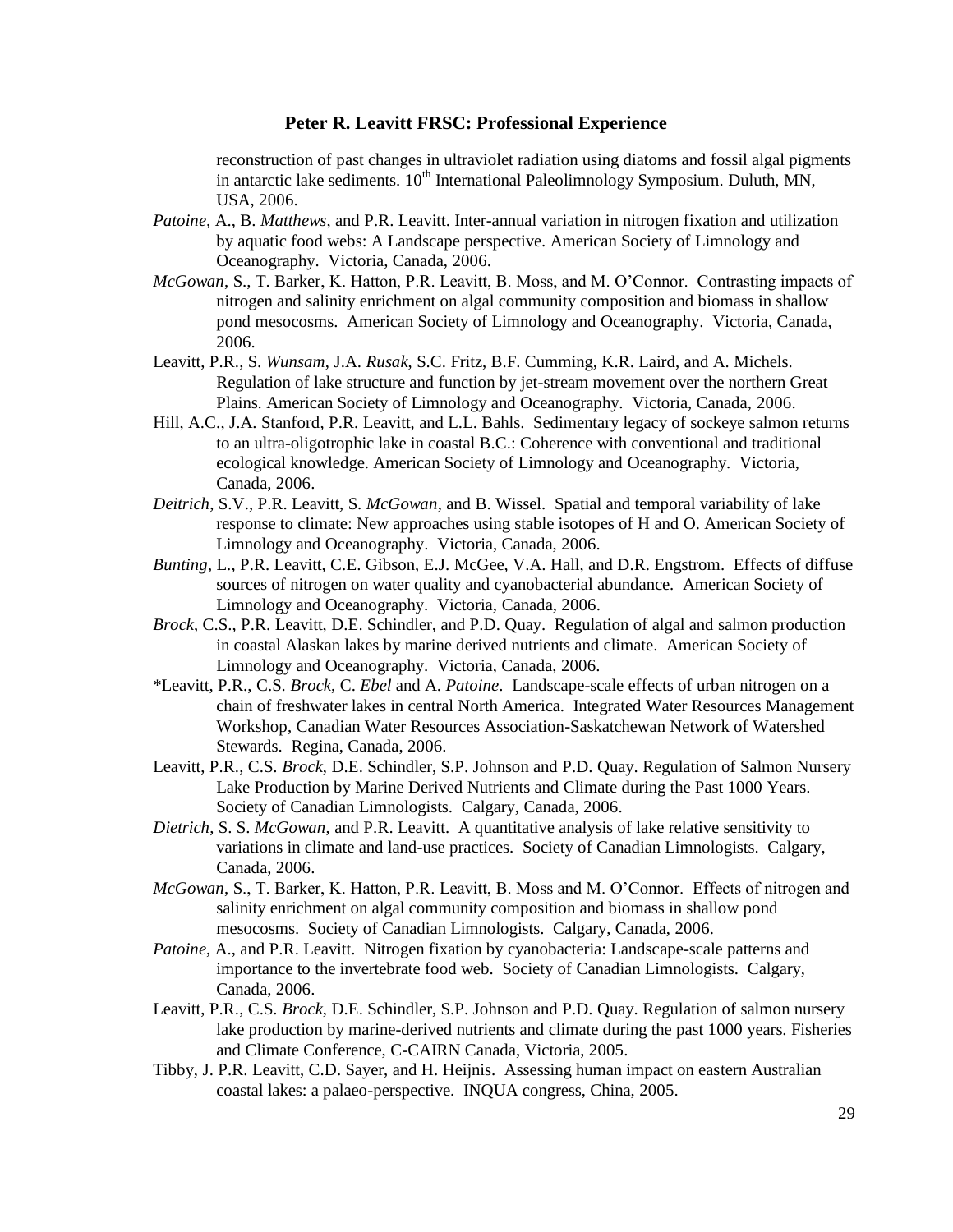- *McGowan*, S., P.R. Leavitt, R.I. *Hall*, B.B. Wolfe, T.W. Edwards, T. Karst-Riddoch, S.R. Vardy. Relative importance of river flooding and regional climate variability as controls of algal production in lakes of the Peace-Athabasca Delta. American Society of Limnology and Oceanography. Santiago, Spain, 2005.
- Michels, A., K. Laird, D. Thompson, P.R. Leavitt and B.F. Cumming. Reconstructing drought regimes during the past six millennia. Canadian Quaternary Association, (CANQUA) Winnipeg, MB, 2005.
- \*Leavitt, P.R., S.E. Hampton, D.E. Schindler, P.R. Sanford, and B.F. Cumming. Persistent increases in ecosystem variability following lake eutrophication and recovery: The case of Lake Washington, USA. American Society of Limnology and Oceanography. Salt Lake City, UT, 2005.
- \**Patoine*, A., M.D. *Graham*, R. Hesslein, and P.R. Leavitt. Landscape-scale patterns of nitrogen fixation by cyanobacteria. American Society of Limnology and Oceanography. Salt Lake City, UT, 2005.
- \**Dietrich*, S.V., S. *McGowan*, and P.R. Leavitt. Quantitative evaluation of lake relative sensitivity to climate variation and land-use practices. American Society of Limnology and Oceanography. Salt Lake City, UT, 2005.
- *Bunting*, L., P.R. Leavitt, V. Hall, C.E. Gibson, and D. Gallagher. Nitrogen degradation of water quality in a phosphorus-saturated catchment: The case of Lough Neagh, Northern Ireland, 1930-2001. American Society of Limnology and Oceanography. Salt Lake City, UT, 2005.
- \*Leavitt, P.R., R.D.*Vinebrooke*, D.E. Schindler, S.E. Hampton, and S. Fradkin. Mountain lakes as indicators of human and natural stressors: Past patterns, modern concerns and future forecasts. Gordon Research Conferences, Santa Ynez, CA, 2005.
- *Bunting*, L., P.R. Leavitt, V. Hall, C.E. Gibson, and D. Gallagher. Nitrogen degradation of water quality in a phosphorus-saturated catchment: The case of Lough Neagh, Northern Ireland, 1930-2001.Gordon Research Conferences, Santa Ynez, CA, 2005.
- *Brock*, C.S., P.R. Leavitt, S.P. Johnson, J.W. Moore, D.E. Schindler and P.D. Quay. Spatial variability of stable isotopes and fossil pigments in surface sediments of two Alaskan salmon lakes: Constraints on quantitative estimates of past fish populations. Society of Canadian Limnologists. Windsor, Canada, 2005.
- \*Leavitt, P.R. Science, politics, doubt and hope: The future of limnology in Canada. Society of Canadian Limnologists. Windsor, Canada, 2005.
- *Patoine*, A., and P.R. Leavitt. Spatial and temporal variability of planktonic food-chain length: Influence of lake size, productivity, dietary shifts and weather conditions. Society of Canadian Limnologists. Windsor, Canada, 2005.
- Michels-Estrada, A., B.F. Cumming, P.R. Leavitt and D. Thompson. Multi-decadal-to millennialscale shifts in drought conditions on the Canadian Prairies over the past six millennia. Society of Canadian Limnologists. Windsor, Canada, 2005.
- \*Leavitt, P.R. Change, chance and causation: New approaches to quantify ecosystem variability in the 21<sup>st</sup> century. International Association of Theoretical and Applied Limnology. Lahti, Finland, 2004.
- *Bunting*, L., V. Hall, P.R. Leavitt, C.E. Gibson, R.H. Foy, D.R. Engstrom, and D. Gallagher. Nitrogen degradation of water quality in a phosphorus-saturated catchment: The case of Lough Neagh, Northern Ireland. International Association of Theoretical and Applied Limnology. Lahti, Finland, 2004.
- *McGowan*, S., A. *Patoine*, M.D. *Graham*, and P.R. Leavitt. Intrinsic and extrinsic controls of lake phytoplankton synchrony. International Association of Theoretical and Applied Limnology.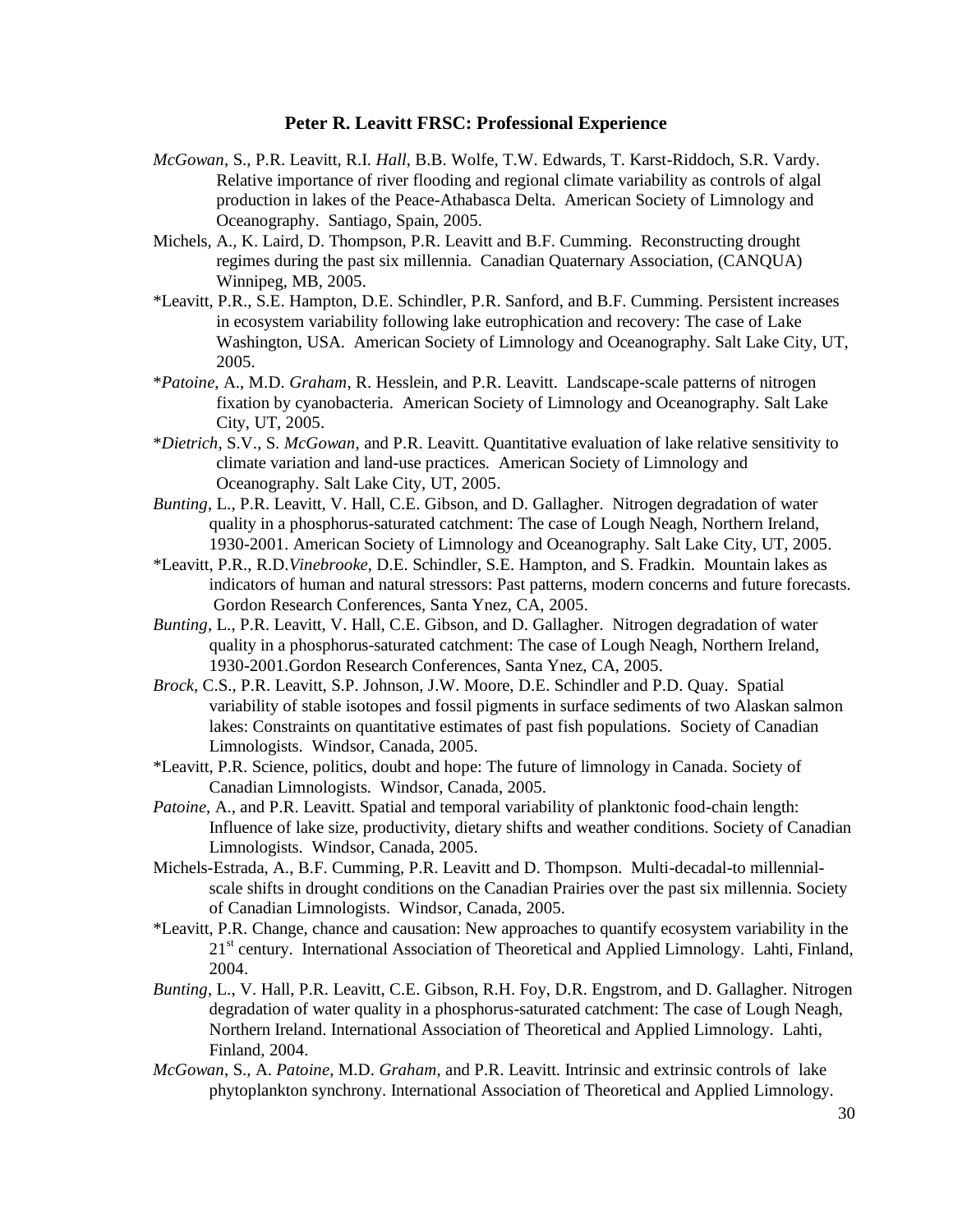Lahti, Finland, 2004.

- \**Patoine*, A., M.D. *Graham*, and P.R. Leavitt. Landscape-scale patterns of nitrogen fixation by cyanobacteria. International Association of Theoretical and Applied Limnology. Lahti, Finland, 2004.
- \*Leavitt, P.R., R.D. *Vinebrooke*, D.E. Schindler, S.E. Hampton, and S. Fradkin. Mountain lakes as indicators of human and natural stressors: Past patterns, modern concerns and future forecasts. Ecological Society of America. Portland, OR, 2004.
- Leavitt, P.R., S.E. Hampton, D.E. Schindler, S.R. Sanford, and B.F. Cumming. Reduced ecosystem predictability arising from pollution: Fossil and historical records of lake response to sewage, its diversion and continued land use. Society of Canadian Limnologists. St. John's, NFLD, 2004.
- *Patoine*, A., and P.R. Leavitt. Patterns and controls of prairie lake synchrony during the 20<sup>th</sup> century: Evidence from fossil pigments. Society of Canadian Limnologists. St. John's, NFLD, 2004.
- *McGowan*, S., P.R. Leavitt, R.I. *Hall*, N.J. Anderson, E. Jeppesen, and B.V. Odgaard. Controls of algal abundance and community composition during alternative stable state changes.  $9<sup>th</sup>$ International Paleolimnology Symposium. Espoo, Finland, 2003.
- Leavitt, P.R., S.E. Hampton, D.E. Schindler, and S.R. Sanford. Resistance, resilience and recovery: Comparison of historical and fossil records of lake response to sewage, its diversion and continued land use. 9<sup>th</sup> International Paleolimnology Symposium. Espoo, Finland, 2003.
- *Hall*, R.I., and PAD project co-authors. The Peace-Athabasca Delta Paleolimnology study: Assessing the roles of climate variability and river regulation on hydro-ecological conditions of a northern delta. 9<sup>th</sup> International Paleolimnology Symposium. Espoo, Finland, 2003.
- Clogg-Wright, K.P., and PAD project co-authors. Mud and maps: Comparison of sedimentary analyses of hydrological and ecological change with historical maps in the Peace-Athabasca Delta, northern Canada. 9<sup>th</sup> International Paleolimnology Symposium. Espoo, Finland, 2003.
- Karst-Riddoch, T.L., and PAD project co-authors. 18<sup>th</sup> century drought in the Peace-Athabasca Delta (Canada): Evaluating the role of regional climate variability on hydrology and ecology of delta lakes. 9<sup>th</sup> International Paleolimnology Symposium. Espoo, Finland, 2003.
- *McGowan*, S., and PAD project co-authors. Assessment of the alternative stable states hypothesis in lakes of the Peace-Athabasca delta, northern Alberta.  $9<sup>th</sup>$  International Paleolimnology Symposium. Espoo, Finland, 2003.
- Fluin, J., P.R. Leavitt, C.D. Sayer, H. Heijnis, and J. Tibby. A multiproxy assessment of the limnological history of Lake Ainsworth, northern New South Wales, Australia.  $9<sup>th</sup>$ International Paleolimnology Symposium. Espoo, Finland, 2003.
- Leavitt, P.R., B.F. Cumming, J.P. Smol, M. Reasoner, R. Pienitz, and D.A. Hodgson. Climatic control of UV radiation impacts on lakes. Ecological Society of America. Savannah, GA, 2003.
- \*Leavitt, P.R. Change, chance and causation: the role of paleoecology in defining ecosystem variability. American Society of Limnology and Oceanography. Salt Lake City, UT, 2003.
- *Brock*, C.S., N.E. Knezacek, M.D. *Graham*, and P.R. Leavitt. Stable isotope evidence of nitrogen saturation in riverine lake ecosystems by 75 years of urban effluent. American Society of Limnology and Oceanography. Salt Lake City, UT, 2003.
- *McGowan*, S., R.I. *Hall*, and P.R.Leavitt. Regulation of lake stable states by hydrologic variability in central North America: Evidence from whole-lake experiments. American Society of Limnology and Oceanography. Salt Lake City, UT, 2003.
- Karst-Riddoch, T.L., and 12 others. Linkages between hydrology and limnology over the last 300 years in the Peace-Athabasca Delta, Canada. American Society of Limnology and Oceanography. Salt Lake City, UT, 2003.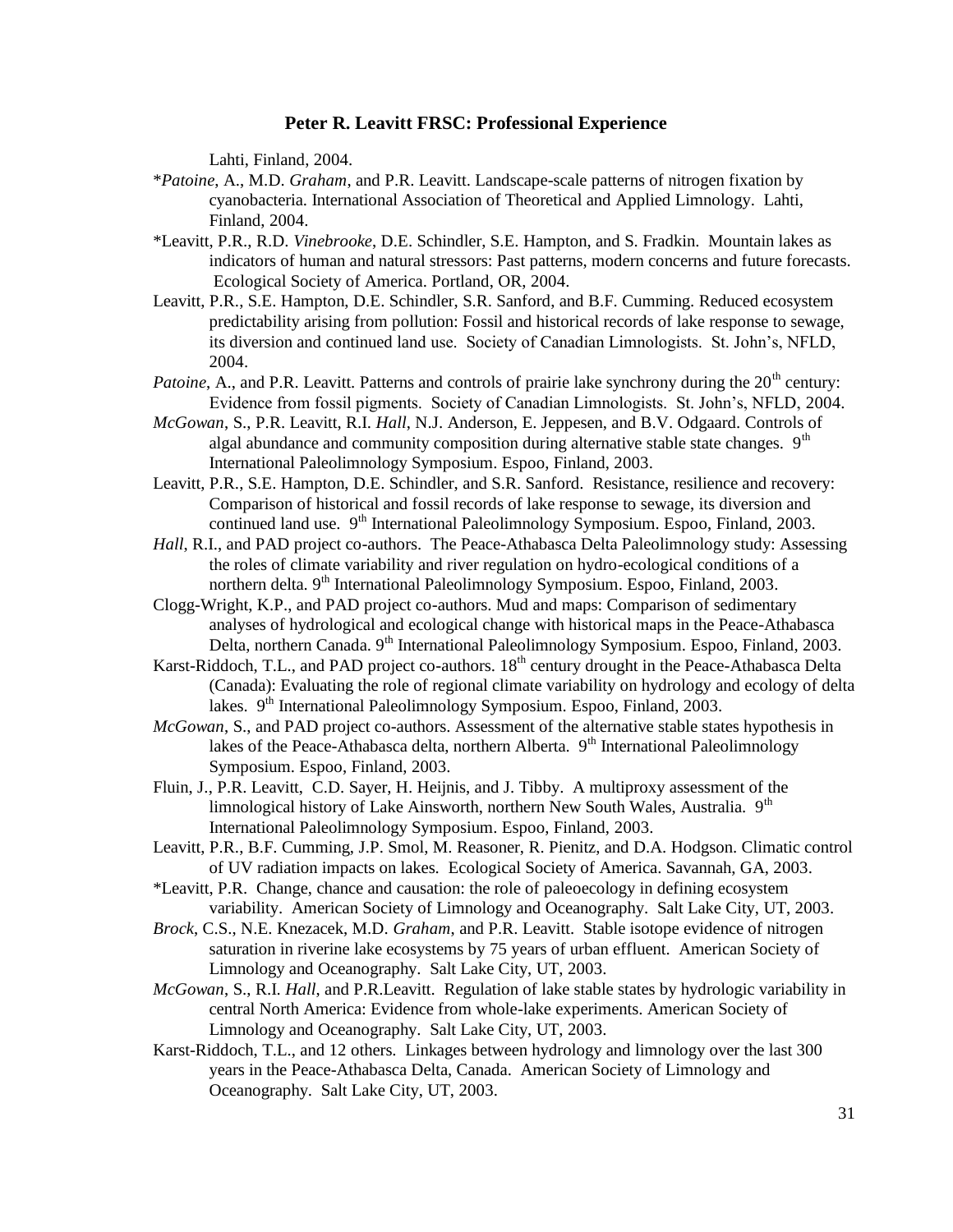- \*Leavitt, P.R. Impacts of urbanization and tertiary sewage treatment on water quality in central North America. LIMPACS International Workshop. Silkeborg, Denmark, 2003.
- Leavitt, P.R. Stranger in a strange land: the importance of limnology in an arid regions. Society of Canadian Limnologists. Ottawa, ON, 2003.
- *McGowan*, S., P.R. Leavitt, E. Jeppesen, B. Odgaard, N.J. Anderson, and R.I. *Hall*. Controls of algal production and community composition through the clearwater-turbid transition in two Danish Lakes. British Ecological Society. University of York, UK, 2002.
- Wolfe, B.B., A. Paterson, T. Karst, R.I. *Hall*, S. *McGowan*, P.R. Leavitt, S.R. Vardy, T.W.D. Edwards, T.W.D., and W.M. Last. Comparing paleolimnological reconstructions with observed ice-jam flood frequency, Peace-Athabasca Delta, Alberta. International Association for Great Lakes Research. Winnipeg, MB, 2002.
- Wolfe B.B., A. Paterson, T. Karst, R.I. *Hall*, S. *McGowan*, P.R. Leavitt, S.R. Vardy, T.W.D. Edwards and W.M. Last. 2002. Comparing paleolimnological reconstructions with observed ice-jam flood frequency, Peace-Athabasca Delta, Alberta. International Diatom Symposium. Ottawa, ON, 2002.
- \*Leavitt, P.R., G. Chen, J.A. *Rusak*, O.G. Olson, S. Wunsam, B.F. Cumming, and K. Laird. The past, present and future of prairie droughts and their impacts. American Society of Limnology and Oceanography. Victoria, BC, 2002.
- *McGowan*, S., P.R. Leavitt, R.I. *Hall*, B.B. Wolfe, T.W. Edwards, T. Karst, A. Paterson, S.R. Vardy, M.C. English, B. Boots. Temporal and spatial assessment of the alternative stable states hypothesis in sub-Arctic delta lake systems (Peace-Athabasca Delta, northern Alberta). American Society of Limnology and Oceanography. Victoria, BC, 2002.
- \*Schindler, D.E, M.D. Schuerell, J.W. Moore, R. Hilborn, T.P. Quinn, P.R. Leavitt, and V.L. St. Louis. Climate, marine-derived nutrients, and fisheries as drivers of Pacific salmon population dynamics. American Society of Limnology and Oceanography. Victoria, BC, 2002.
- Donahue, W.F., M.A. Turner, D.L. Findlay, P.R. Leavitt, M.P. Stainton, and S.J. Page. The role of ultraviolet radiation in structuring the shallow benthic communities of boreal forest lakes. American Society of Limnology and Oceanography. Victoria, BC, 2002.
- Wolfe, B.B., T.W.D. Edwards, R.I. *Hall*, M. Falcone, T. Karst, B. Boots, M.C. English, W.M. Last, P.R. Leavitt, S. *McGowan* and S. R. Vardy. Quantitative assessment of present and past hydrological status of "Spruce Island Lake", Peace-Athabasca Delta, Canada, using water isotope tracers. American Geophysical Union. San Fransisco, CA, 2002.
- \*Leavitt, P.R., G. Chen, J.A. *Rusak*, O.G. *Olson*, S. *Wunsam*, B.F. Cumming, and K. Laird. The past, present and future of prairie droughts. Society of Canadian Limnologists. Vancouver, BC, 2002.
- \*Schindler, D.E., P.R. Leavitt, W. Lew, R. Hilborn, T.P. Quinn, and D.E. Rogers. Do climate change and fisheries cause depensation in Sockeye Salmon? Society of Canadian Limnologists. Vancouver, BC, 2002.
- *Rusak*, J.A., P.R. Leavitt, M.D. *Graham*, S. *McGowan*, S. *Wunsam*, and B.F. Cumming. Multi-scale control of prairie lake nutrient cycling and production. Society of Canadian Limnologists. Vancouver, BC, 2002.
- Wolfe, B., A. Paterson, T. Karst, R.I. *Hall*, S. *McGowan*, P.R. Leavitt, S. Vardy, T. Edwards, and W.M. Last. Comparing paleolimnological reconstructions with observed ice-jam flood frequency, Peace-Athabasca Delta, Alberta. Society of Canadian Limnologists. Vancouver, BC, 2002.
- Karst, T., A. Paterson, R.I. *Hall*, S. *McGowan*, P.R. Leavitt, S. Vardy, and B. Wolfe. Biological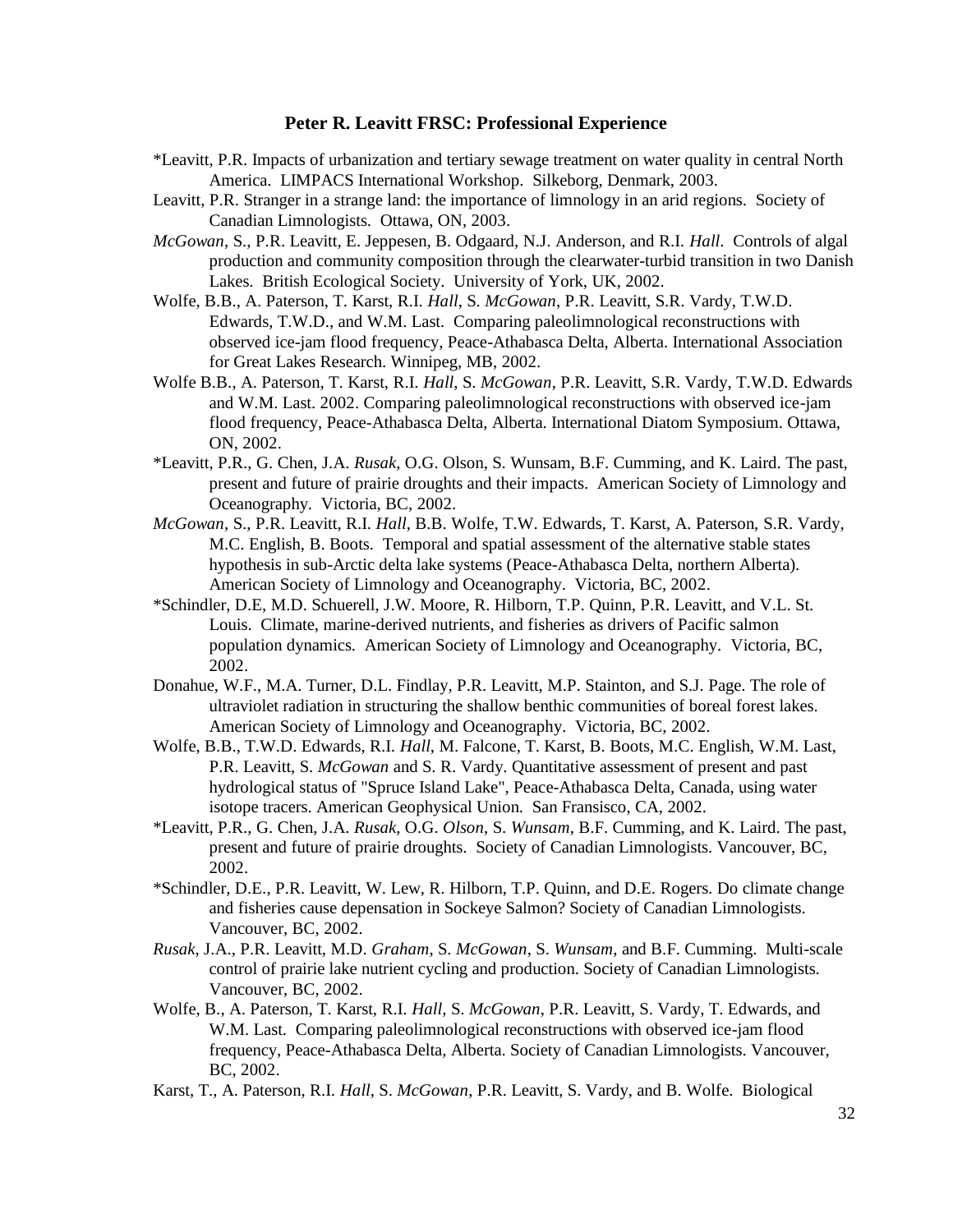indicators for assessing hydrological changes in the Peace-Athabasca Delta, Alberta. Society of Canadian Limnologists. Vancouver, BC, 2002.

- Wolfe, B., R.I. *Hall*, T. Edwards, B. Warner, T. Karst, A. Paterson, S. Vardy, M. English, B. Boots, W.M. Last, P.R. Leavitt, and S. *McGowan*. Determining flood and climate history of the Peace-Athabasca delta using a multidisciplinary paleolimnological approach. Society of Canadian Limnologists. Vancouver, BC, 2002.
- Wolfe, B., T.W.D. Edwards, R.I. *Hall*, T. Karst, A. Paterson, M.C. English, B. Boots, W.M. Last, P.R. Leavitt, S. *McGowan*, B.G. Warner, and S.R. Vardy. Determining flood and climate history of the Peace-Athabasca Delta using a multidisciplinary paleolimnological approach. Canadian Quaternary Association. Whitehorse, Canada, 2001.
- Pienitz, R., J.P. Smol, W.M. Last, P.R. Leavitt, and B.F. Cumming. Multi-proxy Holocene paleoclimatic record from a saline lake in the Yukon, Canadian subArctic. Canadian Quaternary Association. Whitehorse, Canada, 2001.
- Wakeham, S., J. Forrest, Y. Gelinas, C. Alexander, C. Masiello and P.R. Leavitt. Aliphatic and aromatic hydrocarbons in Lake Washington sediments – a 25-year retrospective.  $20<sup>th</sup>$ International meeting on Organic Geochemistry. Nancy, France, 2001.
- \*Leavitt, P.R. Time will tell: Paleoecology and the hidden impacts of variability on ecosystem experiments. Ecological Society of America. Madison, WI, 2001.
- Schindler, D.E., W. Lee, and P.R. Leavitt. Depensatory mechanisms in the ecology of sockeye salmon and their ecosystems. Ecological Society of America. Madison, WI, 2001.
- *Rusak*, J.A., C.S. *Brock*, P.R. Leavitt, and N.D. Yan. Population synchrony in a hydrologically connected landscape: Quantifying patterns and identifying processes. Ecological Society of America. Madison, WI, 2001.
- *McGowan*, S., P.R. Leavitt, R.I. *Hall*, E. Jeppesen and N.J. Anderson. The relative importance of nutrients and food-web interactions as controls of ecosystem state change in shallow Danish lakes. Workshop on Ecology of Wetlands and Shallow Lakes. Delta Marsh, MB,2001.
- \*Leavitt, P.R. The past, present and future of Prairie droughts: How bad is bad? National Crop Insurance General Managers' Conference. Regina, SK, 2001.
- Leavitt, P.R., M.D. *Graham*, and D. Wang. Landscape impacts of sewage pollution revealed by stable isotope analysis of lake sediments. American Society of Limnology and Oceanography. Albuquerque, NM, 2001.
- *Rusak*, J.A., P.R. Leavitt, M.D. *Graham*, S. *Wunsam*, G. Chen, and B. Cumming. Climatic and agricultural influences on the relationship between richness and lake productivity on the Great Plains: A paleolimnological perspective. American Society of Limnology and Oceanography. Albuquerque, NM, 2001.
- Xenopoulos, M.A., P.R. Leavitt, and D.W. Schindler. The effect of water column mixing and ambient UVR on phytoplankton pigment concentrations in boreal lakes. American Society of Limnology and Oceanography. Albuquerque, NM, 2001.
- Leavitt, P.R., M.D. *Graham*, and D. Wang. Landscape impacts of sewage pollution revealed by stable isotope analysis of lake sediments. Society of Canadian Limnologists. Toronto, ON, 2001.
- \**Rusak*, J.A., C.S. *Brock*, and P.R. Leavitt. Landscape-level patterns of zooplankton abundance in lakes of the Qu'Appelle Valley, Saskatchewan. Society of Canadian Limnologists. Toronto, ON, 2001.
- Leavitt, P.R., J.A. *Rusak*, O.G. *Olson*, S. *Wunsam*, G. Chen, M. Chen, J. You, L. Zhang, and B. Cumming. Crops, craps and canonical analyses: Ecological risk assessment using mud and math. 8th International Symposium on Paleolimnology. Kingston, ON, 2000.
- Hodgson, D.A., P.O. Montiel, W. Vyerman, P.R. Leavitt, and P.E. Noon. Past UV-R environments in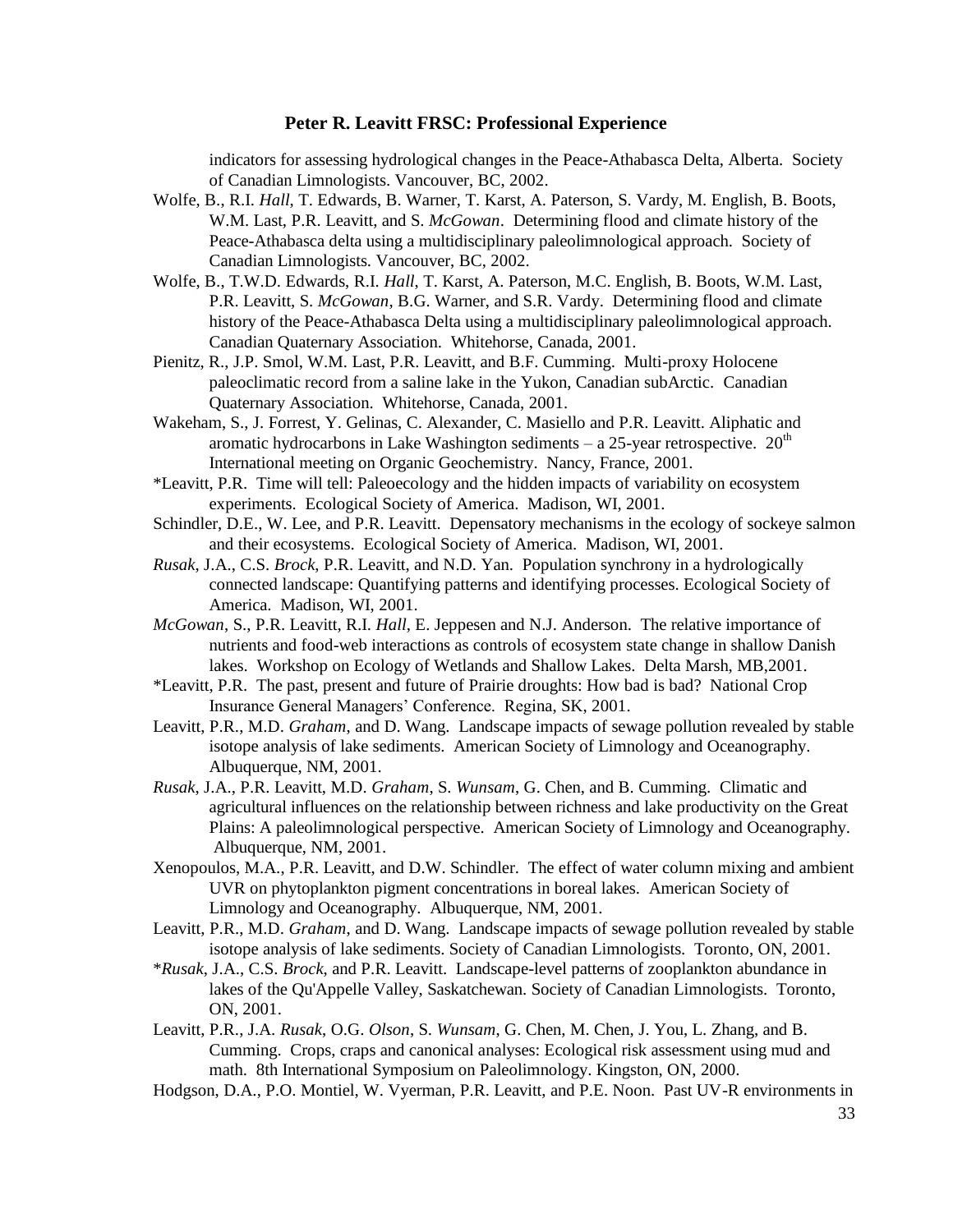Antarctic lakes. 8th International Symposium on Paleolimnology. Kingston, ON, 2000.

- Leavitt, P.R., J.A. *Rusak*, O.G. *Olson*, S. *Wunsam*, G. Chen, M. Chen, J. You, L. Zhang, and B. Cumming. Droughts, lakes and crop insurance: Ecological risk assessment using mud and math. Ecological Society of America. Snowbird, UT, 2000.
- *Rusak*, J.A., P.R. Leavitt, G. Chen, M. Chen, J. You, and L. Zhang. Predicting the future and unravelling the past: Paleolimnological analyses of fluctuations in the climate and water quality of central Saskatchewan. American Society of Limnology and Oceanography. Copenhagen, Denmark, 2000.
- Hambright, K.D., W. Eckert, P.R. Leavitt, T. Zohary, and S.S. Schwartz. Hydrological controls of P accumulation in Lake Kinneret: Role of dams and diversions in regulating lake productivity. American Society of Limnology and Oceanography. Copenhagen, Denmark, 2000.
- Leavitt, P.R., M.D. *Graham*, and R. Hesslein. Landscape patterns of  $N_2$ -fixation in lakes of the North American Great Plains. Applications of Stable Isotope Techniques to Ecological Studies. Braunschweig, Germany, 2000.
- Leavitt, P.R., R. Knapp, and D.E. Schindler. Perturbations to nutrient cycles and primary production from trout stocking in fishless alpine lakes of western North America. North Pacific Chapter of American Fisheries Society. Mount Vernon, WA, 2000.
- Leavitt, P.R., M.D. *Graham*, B.F. Cumming, J.P. Smol, M. Reasoner, R. Pienitz, and D. Hodgson. Regulation of lake production by UV radiation and dissolved organic matter: Evidence from Holocene lake sediments. Society of Canadian Limnologists. Fredericton, NB, 2000.
- \*Leavitt, P.R. Drought prediction using conditional probability analysis of paleoclimate records. Annual Crop Insurance Research Managers Conference. Guelph, ON, 1999.
- Leavitt, P.R., M.D. *Graham*, B.F. Cumming, J.P. Smol, M. Reasoner, R. Pienitz, and D. Hodgson. The evolution of boreal lake sensitivity to UV radiation and DOM. American Society of Limnology and Oceanography. Santa Fe, NM, 1999.
- *Graham*, M.D., R.D. *Vinebrooke*, and P.R. Leavitt. Influence of herbivory and UV radiation on interactions between phytoplankton and periphyton in a prairie wetland. American Society of Limnology and Oceanography. Santa Fe, NM, 1999.
- *Olson*, O.G., P.R. Leavitt, G. Chen, M. Chen, J. You, and K. Laird. Drought prediction using conditional probability analysis of paleoclimate records. Society of Limnology and Oceanography. Santa Fe, NM, 1999.
- \*Leavitt, P.R., O.G. *Olson*, G. Chen, M. Chen, J. You, L. Zhang, and K.R. Laird. Forward into the past: Drought prediction using paleoclimate records. Society of Canadian Limnologists. Edmonton, AB, 1999.
- Leavitt, P.R., K. Kidd, M.D. *Graham*, and R.H. Hesslein. Spatial and temporal variation in MeHg transfer in lakes: Effects of diel vertical migration by invertebrate predators. Society of Canadian Limnologists. Edmonton, AB, 1999.
- *Hovdebo*, J., and P.R. Leavitt. Indirect effects of ultraviolet light in a high dissolved organic carbon lake. Society of Canadian Limnologists. Edmonton, AB, 1999.
- Smol, J.P., P.R. Leavitt, R.I. *Hall*, A. Dixit, and R. Quinlan. Paleolimnological assessment of water quality changes in the Northern Great Plains: The effects of agriculture, urbanization, and climate on prairie lakes and reservoir ecosystems. North American Lake Management Society. Banff, AB, 1998.
- Leavitt, P.R. Pigments as biogeochemical fossils in lake sediments: Taphonomic studies and novel environmental applications. Geological Society of America. Toronto, ON, 1998.
- Chen, G., O.G. *Olson*, P.R. Leavitt, and K.R. Laird. Drought frequency in North America: Predicting the future using conditional probability analysis of paleoclimate records. Geological Society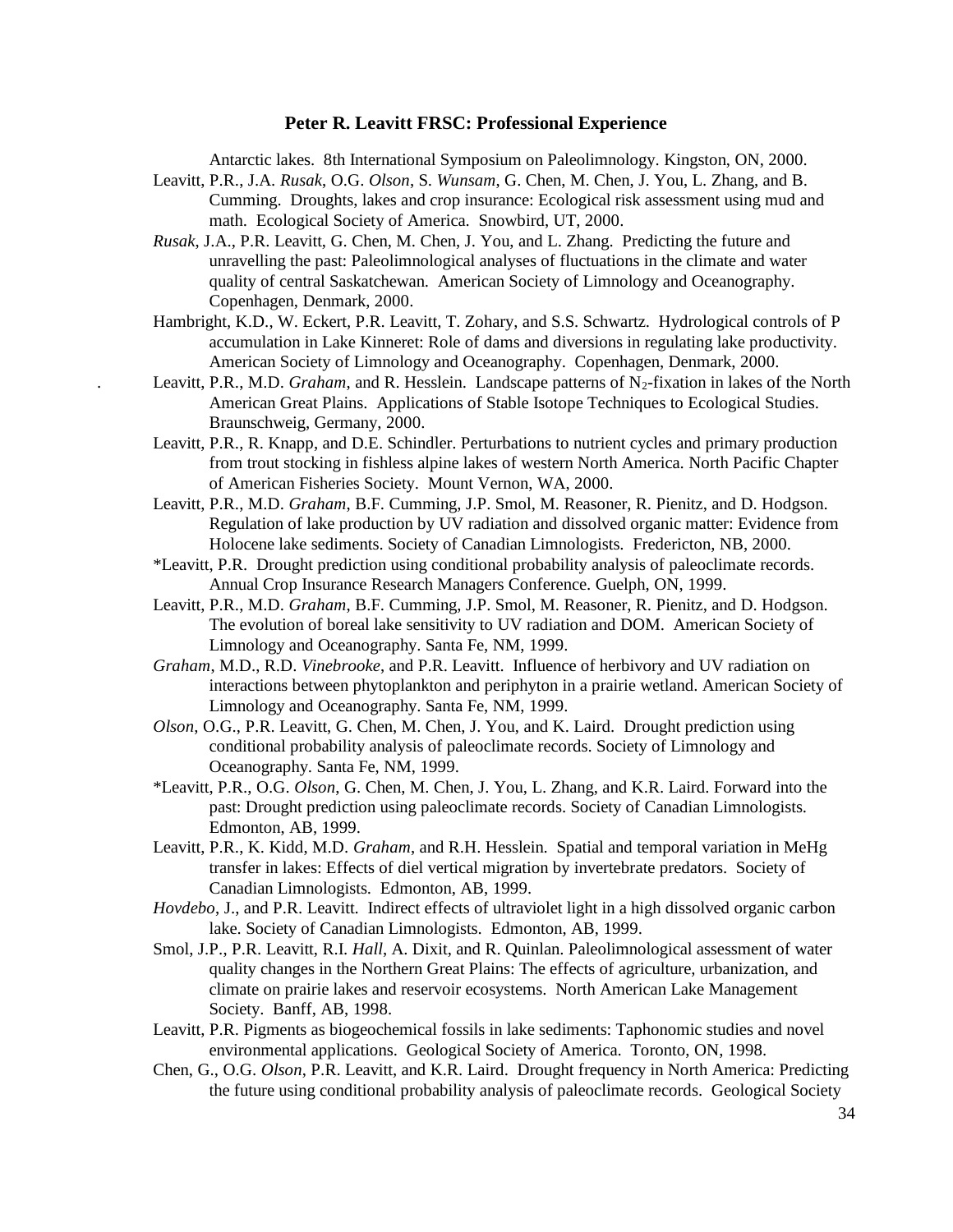of America. Toronto, ON, 1998.

- \*Leavitt, P.R., R.I. *Hall*, J.P. Smol, A. Dixit, and R. Quinlan. Effects of agriculture, urbanization and climate on water quality in northern Great Plains lakes: Evidence from paleoecology. Prairie Division of Canadian Association of Geographers. Watrous, SK, 1998.
- Leavitt, P.R., M.D. *Graham*, B.F. Cumming, J.P. Smol, M. Reasoner, R. Pienitz, and D. Hodgson. The evolution of boreal lake sensitivity to UV radiation. 27th Congress of Societas Internationalis Limnologiae (SIL). Dublin, Ireland, 1998.
- \*Smol, J.P., P.R. Leavitt, R.I. *Hall*, A. Dixit, and R. Quinlan. A landscape, paleolimnological assessment of the effects of agriculture, urbanization and climate on water quality changes in the northern Great Plains. 27th Congress of Societas Internationalis Limnologiae (SIL). Dublin, Ireland, 1998.
- *Hall*, R.I., P.R. Leavitt, A. Dixit, R. Quinlan, and J.P. Smol. New techniques in paleoecology: Quantification of causal relationships using variance partitioning. 27th Congress of Societas Internationalis Limnologiae (SIL). Dublin, Ireland, 1998.
- Cottingham, K.L., and P.R. Leavitt. Increased ecosystem variability and reduced predictability following nutrient enrichment: Implications for large scale manipulations. Ecological Society of America. Baltimore, MD, 1998.
- Leavitt, P.R., K.A. Kidd, M.D. *Graham*, and R.H. Hesslein. Spatial and temporal variation in MeHg transfer in lakes: Effects of diel vertical migration by invertebrate predators. International Meeting on Applications of Stable Isotope Techniques to Ecological Studies. Saskatoon, SK, 1998.
- *Graham*, M.D., P.R. Leavitt, and R.H. Hesslein. Complementary use of stable isotope and gut pigment analyses to determine zooplankton trophic positions in prairie lakes. International Meeting on Applications of Stable Isotope Techniques to Ecological Studies. Saskatoon, SK, 1998.
- \*Leavitt, P.R. The revitalization of environmental monitoring: Unexpected uses of long-term data in aquatic sciences. Plenary speaker. Society of Canadian Limnologists. Kingston, ON, 1998.
- *Hall*, R.I., P.R. Leavitt, R. Quinlan, A.S. Dixit, and J.P. Smol. Limnological succession in reservoirs: Paleolimnological evidence from two prairie habitats. Society of Canadian Limnologists. Kingston, ON, 1998.
- *Vinebrooke*, R.D., and P.R. Leavitt. Donor-control of a littoral food web by allochthonous dissolved organic matter in an alpine lake. Society of Canadian Limnologists. Kingston, ON, 1998.
- Pienitz, R., J.P. Smol. W.M. Last, P.R. Leavitt, S.E. Wilson, and B.F. Cumming. Holocene palaeolimnology of Lake U60, an athalassic saline lake from the Canadian Subarctic: A multiproxy approach. Society of Canadian Limnologists. Kingston, ON, 1998.
- Pienitz, R., J.P. Smol. W.M. Last, P.R. Leavitt, S.E. Wilson, and B.F. Cumming. Holocene palaeolimnology of Lake U60, an athalassic saline lake from the Canadian Subarctic: A multiproxy approach. Seventh International Paleolimnological Congress. Germany, 1997.
- Leavitt, P.R., T.P. *Cobb*, M.D. *Graham*, and C.J. *Teichreb*. Regulation of invertebrate migration and aquatic food-web structure by UV radiation and zooplanktivorous fish. Ecological Society of America. Albuquerque, NM, 1997.
- \*Leavitt, P.R., and R.D. *Vinebrooke*. Habitat-specific responses of algae to UV radiation and herbivores in an alpine lake. American Society of Limnology and Oceanography. Santa Fe, NM, 1997.
- *Hall*, R.I., P.R. Leavitt, J.P. Smol, A. Dixit and R. Quinlan. New techniques to quantify landscape effects of multiple stressors on prairie lakes. American Society of Limnology and Oceanography. Santa Fe, NM, 1997.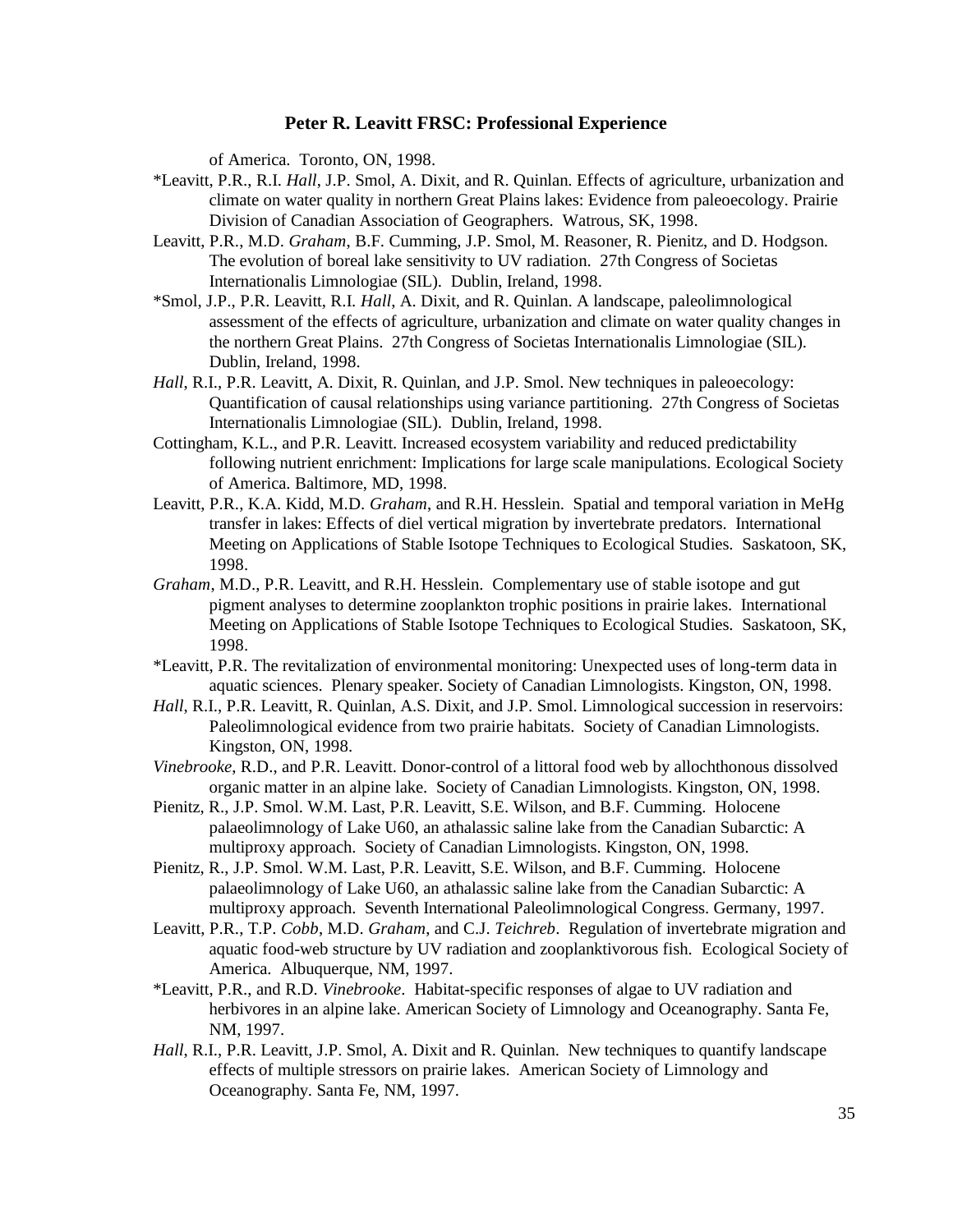- *Vinebrooke*, R.D., and P.R. Leavitt. The ecological significance of allochthonous DOM in an ultraoligotrophic clearwater lake. American Society of Limnology and Oceanography. Santa Fe, NM, 1997.
- Verschuren, D., C. Cocquyt, P.R. Leavitt, and N. Roberts. Geochemical and biological history of a fluctuating tropical soda lake: Lake Sonachi, Kenya. American Society of Limnology and Oceanography. Santa Fe, NM, 1997.
- Leavitt, P.R., D.W. Schindler, D.L. Findlay, and J.P. Smol. Algal responses to DOC loss during whole-lake acidification: Evidence from paleolimnology. Society of Canadian Limnologists. Ottawa, ON, 1997.
- *Vinebrooke*, R.D., and P.R. Leavitt. Allochthonous DOM in an ultraoligotrophic clearwater lake: Nutrient regulator or UV-radiation protectant? Society of Canadian Limnologists. Ottawa, ON, 1997.
- *Hall*, R.I., P.R. Leavitt, J.P. Smol, A. Dixit, and R. Quinlan. Use of long-term data to quantify cause and effect on paleolimnology: A case study from the Prairies. Society of Canadian Limnologists. Ottawa, ON, 1997.
- *Graham*, M.D., P.R. Leavitt, and R.H. Hesslein. Do omnivory and selective herbivory in zooplankton vary along a lake productivity gradient? Society of Canadian Limnologists. Ottawa, ON, 1997.
- *Hall*, R.I., P.R. Leavitt, J.P. Smol, A. Dixit, and R. Quinlan. Novel uses of century-long environmental monitoring data in water quality evaluation. Ecological Monitoring and Assessment Network National Science Meeting. Saskatoon, SK, 1997.
- *Hall*, R.I., P.R. Leavitt, J.P. Smol, A. Dixit, and R. Quinlan. Effects of agriculture and sewage treatment on lakes of the northern Great Plains: A paleoecological perspective. Canadian Society for Landscape Ecology and Management. Regina, SK, 1996.
- \*Leavitt, P.R., R.I. *Hall*, J.P. Smol, A. Dixit, and R. Quinlan. Effects of agriculture and sewage treatment on lakes of the northern Great Plains: A paleoecological perspective. Ecological Society of America. Providence, RI, 1996.
- Leavitt, P.R., D.W. Schindler, D.L. Findlay, and J.P. Smol. Algal responses to DOC loss during whole-lake acidification: Evidence from paleolimnology. American Society of Limnology and Oceanography. Milwaukee, WI, 1996.
- *Teichreb*, C.J., M.D. *Graham*, and P.R. Leavitt. Role of dissolved organic carbon in regulating nutrient availability in prairie lakes and reservoirs. American Society of Limnology and Oceanography. Milwaukee, WI, 1996.
- *Cobb*, T.P., M.D. *Graham*, and P.R. Leavitt. Sex and size-dependent diel migration of *Leptodora* in an unstratified lake. American Society of Limnology and Oceanography. Milwaukee, WI, 1996.
- *Graham*, M.D., P.R. Leavitt, T.P. *Cobb*, and R.H. Hesslein. Omnivory and selective feeding by zooplankton in an eutrophic lake. American Society of Limnology and Oceanography. Milwaukee, WI, 1996.
- *Hall*, R.I., J.P. Smol, and P.R. Leavitt. Comparison of fossil algal pigments and diatoms as measures of lake eutrophication. American Society of Limnology and Oceanography. Milwaukee, WI, 1996.
- *Vinebrooke*, R.D., and P.R. Leavitt. Epilithic and epipelic periphyton responses to ultraviolet radiation and zoobenthos in an alpine lake. North American Benthological Society. Flathead Lake, MO, 1996.
- Leavitt, P.R., R.D. *Vinebrooke*, M.A. Reasoner, M. Hickman, R. Pienitz, and J.P. Smol. Regulation of primary production in alpine lakes by climatic change, forest development, and UV radiation.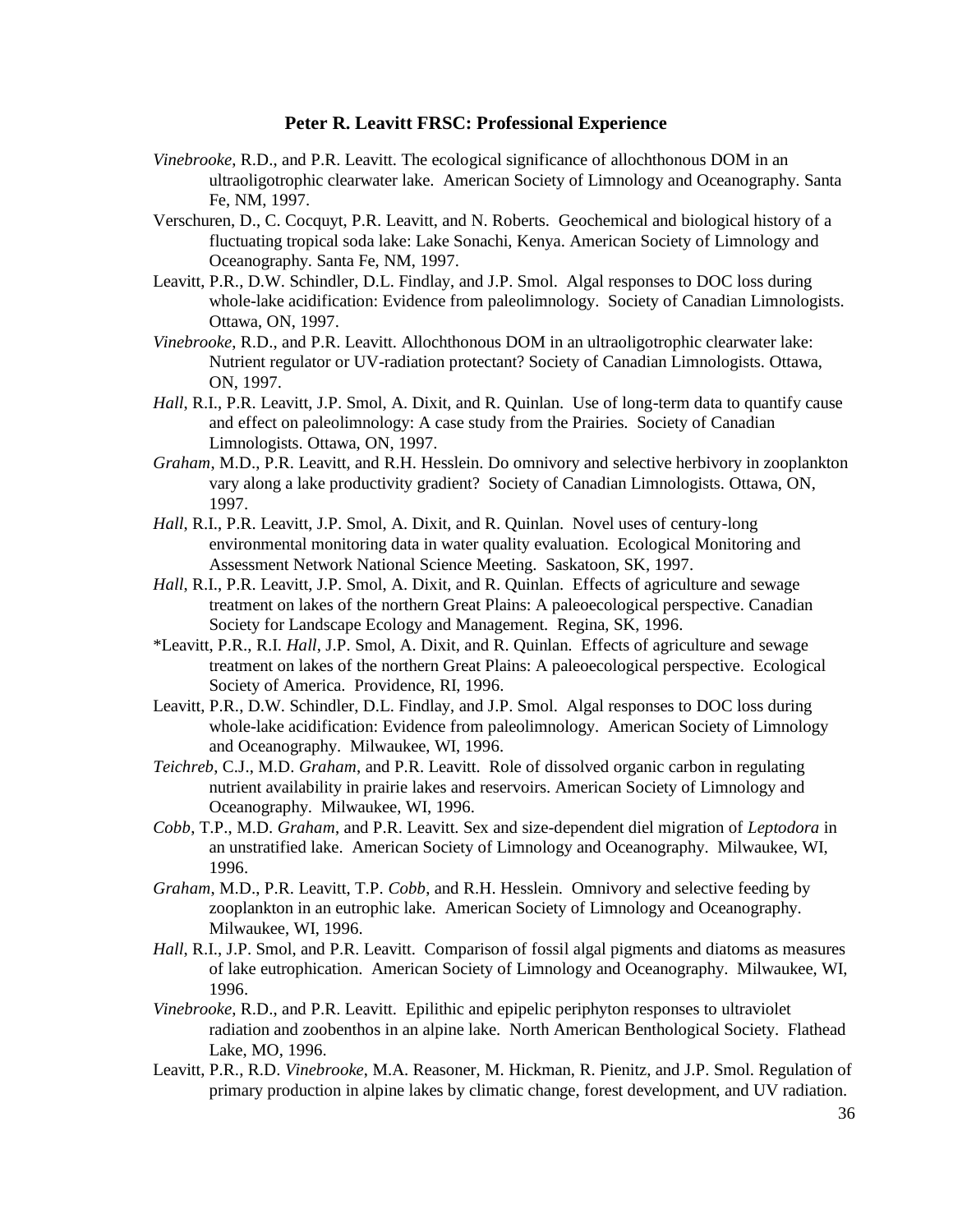Society of Canadian Limnologists. Montreal, PQ, 1996.

- *Graham*, M.D., P.R. Leavitt, and R.H. Hesslein. Omnivory and zooplankton trophic position: Testing the existence of a trophic continuum. Society of Canadian Limnologists. Montreal, PQ, 1996.
- Smol, J.P., A. Dixit, R. Quinlan, P.R. Leavitt, and K. *Muir*. Long-term water quality changes in the Qu'Appelle Valley (SK) lakes and reservoirs: The paleolimnology of Pasqua Lake. Society of Canadian Limnologists. Montreal, PQ, 1996.
- *Vinebrooke*, R.D., and P.R. Leavitt. Responses of phytoplankton and periphyton to ultraviolet radiation and invertebrates in an alpine lake. Society of Canadian Limnologists. Montreal, PQ, 1996.
- \**Vinebrooke*, R.D., and P.R. Leavitt. Impact of solar ultraviolet radiation on aquatic ecosystems. International Association of Great Lakes Research. Toronto, ON, 1996.
- Leavitt, P.R., and R.D. *Vinebrooke*. Effects of human activity and recent climatic variability on lakes of the Palliser triangle. 1996 Canadian Association of Geographers. Saskatoon, SK, 1996.
- \**Hall*, R.I., P.R. Leavitt, J.P. Smol, A. Dixit, and R. Quinlan. Effects of agriculture and sewage treatment on prairie lakes: A paleoecological perspective. Canadian Association of Geographers. Saskatoon, SK, 1996.
- Quinlan, R., J.P. Smol, and P.R. Leavitt. Chironomid (Diptera: Chironomidae) as indicators of past hypolimnetic oxygen changes in Qu'Appelle Valley Lakes. Canadian Association of Geographers. Saskatoon, SK, 1996.
- Wilson, S., B.F. Cumming, R. Pienitz, J.P. Smol, P.R. Leavitt, and M. Heinrichs. Tracking climatic and other environmental changes in closed-basin lakes from western Canada: The PISCES II project. Symposium on Climatic Variations and Biodiversity Change during the Last Millenium. Geological Survey of Canada. Ottawa, ON, 1996.
- *Hall*, R.I., P.R. Leavitt, J.P. Smol, A. Dixit, and R. Quinlan. Effects of agriculture and sewage treatment on the Qu'Appelle Valley lakes: A paleoecological perspective. Workshop on Lakeshore Management in Saskatchewan. Canadian Water Resources Association. Saskatoon, SK, 1996.
- Leavitt, P.R., D. Sherbot, A. Dixit, R. Quinlin, and J.P. Smol. Water quality changes in prairie lakes and reservoirs: Paleolimnological tools to assist lake managers. North American Lake Management Society. Toronto, ON, 1995.
- Leavitt, P.R., D. *Sherbot*, A. Dixit, R. Quinlan, and J.P. Smol. Water quality changes in prairie lakes and reservoirs: Paleolimnological tools to assist lake managers. Canadian Society of Environmental Biologists. Regina, SK, 1995.
- Stager, J.C., R.I. *Hall*, and P.R. Leavitt. Paleolimnology and the study of eutrophication in Upper Saranac Lake, New York. North American Lake Management Society. Toronto, ON, 1995.
- Leavitt, P.R., R.D. *Vinebrooke*, B.F. Cumming, and J.P. Smol. Evaluation of pigments as paleoclimatic indicators in saline lakes. Ecological Society of America. Snowbird, UT, 1995.
- Leavitt, P.R., R.D. *Vinebrooke*, M.A. Reasoner, M. Hickman, R. Pienitz, and J.P. Smol. Regulation of primary production in alpine lakes by climatic change and forest development. American Society of Limnology and Oceanography. Reno, NV, 1995.
- *Graham,* M.D., and P.R. Leavitt. Variation in trophic position of aquatic invertebrates across a lake productivity gradient: testing the trophic continuum hypothesis. American Society of Limnology and Oceanography. Reno, NV, 1995.
- Cumming, B., S.E. Wilson, J.P. Smol, P.R. Leavitt, I. Walker, and M. Heinrichs. Paleolimnological reconstructions of climatic and other environmental changes in closed-basin lakes from western Canada: The PISCES II Project. Canadian Quaternary Association (CANQUA). St. John's, NFLD, 1995.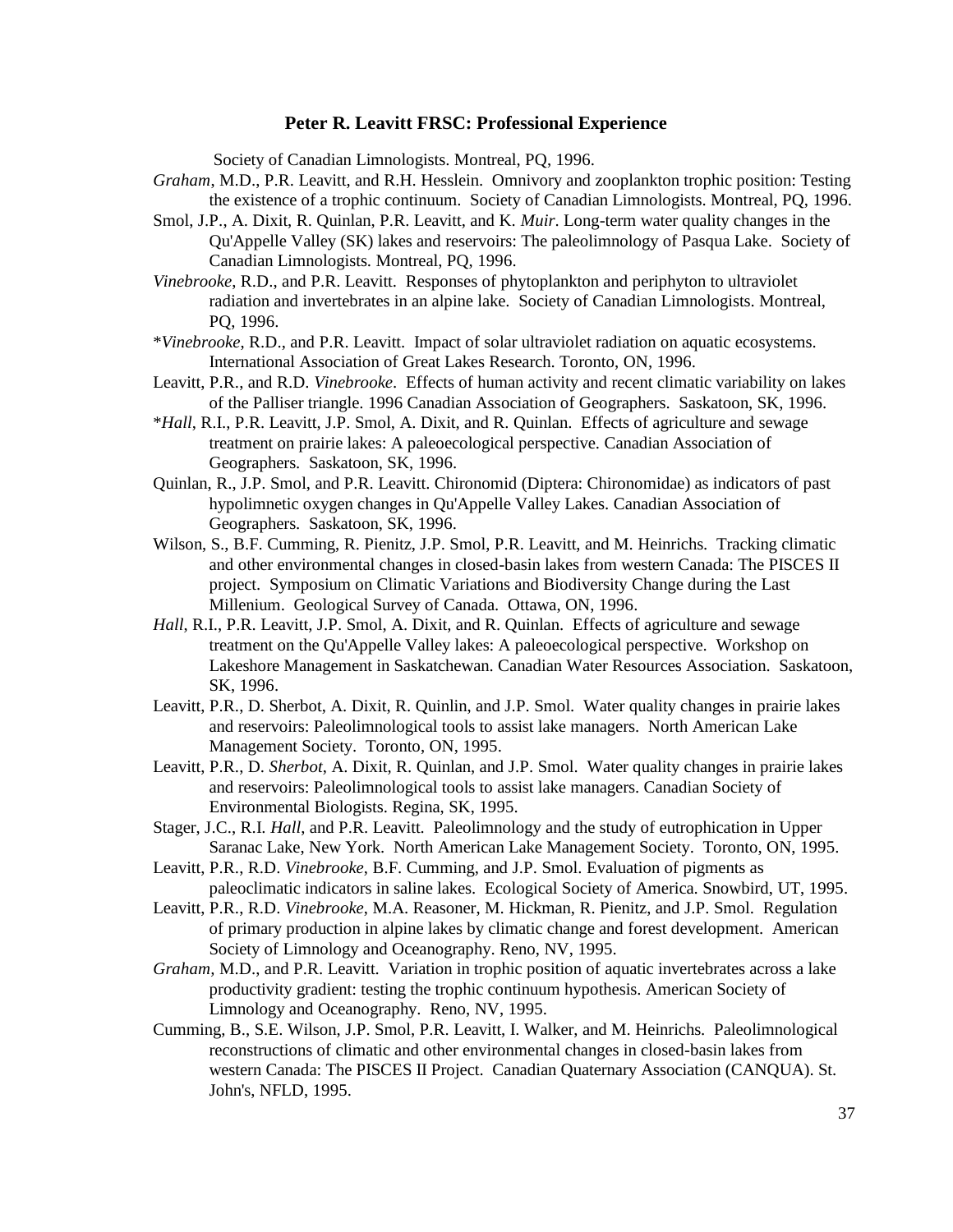- *Vinebrooke*, R.D., and P.R. Leavitt. Effects of UV radiation and macrograzers on periphyton in an alpine lake. ASLO. Reno, NV, 1995.
- Verschuren, D., C. Cocquyt, and P.R. Leavitt. Patterns and mechanisms of biotic change in a fluctuating tropical soda lake: Lake Sonachi (Kenya), ca. 1815 to present. American Society of Limnology and Oceanography. Reno, NV, 1995.
- *Vinebrooke*, R.D., and P.R. Leavitt. Can high ambient UV radiation levels directly affect phototrophs in alpine lakes? Society of Canadian Limnologists. Ottawa, ON, 1995.
- Cumming, B.F., S.E. Wilson, R. Pienitz, J.P. Smol, B.A. Zeeb, P.R. Leavitt, and M. Heinrichs. Tracking climatic and other environmental changes in closed-basin lakes from Western Canada: the PISCES-II project. American Society of Limnology and Oceanography (ASLO) / North American Benthological Society (NABS) joint symposium on climatic change. Leesburg, VA, 1994.
- Cumming, B.F., S.E. Wilson, R. Pienitz, J.P. Smol, B.A. Zeeb, P.R. Leavitt, and M. Heinrichs. Paleolimnological investigations of salinity, climatic, and environmental shifts - II (PISCES II): tracking environmental changes in closed-basin lakes from Western and Northern Canada. American Quaternary Association (AMQUA). Minneapolis, MN, 1994.
- Leavitt, P.R., D.E. Schindler, and D.W. Schindler. Effects of trout introduction on primary production in a fishless alpine lake. American Society of Limnology and Oceanography. Miami, FL, 1994.
- \**Dibble*, K.M., and P.R. Leavitt. Regulation of pigment deposition by photo-oxidation and zooplankton grazing: an individual-based model. American Society of Limnology and Oceanography. Miami, FL, 1994.
- \*Leavitt, P.R., B.F. Cumming, and J.P. Smol. Evaluation of pigments as paleoclimatic indicators in saline lakes. Society of Canadian Limnologists. Saskatoon, SK, 1994.
- Leavitt, P.R., B.J. Hann, B.L. Zeeb, D.L. Findlay, and D.W. Schindler. Calibration of fossil pigments, diatoms, and Cladocera with 20 years of plankton data from eutrophic Lake 227, Experimental Lakes Area, Ontario, Canada. Sixth International Palaeolimnology Symposium. Canberra, Australia, 1993.
- Smol, J.P., B.F. Cumming, S.E. Wilson, I.R. Walker, and P.R. Leavitt. Paleolimnological investigations of salinity, climatic and environmental shifts (the PISCES project): Reconstructing environmental trends from western Canada. Sixth International Palaeolimnology Symposium, Canberra, 1993.
- \*Leavitt, P.R., A.J. Paul, A.K. *Hardie*, K. Kidd, and D.W. Schindler. Selective herbivory by zooplankton in two alpine lakes: Results from HPLC analysis of body pigments. ASLO. Edmonton, AB, 1993.
- Paul, A.J., P.R. Leavitt, D.W. Schindler, and A.K. Hardie. Trophic interactions in fishless alpine lakes: Direct and indirect effects of predation by copepods. American Society of Limnology and Oceanography. Edmonton, AB, 1993.
- Leavitt, P.R. Comparison of 20 years of whole-lake eutrophication and annual fossil pigment records as indicators of ecosystem variability. American Society of Limnology and Oceanography. Santa Fe, NM, 1992.
- \*Leavitt, P.R. and S.R. Sanford. Multiple effects of piscivory on food-web structure: Evidence from paleolimnology. American Society of Limnology and Oceanography. Halifax, NS, 1991.
- \*Leavitt, P.R. Use of fossil pigments for interpretation of whole-lake experiments. IV International Phycological Congress Workshop, Durham, NC, 1991.
- Leavitt, P.R. Herbivore and nutrient regulation of algal blooms in eutrophic Lake Mendota. American Society of Limnology and Oceanography. Williamsburg, VA, 1990.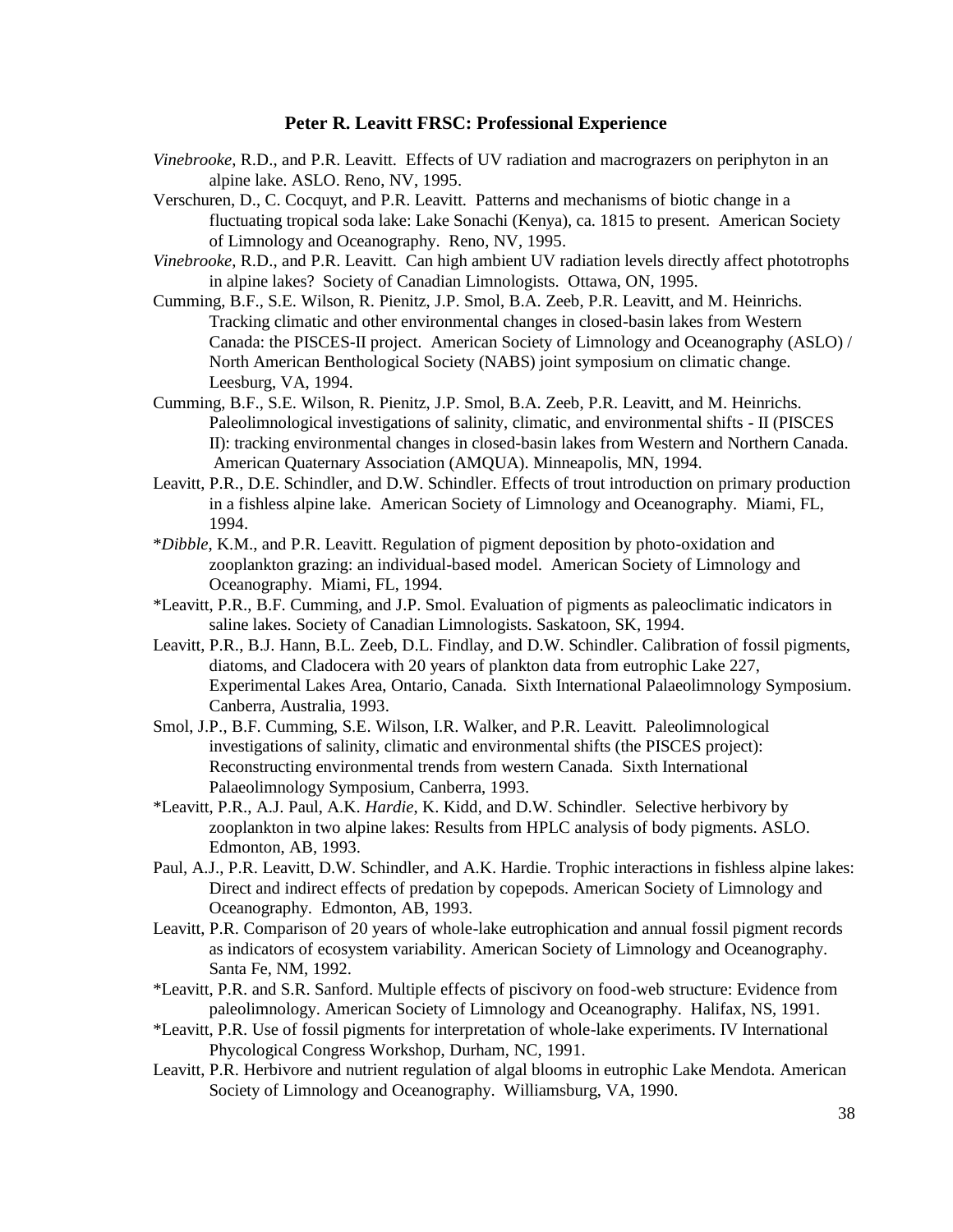- Smol, J.P., I.R. Walker and P.R. Leavitt. Paleolimnology and hindcasting climatic trends. Soc. Internat. Limnol., Munich, 1989.
- Leavitt, P.R., P. Sanford and J.F. Kitchell. Road-building, hypolimnetic aeration, liming and food-web manipulation: The annual record of fossil pigments. Vth International Symposium on Paleolimnology, Ambleside, England, 1989.
- Leavitt, P.R. and S.R. Carpenter. Sedimentary pigment concentrations record changes in fish community composition. American Society of Limnology and Oceanography. Boulder, CO, 1988.
- Leavitt, P.R. and S.R. Carpenter. Whole-lake experiments: The sedimentary record of algal pigments. Ecological Society of America. Davis, CA, 1988.
- Leavitt, P.R. and S.R. Carpenter. Pigment budgets: Comparisons of select carotenoids. American Society of Limnology and Oceanography. Madison, WI, 1987.
- Leavitt, P.R. and S.R. Brown. Effects of *Daphnia* grazing on the carotenoids of *Oscillatoria utermöhlii*. American Society of Limnology and Oceanography. Vancouver, B.C., 1984.

#### **Other Invited Presentations:**

- 2020 University of Nottingham.
- 2019 Regina Alumni Association, Queen's University Belfast (Geog), UK.
- 2018 Treaty 4 Gathering, Fort Qu'Appelle, SK; Queen's University Belfast, UK; Centre D'Estudis Avançats de Blanes, Spanish National Research Council.
- 2016 Prairie Provinces Water Board, University of Regina.
- 2015 University of California-Santa Barbara (3).
- 2012 File Hills Qu'Appelle Tribal Council, Sakimay First Nations Chief's Council, National Vice-Presidents Academic Association.
- 2011 Premier of Manitoba.
- 2010 University of Minnesota, University of Regina, Manitoba Water Stewardship.
- 2009 Last Mountain Lake Stewardship Association.
- 2008 Raincoast Conservation Foundation/Fisheries and Oceans Canada, Manitoba Clean Environment Commission.
- 2007 National Center for Ecological Analysis and Synthesis (NCEAS).
- 2006 NOAA (Seattle), McGill University, University of Lethbridge, Last Mountain Lake Watershed Advisory Committee.
- 2005 SK Watershed Authority.
- 2004 University of Victoria, Alberta Environment Prairie Drought Workshop, US Long Term Ecological Research (LTER) Network Variability-Disturbance Workshop, University of Regina.
- 2003 Danish National Environmental Research Institute (LIMPACS, 2), Norlakes Symposium, (1), University of Minnesota (4), University of Alberta (2). Semi-Arid Network Workshop (PARC).
- 2002 Cornell University (2), University of Saskatchewan (2), University of Stockholm, Lund University.
- 2001 SaskPower Corporation, University of Arizona, Institute for Ecosystems Studies, Great Lakes Environmental Research Lab., University of Montreal, US-Geological Survey.
- 2000 University of Washington (5), University of Umeä, Sweden (4), University of Stockholm.
- 1999 BIOCAP Canada, Duke University, National Aeronautics and Space Administration, North Dakota State University, University of Montreal (in french), US Environmental Protection Agency, Government of Saskatchewan.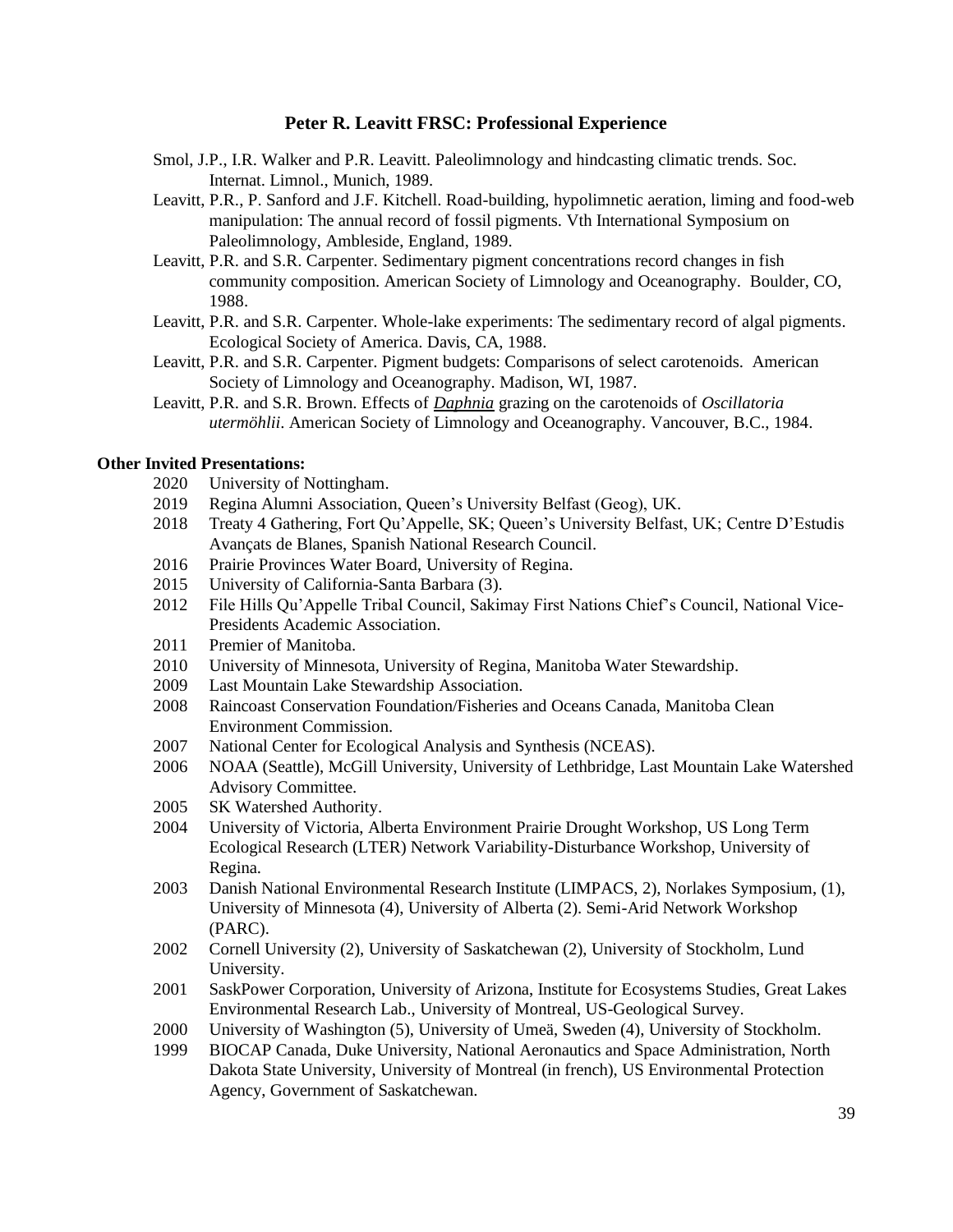- 1998 University of Montana.
- 1997 British Antarctic Survey, Danish National Environmental Research Institute, University of Saskatchewan, University of Copenhagen-Hilleröd.
- 1996 Loyola University of Chicago, Université Laval (in french), University of Minnesota (2), University of Wisconsin-Madison.

**Grants Awarded:** (Principal Investigator (PI) total - \$15,415,973 CAD; Co-PI total - \$16,918,387 CAD)

- 2020 Research Contract. "Fossil pigment analyses of cyanobacterial blooms in Kansas reservoirs", Kansas Biological Survey. PI, \$17,500
- 2019 Research Contract. "Fossil pigment analyses of cyanobacterial blooms in Kansas reservoirs", Kansas Biological Survey. PI, \$25,000
- 2019 Research Contract. "Fossil pigment analyses of lakes in Minnesota", Science Museum of Minnesota. PI, \$25,000
- 2018 NSERC Discovery Grant. "Landscape Effects of Nitrogen on Aquatic Ecosystems: Achieving a New Paradigm for Freshwater Eutrophication". NSERC. PI \$702,000.
- 2017 Canada Research Chair (Tier I third term). "Canada Research Chair in Environmental Change and Society". Canada Research Chairs Program. PI, \$1,400,000.
- 2017 Canada Foundation for Innovation. "Limnology Laboratory to Study Climate and Human Effects on Lakes". John R. Evans Leaders Fund. PI, \$99,996.
- 2017 Research Contract. "Core Collection and Analyses on Southern Indian Lake, Manitoba, Canada". Manitoba Hydro. Co-PI with 5 others, \$70,172.
- 2016 Research Grant. "Tools for Carbon Neutral Farming: the Role of Dugouts in Greenhouse Gas Capture". Saskatchewan Ministry of Agriculture. Agricultural Development Fund. Co-PI with 3 others, \$255,030.
- 2016 Research Contract. "Analysis of Sedimentary Pigments from Roche, Peter Hope, Blackwell, Bulman, and Heffley lakes, British Columbia". British Columbia Ministry of Forests, Lands & Natural Resource Operations. PI \$24,000.
- 2016 NSERC Strategic Network Grant. "NSERC Canadian Lake Pulse Network". NSERC Strategic Partnership Grants for Networks. Co-PI with 9 others, \$5,499,999.
- 2015 Fulbright Canada. "A New Scientific Framework to Quantify the Direct, Coupled, and Reciprocal Effects of Climate and Humans on Aquatic Ecosystems". Visiting Research Chair at University of California, Santa Barbara. PI, \$31,250.
- 2014 Research Contract. "Investigating the Long-term Influence of the Bridge-River Diversion on Sockeye Salmon Nursery Ecosystem Productivity in Seton Lake, British Columbia". Fisheries and Oceans Canada. PI, \$20,000.
- 2013 Research Sub-contract. "Pigment Analysis of Iowa Lake Plankton Communities". Iowa State University. PI, \$15,100.
- 2013 Research Contract. "North Saskatchewan Regional Plan: Lake Paleolimnology Survey". Alberta Environment and Sustainable Resource Development. Co-PI with 4 others, \$100,000.
- 2013 NSERC Strategic Grant. "Understanding Lake Metabolism and Nuisance Algal Metabolites: New Tools for Management of Potable Water Sources". Strategic Partnership Grants for Projects. Co-PI with 4 others, \$618,614.
- 2013 NSERC Strategic Grant. "Assessment of the Importance of Nitrogen Deposition and Climate on Aquatic Production in Boreal Lakes Downwind of the Athabasca Oil Sands Region". Strategic Partnership Grants for Projects. Co-PI with 2 others, \$217,740.
- 2013 NSERC Discovery Grant. "Landscape Effects of Nitrogen on Lake Ecosystems: Accelerating a New Paradigm for Freshwater Eutrophication". NSERC. PI, \$300,000.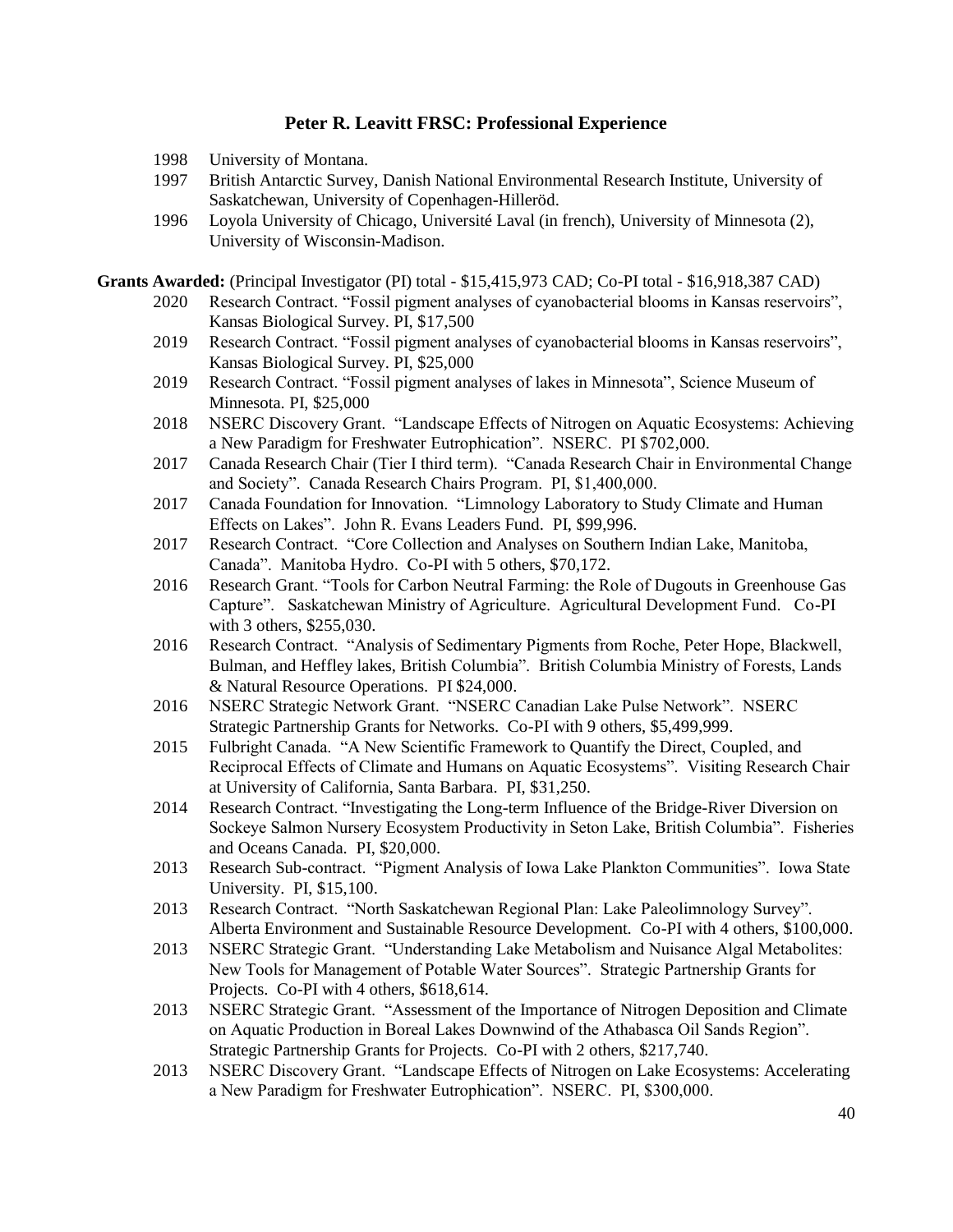- 2013 NSERC Discovery Accelerator. "Landscape Effects of Nitrogen on Lake Ecosystems: Accelerating a New Paradigm for Freshwater Eutrophication". NSERC. PI, \$120,000.
- 2013 Research Grant. "Western Canada Integrated Environmental Simulation and Risk Assessment Associated with Climate Modelling". Saskatchewan Advanced Education and Employment. Co-PI with 9 others, \$662,873.
- 2013 Canada Foundation for Innovation. "Western Canada Integrated Environmental Simulation and Risk Assessment Associated with Climate Modelling". Leading Edge Fund. Co-PI with 9 others, \$662,873.
- 2012 Research Grant. "Paleolimnological Analysis of Lake Manitoba Sediments to Determine Historic Production Regimes". Manitoba Ministry of Conservation and Water Stewardship. PI, \$50,000.
- 2012 NSERC Discovery Grant. "Degradation and Destabilization of Lake Ecosystems by Organic and Inorganic Nitrogen: Advancing a New Paradigm for Eutrophication". NSERC. PI, \$165,000; yr 2-5 declined.
- 2012 Research Contract. "Analysis of Fossil Pigments and Isotopes in Lake Sediments from Lake Michigan". Science Museum of Minnesota. PI, \$12,500.
- 2011 Canada Research Chair (Tier 1 second term). "Canada Research Chair in Environmental Change and Society". Canada Research Chairs Program. PI, \$1,400,000.
- 2011 Canada Foundation for Innovation. "Laboratory of Environmental Change and Society". John R. Evans Leaders Fund. PI, \$252,532.
- 2011 Research Grant. "Laboratory of Environmental Change and Society". Saskatchewan Advanced Education and Employment. PI, \$252,532.
- 2010 Research Contract. "Paleolimnological Evaluation of Eutrophication and Metal Deposition in Bays of the Great Salt Lake Using Multi-proxy Sediment Records". State of Utah. Co-PI with 4 others, \$198,637.
- 2010 Research Contract. "Linking Watershed Land Use and Surface Water Quality in Southern Saskatchewan". Saskatchewan Environment. PI, \$9,000.
- 2010 Research Grant. "Paleolimnological Determination of Water-Quality Change in Lake Winnipeg for Use as Management and Remediation Goals". Environment Canada, Lake Winnipeg Basin Stewardship Fund. PI, \$126,500.
- 2010 Research Grant. "Paleolimnological Analysis of Lake Winnipeg Sediments to Determine Historic Nutrient Regimes". Manitoba Ministry of Water Stewardship. PI, \$100,000.
- 2010 Research Grant. "Planetary Pollution with Organic Nitrogen and other Biomolecules: The Emerging Threat to Sustainable Water Quality". Province of Saskatchewan, Advanced Education and Employment, Innovation and Science Fund. PI, \$2,799,999.
- 2009 Canada Foundation for Innovation. "Planetary Pollution with Organic Nitrogen and other Biomolecules: The Emerging Threat to Sustainable Water Quality". CFI Leading Edge Fund. PI, \$2,799,999.
- 2009 Research Grant. "Paleolimnology of Lake Winnipeg". Manitoba Ministry of Water Stewardship. PI, \$75,000.
- 2008 NSERC Special Research Grant. "Canadian Participation in Potrok Aike Lake Sediment Archive Drilling Project". NSERC Special Research Opportunity Program. Co-PI with 8 others, \$794,356.
- 2007 NSERC Discovery Grant. "Degradation and Destabilization of Lake Ecosystems by Anthropogenic Nitrogen: A New Paradigm for Future Lake Eutrophication. NSERC. PI, \$313,750.
- 2007 Sabbatical Fellowship Grant. "Ecological Variability of Lakes in Time: Integrated Insights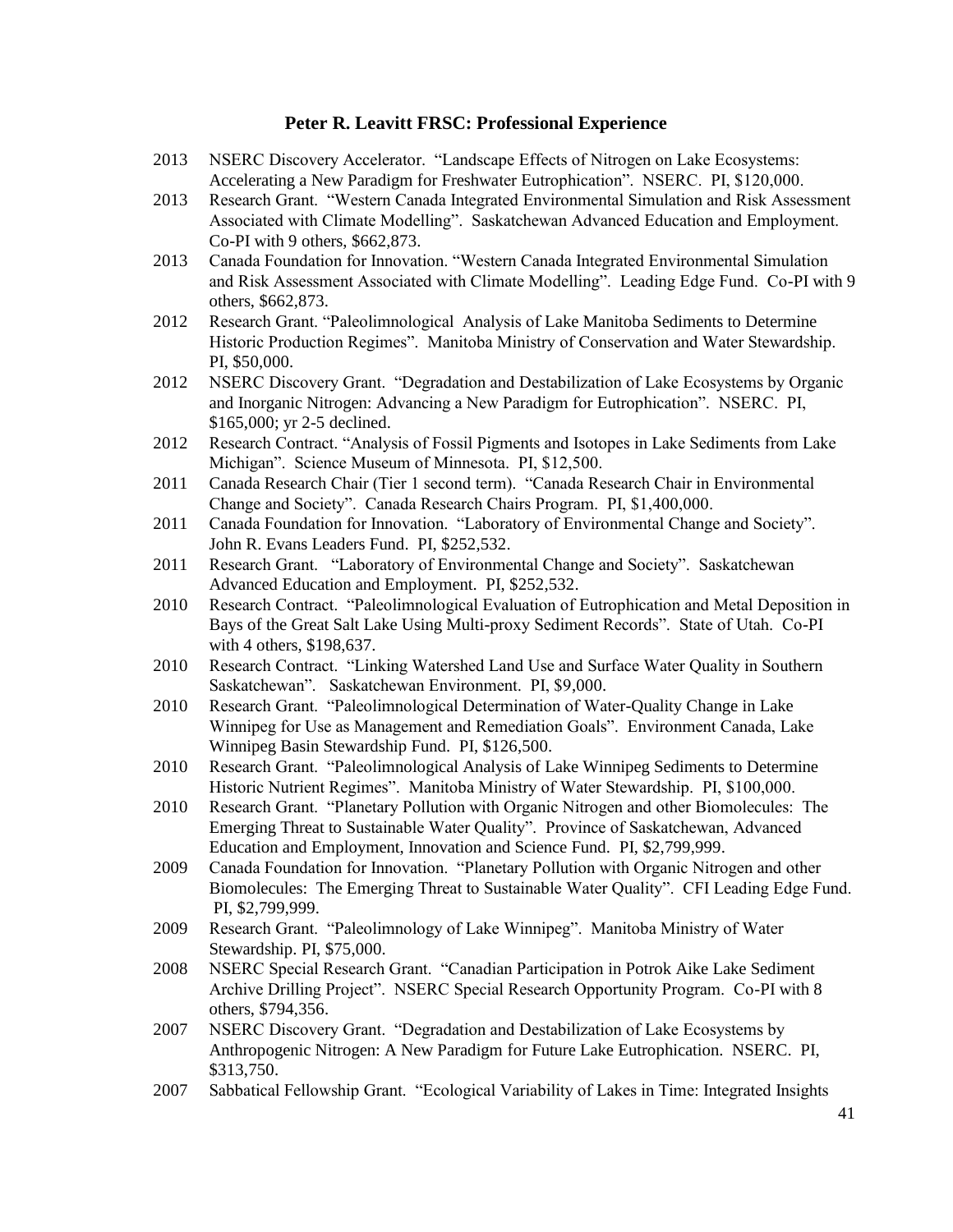|       | from Paleolimnology and Long-Term Ecological Research". National Center for Ecological                                              |
|-------|-------------------------------------------------------------------------------------------------------------------------------------|
|       | Analysis and Synthesis, Sabbatical Fellowship Program. PI, \$49,167.                                                                |
| 2005  | Research Sub-contract. "Trophic Status of Lake Champlain over 400 years of Changing Land                                            |
|       | Use". US Geological Survey and University of Vermont. PI, \$44,250.                                                                 |
| 2005  | Research Grant. "A Long-term Perspective on Salmon Populations Throughout the North                                                 |
|       | Pacific Ocean". Betty and Gordon Moore Foundation. Co-PI with 3 others, \$2,983,500.                                                |
| 2004  | Research Grant. "Sources and Sinks of Potentially Toxic Metals in Wascana Creek and the                                             |
|       | Qu'Appelle Valley". Environment Canada, Science Horizons Youth Internship Program. PI,                                              |
|       | \$9,000.                                                                                                                            |
| 2004  | Canada Foundation for Innovation. "Trace Analytical Facility (TAF) for Environmental                                                |
|       | Process and Impact Research". Innovation Fund. Co-PI with 5 others, \$750,601.                                                      |
| 2004  | Research Grant. "Trace Analytical Facility (TAF) for Environmental Process and Impact                                               |
|       | Research". Saskatchewan Economic and Cooperative Development Strategic Initiative Fund.                                             |
|       | Co-PI with 5 others, \$750,601.                                                                                                     |
| 2004  | Research Grant. "Multidecadal to Millennial-Scale Shifts in Extreme Drought on the                                                  |
|       | Canadian Prairies over the Past 6 Millennia". Canadian Foundation for Climate and                                                   |
|       | Atmospheric Sciences. Co-PI with 3 others, \$301,650.                                                                               |
| 2003  | Canada Research Chair. "Canada Research Chair in Environmental Change and Society".                                                 |
|       | Canada Research Chair Program. PI, \$1,400,000.                                                                                     |
| 2003  | Research Grant. "Past Climate Variability of the Canadian Prairies Saskatchewan Economic                                            |
|       | and Co-operative". Province of Saskatchewan, Science and Innovation Fund. PI, \$400,000.                                            |
| 2003  | Canada Foundation for Innovation. "Laboratory of Environmental Change and Society".                                                 |
|       | Canada Research Chairs Program. PI, \$228,111.                                                                                      |
| 2003. | Research Grant. "Laboratory of Environmental Change and Society". Saskatchewan                                                      |
|       | Economic and Cooperative Development Strategic Initiative. PI, \$228,111.                                                           |
|       | Research Grant. "Transportation and Accumulation of Potentially Toxic Metals in Pasqua and                                          |
| 2003  |                                                                                                                                     |
|       | Echo Lakes". Environment Canada, Science Horizons Youth Internship Program. PI,<br>\$12,000.                                        |
| 2003  | Research Grant. "Identification of Pesticides in Aquatic Systems of Wascana Lake".                                                  |
|       | University of Regina, Centre for Sustainable Communities. Co-PI, \$9,000.                                                           |
|       |                                                                                                                                     |
| 2002  | Research Grant. "Variability of Alaskan Salmon During the Past 500 Years". US National                                              |
| 2002  | Science Foundation, Biological Oceanography. Co-PI with 4 others, \$817,950.                                                        |
|       | NSERC Discovery Grant. "Impacts of Climate and Humans on Prairie Lakes". NSERC. PI,                                                 |
|       | \$307,500.                                                                                                                          |
| 2001  | Research Sub-contract. "Columbia River Estuary Core Analysis". US Geological Survey and<br>Portland State University. PI, \$28,319. |
|       |                                                                                                                                     |
| 2001  | Research Contract. "A Multi-century Flood Record of Northern Alberta". BC Hydro. Co-PI                                              |
|       | with 5 others, \$1,914,791.                                                                                                         |
| 2001  | Research Contract. "Historical Change in Cyanobacterial Abundance in Naltsby Lake, BC".                                             |
|       | British Columbia Environment. PI, \$7,500.                                                                                          |
| 2001  | Research Sub-contract. "Reconstructing Salmonid Populations in Quinault Lake". University                                           |
|       | of Washington. PI, \$29,600.                                                                                                        |
| 2001  | Research Contract. "Historical Trends in Water Quality of Big Shell Lake". Saskatchewan                                             |
|       | Environment. PI, \$9,900.                                                                                                           |
| 2000  | Research Grant. "Agricultural Adaptation to Climatic Change: Carbon Storage in Prairie                                              |
|       | Lakes". BIOCAP Canada. PI, \$49,000.                                                                                                |
| 1999  | Canada Foundation for Innovation. "Environmental Quality of the Canadian Prairies".                                                 |
|       | $\Delta$                                                                                                                            |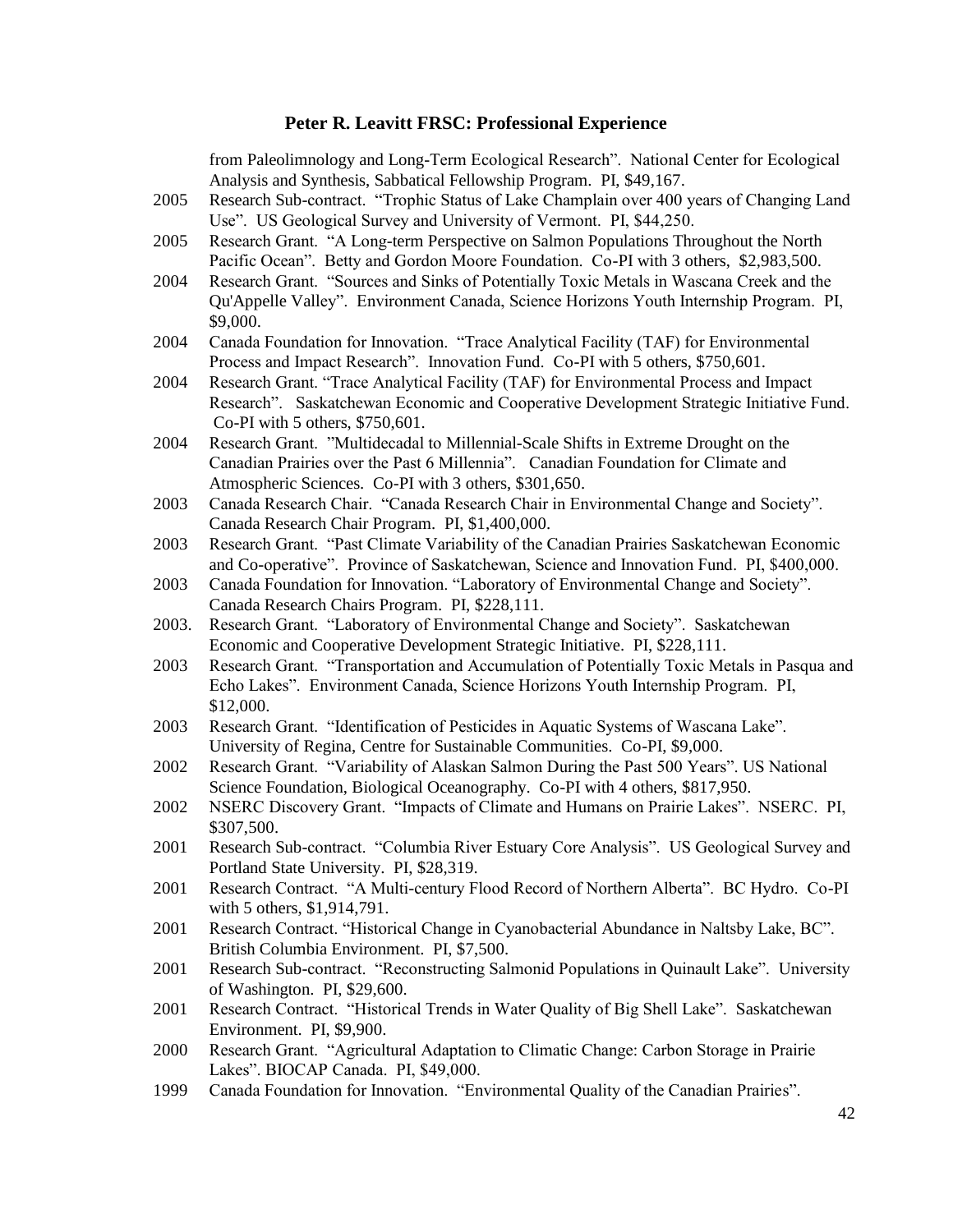Research Development Fund. PI, \$307,588.

- 1999 Research Grant. "Environmental Quality of the Canadian Prairies". Saskatchewan Economic and Cooperative Development Strategic Initiative. PI, \$307,588.
- 1998 Research Contract. "Fossil Pigments in Coastal Estuaries of North Carolina". University of North Carolina. PI, \$3,900.
- 1998 NSERC (Discovery) Research Grant. "Past and Present Effects of UV Radiation on Lakes". NSERC. PI, \$140,077.
- 1998 NSERC Equipment Grant. "A Profiling Radiometer to Measure UV Radiation in Lakes and Experiments". NSERC. PI, \$33,943.
- 1997 Research Grant. "Lake Level Manipulation to Reduce Aquatic Plants in Urban Wascana Lake". Saskatchewan Water Corporation. PI, \$63,400.
- 1997 Research Grant. "Recent Environmental Change in Shallow Freshwater Lakes: Calibration of New Environmental Indicator Technology". Association of Universities and Colleges of Canada, STEP Program. PI, \$6,000.
- 1997 Research Contract. "Impacts of Forestry on British Columbia Lakes". British Columbia Ministry of Environment. PI, \$23,000.
- 1997 NSERC Strategic Grant. "Sustainable Agriculture in Western Canada: Planning for Droughts Using the Past". NSERC Strategic Grant Program. PI, \$278,104.
- 1997 Research Grant. "Sustainable Agriculture in Western Canada: Planning for Droughts Using the Past". Agriculture and Agri-food Canada, Agri-food Innovation Fund. PI, \$31,000.
- 1996 Research Contract. "Fossil Evidence of Macrophyte Loss in Shallow Danish Lakes". Danish Geological Survey Grant. PI, \$7,500.
- 1995 NSERC Strategic Grant. "Water Quality Changes in the Qu'Appelle Valley (Saskatchewan) Lakes and Reservoirs: Paleolimnological Tools to Assist Lake Managers". NSERC Strategic Grant Program. Co-PI with 1 other, \$310,000.
- 1995 NSERC Equipment Grant. "A Freeze-drier System for High-resolution Paleolimnology". NSERC Equipment Grant Program. PI, \$28,903.
- 1995 Research Grant. "Estimation of Metal Contamination of Aquatic Food Webs Following Reservoir Formation ". University of Regina, Natural and Applied Sciences Grant. PI, \$1,500.
- 1995 Research Grant. "Effects of UV-radiation and Herbivores on Primary Producers in Alpine Lakes". University of Regina, President's Fund. PI, \$2,100.
- 1995 Research Grant. "Variability of Plant Pigments within Historic Period Lake Cores, Palliser Triangle Project". Department of Energy, Mines and Resources Research Grant Program. PI, \$11,000.
- 1995 Research Contract. "Past Algal Changes in Northern US Bog Lakes". University of Minnesota. PI, \$5,000.
- 1995 Research Contract. "Fossil Pigment Analysis of Mirror Lake" . University of Louisville. PI, \$5,500.
- 1994 NSERC (Discovery) Research Grant. "Lake Ecosystems and Their Paleoecological Histories". NSERC. PI, \$108,000.
- 1994 NSERC Equipment Grant. "Photo-diode Array Detector, Software and Uninterruptible Power Supply for High Performance Liquid Chromatography". NSERC Equipment Grant Program. PI, \$28,903.
- 1994 Research Grant. "Pigments in Invertebrates: A New Method for Analysis of Trophic Position in Lakes ". NSERC - DFO Collaborative Research and Development Grant. PI, \$20,000.
- 1994 Research Grant. "A Model of Lake Ecosystems for Paleoecological Studies". President's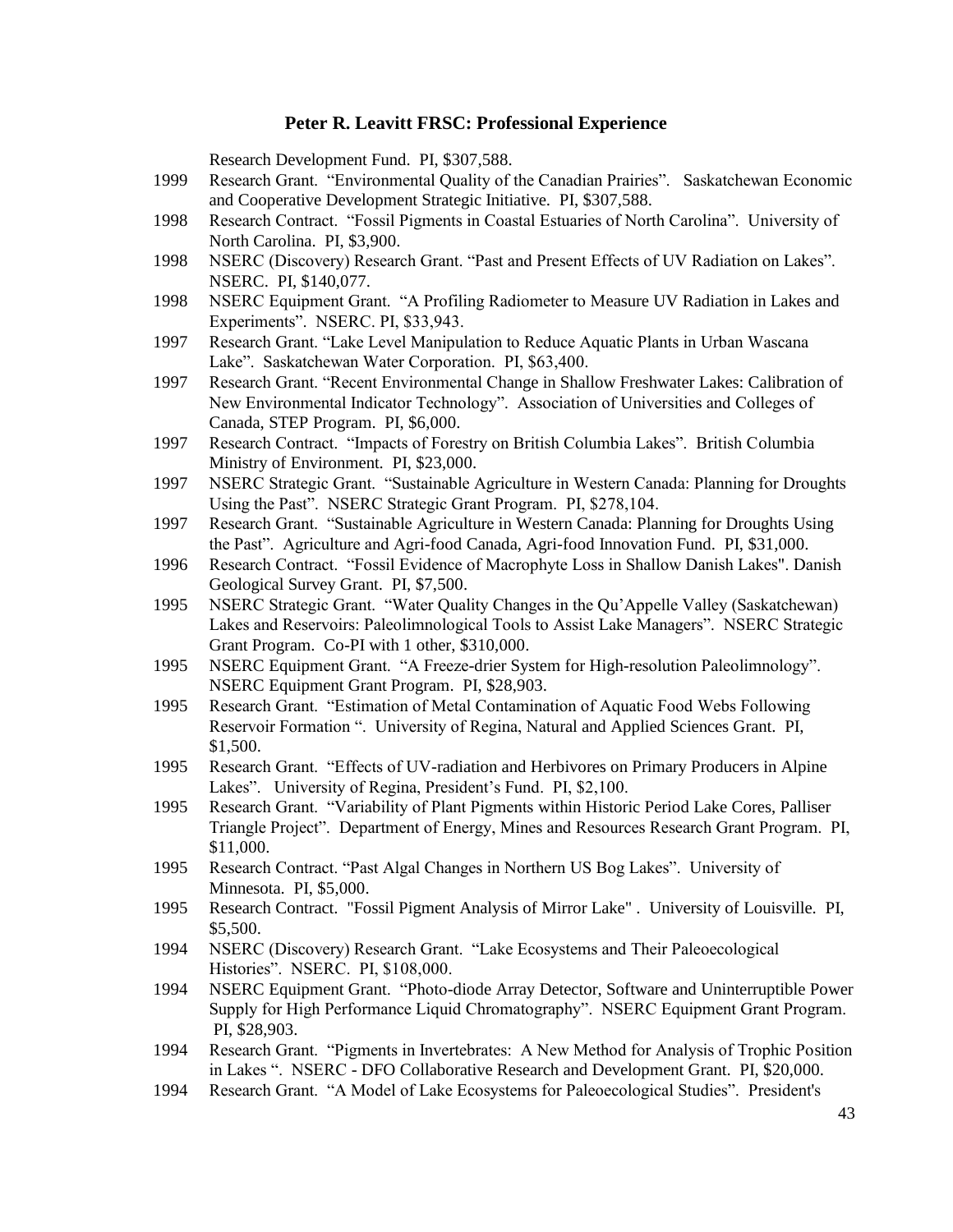NSERC General Research Grant . PI, \$2,826.

- 1994 Research Grant. "Inverted Microscope". University of Regina, Dean's Equipment Fund. PI, \$17,500.
- 1993 Research Grant. "HPLC Equipment for Lake Research". University of Regina, Dean's Equipment Fund. PI, \$25,000.
- 1993 Research Grant. "A Fluorescence Detector for Measuring Pigments ". President's NSERC General Research Grant. PI, \$5,000.

#### **Awards and Recognition:**

- 2020 Fellow of the Royal Society of Biology (UK).
- 2018 Fellow of the Royal Society of Canada.
- 2017 Canada Research Chair in Environmental Change and Society (Tier I) (third term).
- 2016 Sustaining Fellow of the Association for the Sciences of Limnology and Oceanography.
- 2015 Fulbright Visiting Research Chair, University of California-Santa Barbara, Santa Barbara, California.
- 2010 Canada Research Chair in Environmental Change and Society (Tier I) (second term).
- 2009 Selected for inclusion into Who's Who Canada.
- 2008 Co-recipient Zayed International Prize for the Environment (2008) for the Millennium Ecosystem Assessment (chapter co-author).
- 2007 Frank H. Rigler Memorial Award, Society of Canadian Limnologists. (Highest society honour in recognition of importance and influence of contributions to Canadian limnology).
- 2004 University of Regina Alumni Association Award for Excellence in Research.
- 2003 Canada Research Chair in Environmental Change and Society (Tier I).
- 1995 Kalium Professor of Natural Science and Engineering.
- 1991-2 NSERC Postdoctoral Fellowship.
- 1989 Visiting Fellowship in Canadian Government Laboratory.
- 1985-9 Notre Dame Tuition Scholarship.
- 1983 Senator F. Carrel Scholarship.
- 1983 Ontario Graduate Scholarship.
- 1982 Ontario Graduate Scholarship.
- 1981 Senator F. Carrel Scholarship.

### **Professional Societies:**

Association for the Sciences of Limnology and Oceanography (formerly American Society of Limnology and Oceanography)(ASLO), British Ecological Society (BES), British Phycological Society (BPS), Canadian Society of Ecology and Evolution (CSEE), Canadian Society of Environmental Biologists (CSEB), Ecological Society of America (ESA), Geological Society of America (GSA), International Association for Great Lakes Research (IAGLR), International Palaeolimnology Association (IPA), International Quaternary Association (INQUA), International Society of Limnology (SIL), Royal Society of Biology (RSB), Royal Society of Canada (RSC), Sigma Xi (SX), Society of Canadian Limnologists (SCL).

### **Professional Activities:**

*Leadership*

- Co-Chair, Royal Society of Canada Prairies North Regional Network (RSC PN) (2019-present).
- Director, Canadian Institute of Ecology and Evolution (CIEE) (2012-2018).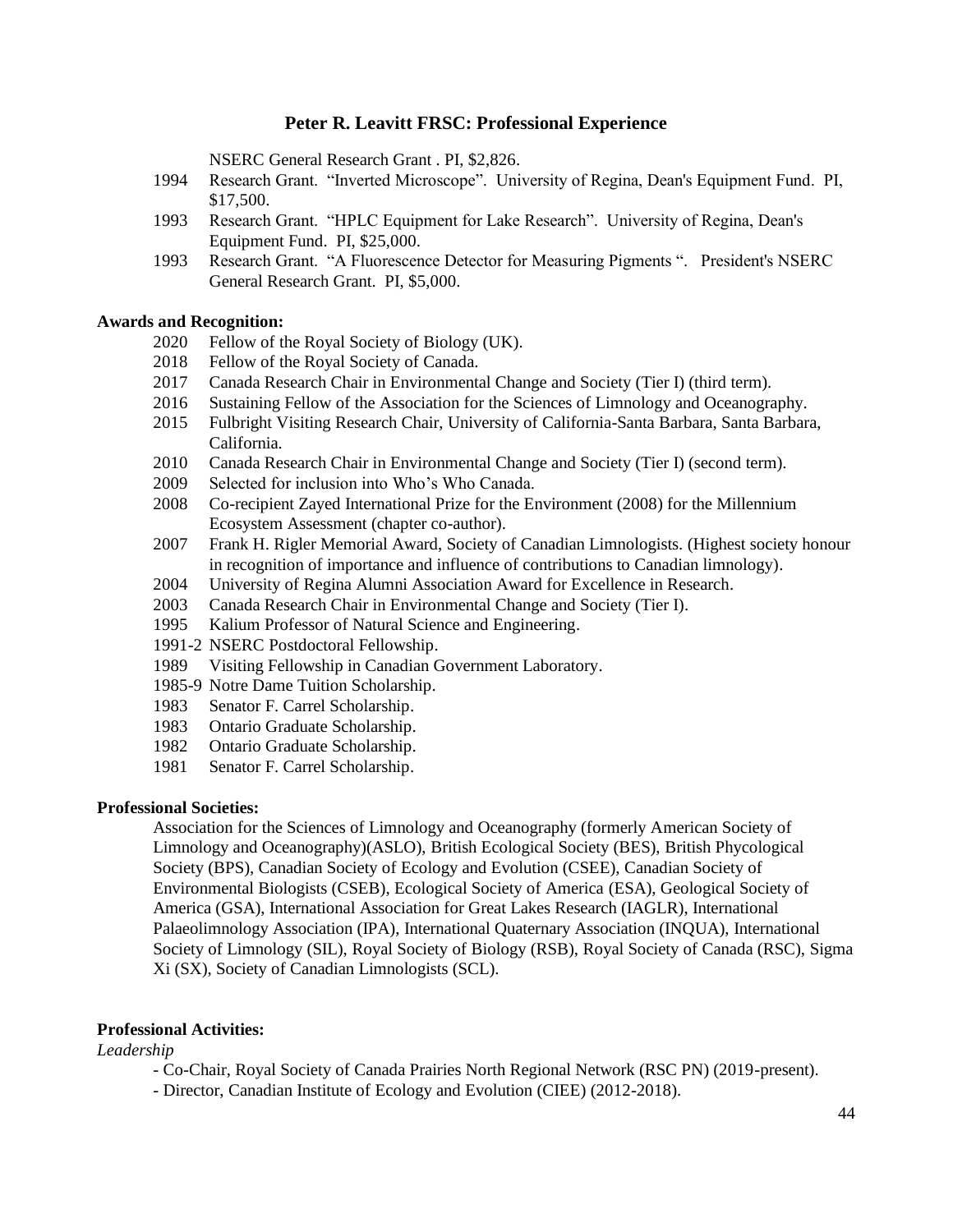- Founding Director, Institute of Environmental Change and Society (2011-present).
- Founding Director, Environmental Quality Analysis Laboratory (2000-2010).
- Board of Directors, Association for the Sciences of Limnology and Oceanography (ASLO) (formerly American Society of Limnology and Oceanography) (2012-2015).
- Past-President (2006), President (2003-2005), and Vice-President (1999-2002), Society of Canadian Limnologists (SCL).
- -Director, Limnology Laboratory, University of Regina (1993-present).

### *Outreach*

- Scientific consultant to Prime Minister of Canada (2005), Leader of Official Opposition (2007), Premier of Manitoba (2010-11), Secretary to Manitoba Cabinet (2010-11), Environment Canada (2010), Chinese Environmental Protection Agency (2008), MB Clean Environment Commission (2008-10), Manitoba Water Stewardship (2008- ), SK Watershed Authority (2005), File Hills Qu'Appelle Tribal Council (2012), Sakimay First Nations Chief's Council (2012), Utah State Dept Environmental Quality (2011-12), Saskatchewan Environmental Resource Management (1999, 2002), Buffalo Pound Water Treatment Plant (2010), Alberta Minister of Environment (2001), Northern Alberta Development Council (2002), Last Mountain Lake Stewardship Association (2009), Mayor of Regina (2008), City of Regina (2003, 2008, 2012), Wascana Centre Authority (1997-98, 2002), Royal Saskatchewan Museum (2006), J.D. Mollard and Associates (2004), Clifton Associates (1999), Stantec Consulting (2003, 2011), Agricultural Producers Association (2001-03), National Crop Insurance Managers Association (2001), Vice-Presidents, Saskatchewan Water Corporation (1995), Zagime Anishinabek First Nation Council (2019), Cowessess First Nation (2020), Manitoba Agriculture and Resource Development (2020-21).
- Media Liaison, Society of Canadian Limnologists (2001, 2002).
- 192 media interviews since 2005, including CBC *The National*, CBC *As it Happens*, *National Post*, *Globe and Mail*, Canadian Press, *National Geographic*, *Canadian Geographic*, *Maclean's*, Radio Canada International, Radio Netherlands International, Reuters, Al Jazeera, *Science* and regional news outlets. Career total: 319 unique media interviews.
- Roundtable panellist, Bill C-69 discussion, Federal deputy minister of Environment Climate Change Canada (2019).
- Expert testimony to Saskatchewan Court in matter of aquatic resource use and environmental assessment (2017).
- Expert testimony to Canadian Federal Court in matter of potash mining and aquatic resource use (2012).
- Scientific Presentation on Saskatchewan water quality at Treaty 4 Gathering, Fort Qu'Appelle, Saskatchewan (2018).
- Scientific participant, "Prairie Water Summit", Regina Saskatchewan (2019), Prairie Land and Water Strategy workshop (2020), Canada Water Agency Prairie Freshwater Forum (2021).
- Scientific participant, Saskatchewan Environment Cumulative Effects Workshop (2020).
- Expert vetting of national monument citation, Parks Canada Agency (2020).

#### *Scientific Service*

- Division Committee for the Selection of New Fellows (DCSNF), Royal Society of Canada, Academy of Science, Earth Ocean and Atmospheric Science Division (2020-21).
- Conference Co-Chair, American Society of Limnology and Oceanography (2006).
- Conference Chair, Society of Canadian Limnologists (2001, 2002).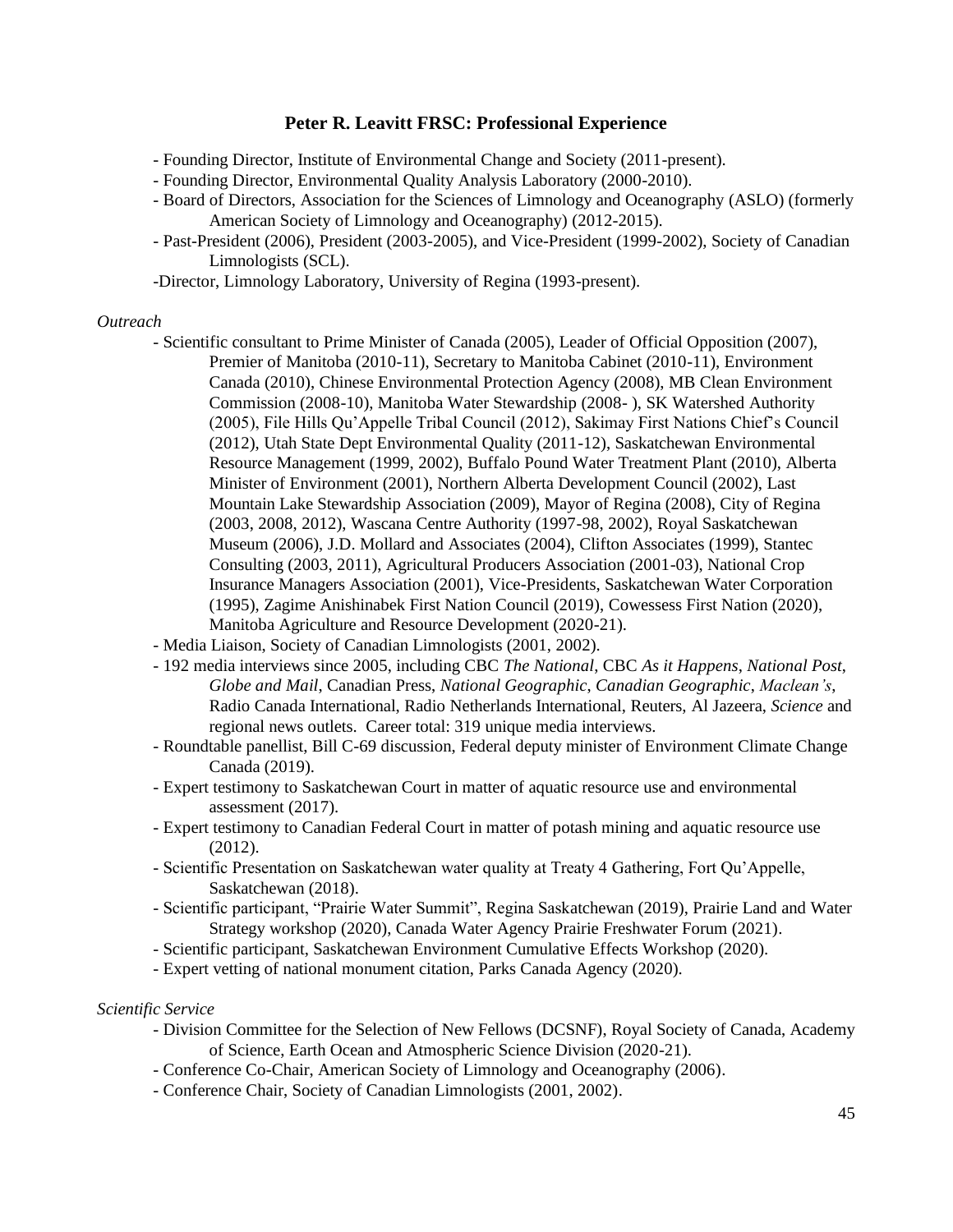- National Organizing Committee, 2007 Congress of International Association of Theoretical and Applied Limnology (SIL).
- National Organizing Committee and Working Group Chair, 2008 Chapman Conference on Lakes and Reservoirs as Sentinels, Integrators, and Regulators of Climate Change, (ASLO, AGU).
- Editorial Board: *Ecology, Ecosphere* and *Ecological Monographs* (2002-2014); *Inland Waters* (2010-present); University of California Press, *Freshwater Ecology Series* (2007-2014), *Limnology and Oceanography: Letters* (2016-present).
- Guest Editor, *Proceedings of the National Academy of Science* (2011).
- US National Science Foundation (NSF) Committee of Visitors, Division of Environmental Biology (DEB) review (2015).
- US National Science Foundation (NSF) Grant Selection Panel, *Dynamics of Coupled Natural and Human Systems* (2009 and 2010).
- Committee Member, American Society of Limnology and Oceanography: Redfield Lifetime Award Committee (2007-2010; Chair 2010-2012); Nominating Committee (2008-2010); Awards Committee (2010-2012; Chair 2012-2015); Hutchinson Committee (Chair 2012-2015); Endowment Committee (1997-1999).
- Scientific Committee, NSERC Lake Pulse Strategic Network (2016-18).
- Society of Canadian Limnologists Visioning Committee (2012-2013).
- Invited Panellist, *The Future of Limnology in Canada*, Society of Canadian Limnologists.
- Canada Research Chair, College of Reviewers (2002-present).
- Manuscript reviewer: *Advances in Limnology, Alpine Research, Ambio, Anthropocene, Applied and Environmental Microbiology, Applied Geochemistry, Aquatic Microbial Ecology, Aquatic Sciences, Archiv für Limnologie, Arctic Antarctic and Biogeochemistry, Biogeosciences, Biology Letters, Canadian Journal of Fisheries and Aquatic Sciences, Canadian Journal of Microbiology, Canadian Water Resources Journal, Catena, Chemosphere, Ecohydrology and Hydrobiology, Ecology, Ecology Letters, Ecological Applications, Ecological Monographs, Ecosystems, Environmental Management, Environmental Monitoring and Assessment, Environmental Research Letters, Environmental Science and Technology, Estuaries, Estuaries and Coasts, Estuarine, Coastal and Shelf Science, FACETS, Freshwater Biology, Fundamental and Applied Limnology, Geological Survey of Canada Bulletin, Geophysical Research Letters, Global Biogeochemical Cycles, Global Change Biology, Global Ecology and Conservation, Harmful Algae, Hydrobiologia, Inland Waters, Journal of Environmental Management, Journal of Environmental Monitoring and Assessment, Journal of Geophysical Research: Biogeosciences, Journal of Global Planetary Change, Journal of Global Planetary Change, Journal of Great Lakes Research, Journal of Hydrology, Journal of Limnology, Journal of the North American Benthological Society, Journal of Paleolimnology, Journal of Phycology, Lake and Reservoir Management, Lakes & Reservoirs: Research and Management, Land Degradation & Development, Limnologica, Limnology and Oceanography, Marine Ecology Progress Series, Mem, Ist. Ital. Idrobiol., Nature, Nature Communications, Nature Ecology and Evolution, Nature Geosciences, Nature Sustainability, Oceanologia, Organic Geochemistry, Palaeogeography Palaeoclimatology Palaeoecology, Paleooceanography and Paleoclimatology, Proceedings of the National Academy of Science, Proceedings of the Royal Society B, Quaternary Science Reviews, Science of the Total Environment, NPG Scientific Reports, Theoretical and Applied Climatology, Transactions of the American Fisheries Society, Trends in Ecology and Evolution, Water Air and Soil Pollution, Water Research, Water Resources Research, Wetlands.*

Grant reviewer Alberta Challenge Grants in Biodiversity, American Chemical Society, Canada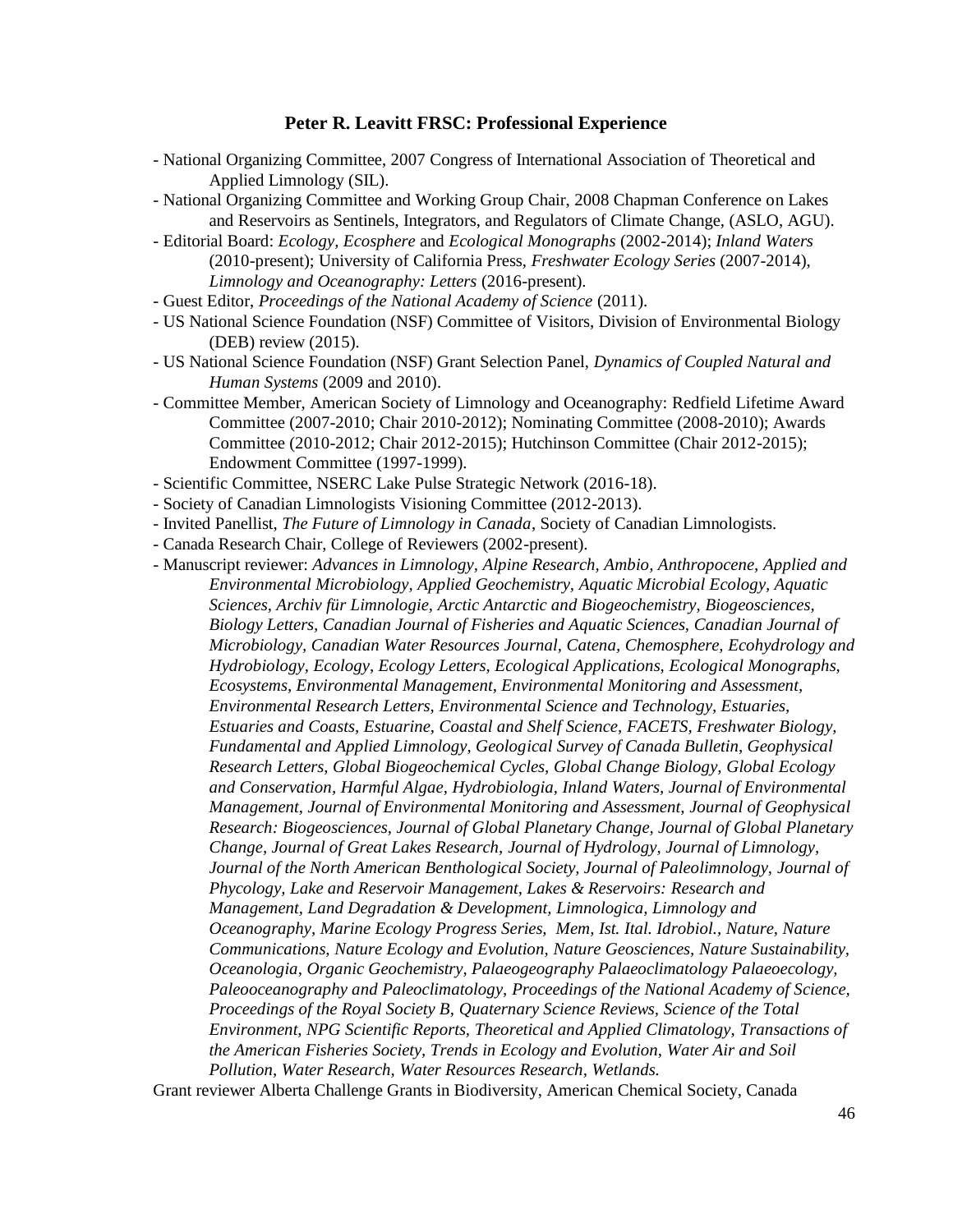Research Chairs, Canada Council for the Arts, European Research Council, Exxon Valdez Trustee Council, Fond de recherché sur la nature et les technologies (QC), Fonds sur Foderung (Austria), Geological Survey of Canada, Israel Ministry of Science Technology and Space, Israel Science Foundation, Maryland Seagrant Program, MITACS, National Geographic Society, UK Natural Environmental Research Council (NERC), Natural Science and Engineering Research Council of Canada (NSERC), Netherlands Organization for Scientific Research, US Geological Survey.

- Session Chair: Annual Meetings of American Society of Limnology and Oceanography; Ecological Society of America; Society of Canadian Limnologists, Canadian Society of Ecology and Evolution.
- Student Presentation Award Judge, Annual Meeting of Ecological Society of America.

### *Indices of Academic Achievement*

- Web of Science H-index = 50 (56 in ResearchGate, 62 in Google Scholar) with more than 12,500 citations. In 2017, University of Regina was ranked in the top 1% of global "Environment and Ecology" academic institutions by Clarivate Analytics (ISI Web of Science). Clarivate also ranked Regina's Biology Department in the top 1% of global institutions in "Plant and Animal Science" during 2006. As of 2019, my research career output was ranked within the top 1% of all scientists globally [\(https://doi.org/10.1371/journal.pbio.3000384\)](https://doi.org/10.1371/journal.pbio.3000384)
- One of world's most highly published limnologists in *Limnology and Oceanography* (35 papers; source ASLO Board of Directors). *Limnology and Oceanography* is historically the topranked journal in freshwater and marine sciences (source: Clarviate Analytics ISI).
- Drought risk assessments used by 20 Federal, Provincial and local organizations to evaluate their vulnerability to future droughts, including MB Hydro Corp, SK Crop Insurance Corp, and MB Crop Insurance Corp, and Agriculture and Agri-Food Canada (formerly, Prairie Farm Rehabilitation Administration).
- Water quality research used as the basis for the *Save Lake Winnipeg Act*, passed into law unanimously by Manitoba Legislature in June 2011. Legislative transcript is available on request.
- Certificate of Excellence in Reviewing, *Journal of Paleolimnology* (2016)
- Outstanding Reviewer Citation, *Limnology and Oceanography* (2003).

# **University Service:**

*Inter-University*

- NSERC grant pre-submission reviewer (2013 McGill, UQAM, Trent), (2011 UNB-SJ), (2009 Moncton), (2004 Regina).
- Canada Research Chair pre-submission reviewer (2010 UQAM), (2009 UNB-SJ).
- National Science Foundation (NSF) pre-submission reviewer (2010 MSU).
- Reviewer Tenure packages: Auburn (2019), McGill (2015), UQAM (2014), Maine (2012), Michigan State (2011), Western Ontario (2006), Lancaster UK (2005), Franklin and Marshall College (2005), Michigan State (2001), Queen's (1999, 2001).
- Professor review (Mississippi) (2011).
- Reviewer Kilham Fellowship (2011).
- PhD Examiner (U. Copenhagen) (2005).

### *University*

- Executive of Council (1994-2005, 2009-13, 2014- ).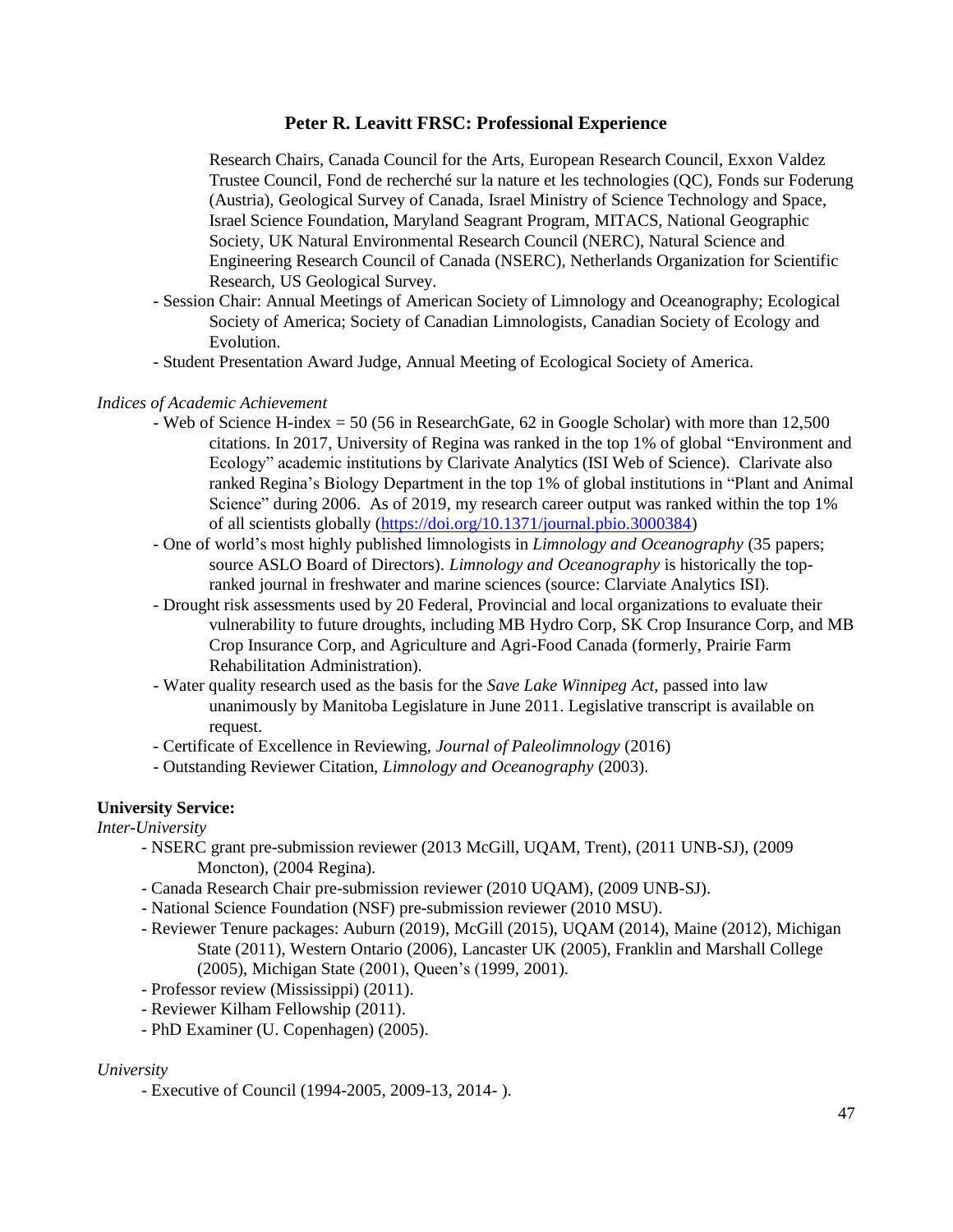- CRC evaluation panel (2021- )
- Review panel, Dean of Science (2021)
- Council Task Force on Executive Format and Operations (2010).
- Council Committee on Research (2011-13).
- Committee to Review Strategic Research Plan (2012).
- Internal reviewer for pre-submission grants to NSERC (2009-13), Canada Foundation for Innovation (2009, 2012), Canada Research Chair (2011, 2012) grant programs.
- Chair, Search Committee, Assistant Director of Canadian Institute of Ecology and Evolution.
- Chair, Search Committee, Canada 150 Research Chair program (2017-18).
- Chair, Search Committee, Canada Research Chair (2019-20)
- Presentation on behalf of University to NATVAC (2012), Canadian Senate Committee on Energy, the Environment and Natural Resources (2011), President Chengdu University, China (2011), Industry Canada (2011), U. Regina Senate (2009), NSERC Indirect Costs Committee (2009), Communities of Tomorrow (2006), Government of Saskatchewan Cabinet (2006, 2001), President Canada Foundation for Innovation (2004), NSERC Site Visit (2003), SK Minister of Leaning (2003), Drainage Research Institute Eygpt (2003), SK Environmental Protection Branch (2003), Provincial Laboratories (2002), Sask Minister of Finance (2001), Deputy Minister Post-Secondary Education (1999), Minister of Post-Secondary Education (1995), Vice-President, Saskatchewan Water Corporation (1995).
- Local Steering Committee, Pacific Institute of Mathematics Sciences (2009-10).
- Public Debater: *Unscripted: A Harvest of Cultural Ideas* (Regina Public Library Series) (2009).
- Nominator, Regina Alumni Award for of Excellence in Teaching (M. Brigham, 2006).
- Photography Judge, Canadian Water Resources.
- University Scholarship Committee (1997-98).
- Risk Assessment Program Committee (1995).

### *Faculty of Science*

- Director (founding), Institute of Environmental Change and Society (IECS), formerly Environmental Quality Analysis Laboratory (EQAL) (2000- ).
- Dean's Advisory Committee on Truth and Reconciliation (2018- ).
- Faculty Review Committee (2003, 2011, 2012).
- Faculty Search Committees (2) for IECS staff scientists (2012).
- Canada Research Chair Search Committee (2003, 2006)
- Chair, Search Committee, Manager Environmental Quality Analysis Laboratory (1999, 2003, 2004).
- Faculty Scholarship Committee (1996-98).

### *Department of Biology*

- Supervisory committees:

- PhD Ryan Rimas (2019- ), Mohamed Anas (2013-18), Joe Poissant (2010- 14), Suzanne Lapp (2009-12), Heather Boyd (Calgary)(2010-12), Todd Rodenbaugh (1997-2003), Duane Peltzer (1997-2000), Martin Köecky (1996-99), Xiaping Xue (1993-97), Ning Xie (1993-97), Narjes Dashti (1993-94).
- MSc Mohamed Anas (2010-13), Elizabeth Stark (2010-13), Lara Bates (2010-11), Ryan Cooper (2008-10), Ray Poulin (1994-97), Janice Christian (1994-96), Alistair Hardie (Alberta, 1993- 94), Andrew Paul (Alberta, 1993-94).
- Acting Head (2011).
- Research Seminar Co-ordinator (2010, 2005, 2003, 1998).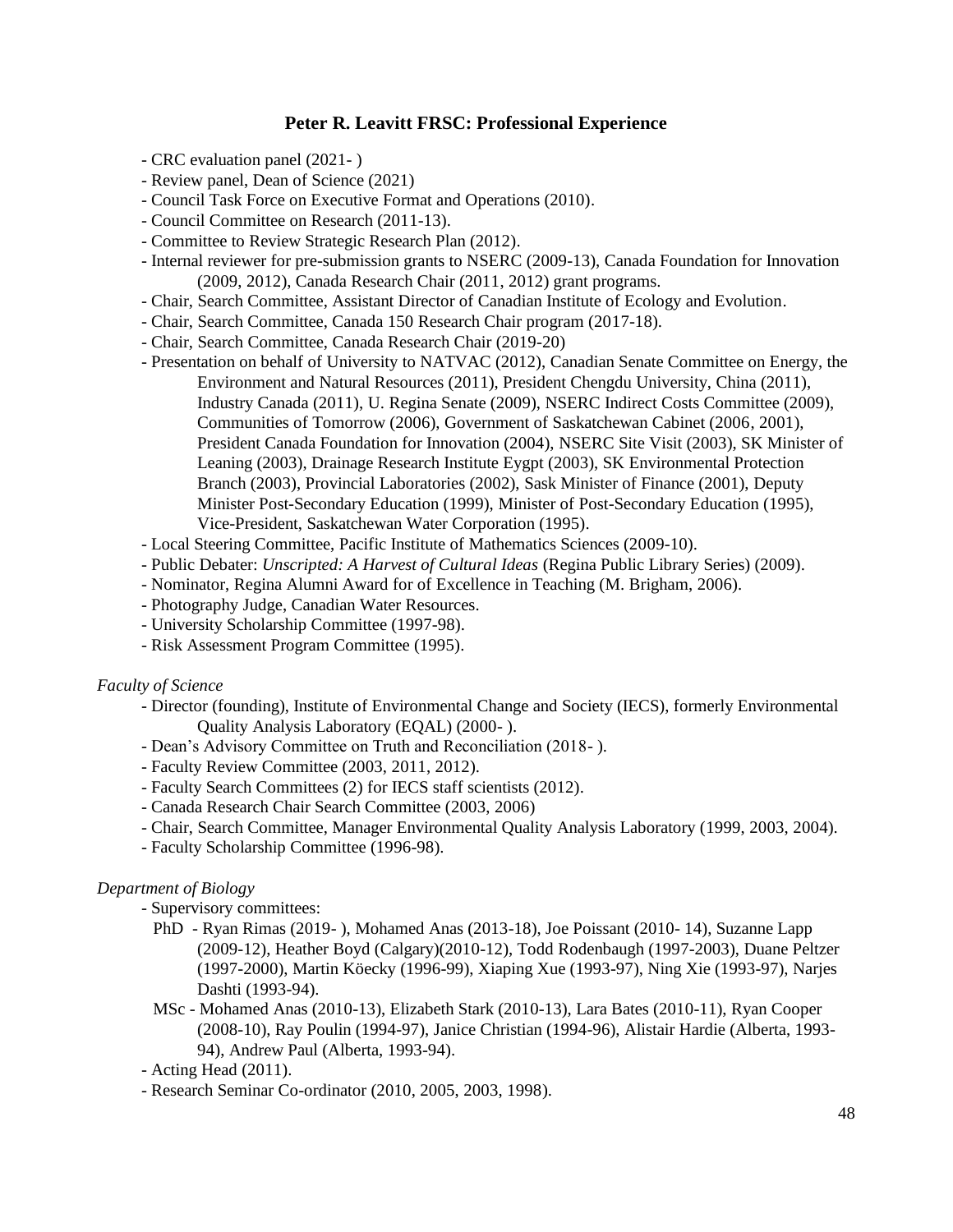- Faculty Search Committee; Plant Ecology (2014), Nursing Microbiology (2011), Microbiology (2009), Animal Physiology (2004), Environmental Microbiology (2003), Ecology (2003), Plant Biology (1999), Ecology (1998), Botany (1997), Molecular Biology (1996).
- NSERC University Research Fellow Search Committee (2005).
- Sessional Instructor Search Committee (1995, 1994).
- Biology Space Committee (2004-06).
- Public Relations Committee (2003).
- Computing Facilities Committee (1998-2003).
- First Year Laboratory Committee (1994-2003).
- Reviewer, Graduate Day of Seminars (1995-2003).
- Plant Growth Facilities Committee (1993-2002).
- Curriculum Committee (1997-2002).
- Equipment Committee (1994-97).
- Graduate Studies and Honours Committee (1996-97).

#### **Highly Qualified Personnel trained:**

*Research Associates* Deirdre Bateson (2015- ) Stefano Mezzini (2020- ) Brittany Hesjedal (2018) Jared Wolfe (2017) Tyler Boa (2014-2015) Amy Morrison-Hennessy (2015) Zoraida Quiñones-Rivera (2006-2014) Vincent Ignatiuk (2008-14) Martin Callahan (2005-07) Samantha Dietrich (2003-05) Dunling Wang (2005-06) Richard Hughes (2003-04) Nicole Knezacek (2001-03) Mark Graham (1999-02) Curtis Brock (2000-01) Jeff Hovdebo (1998-2001) Chris Teichreb (1997) Tyler Cobb (1996) Laura Ambrose (1995) Daren Sherbot (1995) Kim Cuddington (1993-94) Alistair Hardie (1993) *Post-Doctoral Researchers* Cale Gushulak (2020-) Fleather Haig (2018-20) Nicole Hayes (2015-18) Jackie Webb (2018-2019) Emma Wiik (2015-2016) Lynda Bunting (2004-15) Richard Vogt (2010-14) Kerri Finlay (2006-09) Alain Patoine (2003-2008) Blake Matthews (2006) Suzanne McGowan (2001-2005) James Rusak (1999-2002) Sybille Wunsam (1999-2001) Norman Scully (1999) Olaf Olson (1998-99) Roland Hall (1996-97) *PhD students* David Hatton (2020- ) Heather Haig (2012-18) Lushani Nanayakkara (2011-18) Vanessa Swarbrick (2010-17) Iris Droscher (2006-08) Lynda Bunting (2001-04) Rolf Vinebrooke (1994-98) *MSc students* Nathanael Bergbusch (2017-2020) Jared Wolfe (2014-16) Derek Donald (2007-11) Matthew Bogard (2008-11) Samantha Pham (Dietrich) (2004-08) Melanie Ness (2003-07)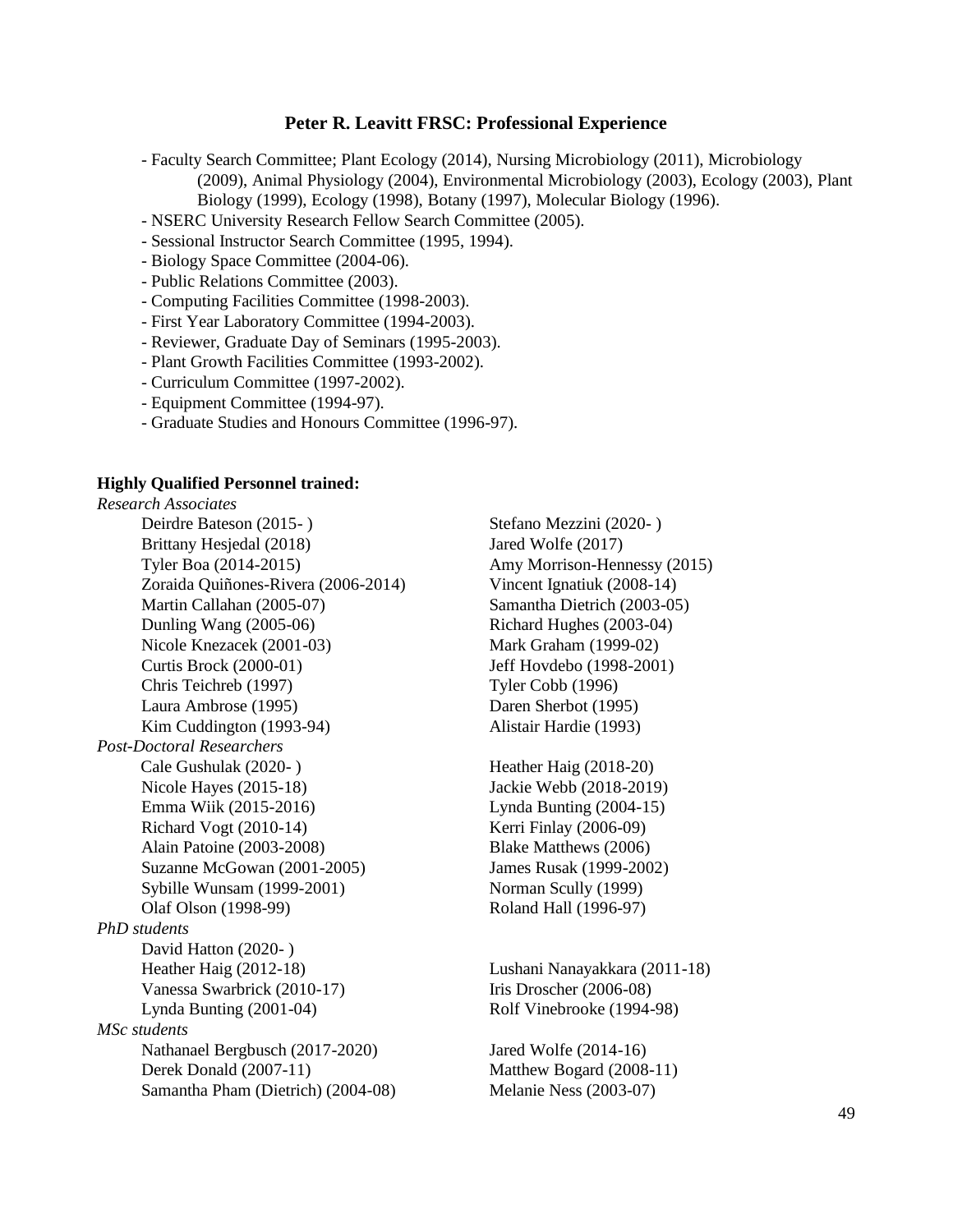| Kurt Samways (2006-08)                                 | <b>Curtis Brock (2003-06)</b>                                   |                                                              |  |  |  |  |  |  |  |  |
|--------------------------------------------------------|-----------------------------------------------------------------|--------------------------------------------------------------|--|--|--|--|--|--|--|--|
| Mark Graham (1994-96)                                  | Kari Muir (1996)                                                |                                                              |  |  |  |  |  |  |  |  |
| <b>BSc</b> students                                    |                                                                 |                                                              |  |  |  |  |  |  |  |  |
| Rachael Garratt (2021-)                                | Michelle Fischer (2021-)                                        | Katharina Krams (2021-)                                      |  |  |  |  |  |  |  |  |
| Alex Donald (2021-)                                    | Breeann Phillips (2021-)                                        | Ashley Sahulka (2020)                                        |  |  |  |  |  |  |  |  |
| Heather Josephson (2019-)                              |                                                                 | Omoyeme (Sylvia) Okonofua (2019-20) Daniel Wasylyshyn (2019) |  |  |  |  |  |  |  |  |
| McKenzie Van Eton (Hons. 2018-19)                      | Xing Zi (Jackie) Zhou (2018, 2020)<br>Jess Lerminiaux (2019-20) |                                                              |  |  |  |  |  |  |  |  |
| Shyla Christie (2018-19)                               | Katie Allison (2018)                                            | Allison Walker (2018)                                        |  |  |  |  |  |  |  |  |
| McKenzie Metz (2017)                                   | Ryan Rimas (2017)                                               | Nathanael Bergbusch (2017)                                   |  |  |  |  |  |  |  |  |
| Dudley Phillips (2017)                                 | Michelle Lang (2014-17)                                         | Justin Odynski (2015-19)                                     |  |  |  |  |  |  |  |  |
| Terry Mattern (2015-2016)                              | Ethan Cobb (2016)                                               | Grayson Wihlsdal (2016)                                      |  |  |  |  |  |  |  |  |
| Brady O'Connor (Hons. 2014-16)                         | Kristen Grey (2015-2016)                                        | Derek Johnson (2016)                                         |  |  |  |  |  |  |  |  |
| Tiera McLeod (2014)                                    | Gregory Owens (2014-15)                                         | Justine Kerr (2015)                                          |  |  |  |  |  |  |  |  |
| Erin Hillis (Hons 2012-13)                             | Jared Wolfe (2013)                                              | Eric Armit (2013)                                            |  |  |  |  |  |  |  |  |
| Leanne Trembley (2013)                                 | Kyleen Pangracs (2012-13)                                       | <b>Chase Morell (2012-13)</b>                                |  |  |  |  |  |  |  |  |
| Julia Hart (2012)                                      | Katherine Miller (2012-13)                                      | Morgan Ollinger (2011-12)                                    |  |  |  |  |  |  |  |  |
| Jacob Ziegler (Hons. 2011-12)                          | Jenna Toraruk (Hagen) (2008-11) Ryan Schnell (2011)             |                                                              |  |  |  |  |  |  |  |  |
| Taylor Mason (2011)                                    | Liam Donnelly (2011)                                            | Garricks Elechi (2008-10)                                    |  |  |  |  |  |  |  |  |
| Ashley Walchuk (2010)                                  | Braden Schmidt (2010)                                           | Cameron Hoggrath (2009)                                      |  |  |  |  |  |  |  |  |
| Anthony Freywald (2008-09)                             | Jason Unruh (2009)                                              | Vincent Ingatiuk (2006-08)                                   |  |  |  |  |  |  |  |  |
| Shelley Wellman (2008)                                 | Paul Humenchuk (2008)                                           | Derek Donald (Hons. 2006-07)                                 |  |  |  |  |  |  |  |  |
| Kelsie Dale (2006-07)                                  | Jennifer Rumancik (2007)                                        | Christian Rufolfo Lott (2007)                                |  |  |  |  |  |  |  |  |
| Adam Mitichuk (2006)                                   | Rachel Magnus (2005-06)                                         | Martin Callahan (2006)                                       |  |  |  |  |  |  |  |  |
| Brianna Wyn (Dopson) (Hons. 2002-05) Jonas Fenn (2005) |                                                                 | Nathan Hazell (2005)                                         |  |  |  |  |  |  |  |  |
| Courtney Ebel (Hons. 2003-04)                          | Laura Pfeifer (Hons. 2003-05)                                   | Twlya Jesse (2004)                                           |  |  |  |  |  |  |  |  |
| Michael Christensen (2003)                             | Samantha Dietrich (2002)                                        | Shannon Smith (2002)                                         |  |  |  |  |  |  |  |  |
| Brian Gordon (2001)                                    | Rebecca Jane Schuler (2002)                                     | Curtis Brock (Hons. 1999-2000)                               |  |  |  |  |  |  |  |  |
| Jarret Romanow (1999)                                  | Ryan Suri (1999)                                                | Jeff Hovdebo (Hons. 1997-98)                                 |  |  |  |  |  |  |  |  |
| Brent Smith (1998)                                     | Chris Teichreb (Hons 1995-97)                                   | Jon Sweetman (1996-97)                                       |  |  |  |  |  |  |  |  |
| Mark Zurowski (1997)                                   | Tyler Cobb (1995-96)                                            | Kerry Hecker (1996)                                          |  |  |  |  |  |  |  |  |
| Jon Nachtigall (1995)                                  | Tara Ivanochko (1994)                                           |                                                              |  |  |  |  |  |  |  |  |
|                                                        |                                                                 |                                                              |  |  |  |  |  |  |  |  |